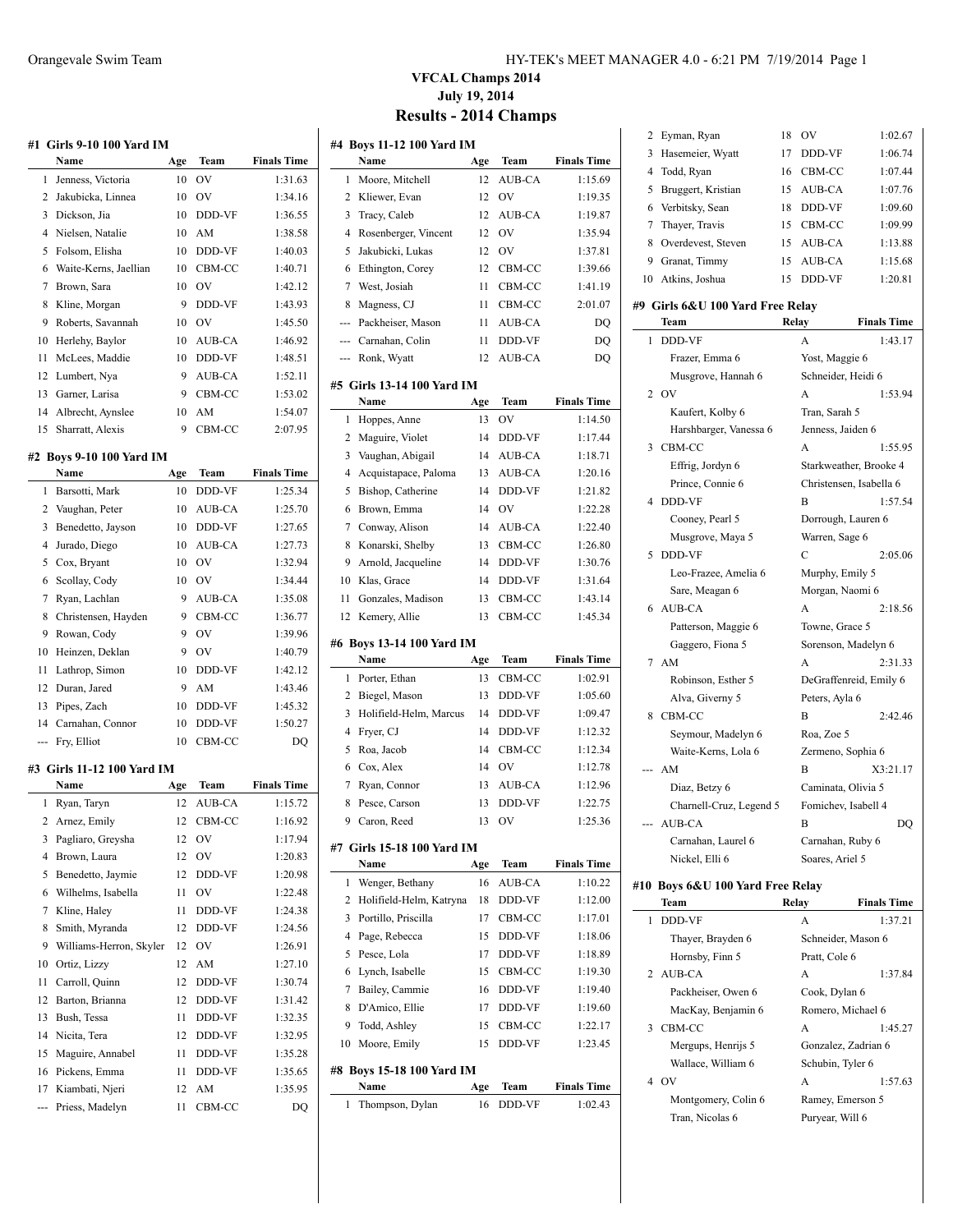#### **(#10 Boys 6&U 100 Yard Free Relay)**

|    | 5 OV                  | B                  | 2:06.86 |
|----|-----------------------|--------------------|---------|
|    | Harshbarger, Dustin 5 | Belz, Anthony 5    |         |
|    | Penman, Wyatt 5       | Golden, Brayden 5  |         |
|    | 6 CBM-CC              | B                  | 2:22.55 |
|    | Doan, Anthony 6       | Sanchez, Gabriel 6 |         |
|    | Zilles, Nate 6        | Pham, Ethan 6      |         |
|    | 7 AM                  | A                  | 2:51.38 |
|    | Jones, Cooper 5       | Nelson, Desmond 6  |         |
|    | Posehn, Max 5         | Tu, Ryan 6         |         |
| 8. | CBM-CC                | C                  | 3:47.74 |
|    | Sharratt, Cody 6      | Curl, Joshua 5     |         |
|    | Estrabon, Arnold 5    | Cottingim, Eli 5   |         |
|    | --- DDD-VF            | B                  | DO.     |
|    | Covle, Emmett 6       | Koutnik, Evan 6    |         |
|    | Parsons, Joseph 5     | Stevens, Koa 6     |         |

#### **#11 Girls 7-8 100 Yard Medley Relay**

|                | Team                    | Relay               | <b>Finals Time</b>     |
|----------------|-------------------------|---------------------|------------------------|
| 1              | OV                      | A                   | 1:27.61                |
|                | Bergen, Kylie 7         | Roberts, Payton 8   |                        |
|                | Petersen, Julia 8       |                     | Alvarez Tostado, Mia 7 |
| 2              | <b>DDD-VF</b>           | A                   | 1:28.86                |
|                | Krieger, Hollyn 8       | Yost, Betsy 8       |                        |
|                | Owens, Ave' 8           | Krieger, Linden 8   |                        |
| 3              | <b>DDD-VF</b>           | B                   | 1:29.48                |
|                | Benedetto, Caylee 8     | Major, Cara 8       |                        |
|                | Barsotti, Mia 8         | Hornsby, Avery 7    |                        |
| $\overline{4}$ | CBM-CC                  | A                   | 1:31.93                |
|                | Doan, Kim 8             | Pham, Erica 8       |                        |
|                | Thayer, Lisa 8          | Espinosa, Olivia 7  |                        |
| 5              | AUB-CA                  | A                   | 1:37.27                |
|                | Grybos, Rachel 8        | Soares, Anna 8      |                        |
|                | Czerwinsky, Sofia 8     | Haight, Laynie 8    |                        |
| 6              | <b>DDD-VF</b>           | C                   | 1:42.56                |
|                | Lewin, Audrey 7         | Koutnik, Alora 8    |                        |
|                | Cooney, Ona 7           | Schneider, Audrey 8 |                        |
| 7              | OV                      | B                   | 1:46.94                |
|                | Reyes, Maya 8           | Bernino, Lucy 8     |                        |
|                | Black, Cameron 8        | Tran, Theresa 8     |                        |
| 8              | AUB-CA                  | R                   | 1:50.34                |
|                | Tuggle, Alyssa 8        | Schlais, Marlee 8   |                        |
|                | Barpal, Allyson 8       | Barnes, Alexia 8    |                        |
| 9              | AM                      | A                   | 1:51.75                |
|                | Edney, Marissa 8        | Nielsen, Renee 8    |                        |
|                | Nielsen, Claire 8       | Nelson, Siobhan 8   |                        |
| 10             | O <sub>V</sub>          | C                   | 1:58.43                |
|                | Hartwick, Sara 7        | Sample, Hannah 8    |                        |
|                | Roberts, Shelbie 8      |                     | Alvarez Tostado, Zoe 7 |
| 11             | CBM-CC                  | B                   | 2:13.40                |
|                | Dressler, Kaiya 7       | Robb, Maggie 7      |                        |
|                | Portillo, Selma 8       | Seymour, Ashlyn 7   |                        |
| 12             | CBM-CC                  | C                   | 2:46.01                |
|                | Hickman, Angel 7        | Wambwa, Melanie 7   |                        |
|                | Hayden McGormley, Brook | Strode, Norma 8     |                        |
|                |                         |                     |                        |

| HY-TEK's MEET MANAGER 4.0 - 6:21 PM 7/19/2014 Page 2 |  |
|------------------------------------------------------|--|
|------------------------------------------------------|--|

# **VFCAL Champs 2014 July 19, 2014**

### **Results - 2014 Champs**

| #12 Boys 7-8 100 Yard Medley Relay<br>Team | Relay<br><b>Finals Time</b> | 6 DDD-VF<br>McLees, Maddie 10                  | B<br>Schucker, Haley 9  | 1:26.38            |
|--------------------------------------------|-----------------------------|------------------------------------------------|-------------------------|--------------------|
| $1$ OV                                     | A<br>1:31.25                | Brown, Laiken 9                                | Folsom, Elisha 10       |                    |
| Eisenbarth, Tyler 8                        | Scollay, Tyler 7            | 7 AM                                           | A                       | 1:26.71            |
| Petersen, Nicholas 7                       | Penman, Bode 8              | Nielsen, Natalie 10                            | Young, Abigail 10       |                    |
| 2 AUB-CA                                   | A<br>1:39.31                | Albrecht, Aynslee 10                           | Charnell-Gebre, Lyric 9 |                    |
| Lumbert, Kael 7                            | Gaggero, Giacomo 7          | 8 OV                                           | C                       | 1:29.87            |
| Romero, Matthew 8                          | Carnahan, Graham 7          | Bernino, Hannah 10                             | Duncan, Megan 10        |                    |
| 3 DDD-VF                                   | A<br>1:40.61                | Kliewer, Shay 9                                | Gerlach, Anjuli 9       |                    |
| Cleveland, Sam 7                           | Lewin, David 8              | 9 DDD-VF                                       | С                       | 1:33.34            |
| Thayer, Truit 8                            | Murphy, Carson 8            | Cleveland, Abigail 9                           | Young, Livia 10         |                    |
| 4 DDD-VF                                   | B<br>1:45.99                | Foletta, Emily 9                               | Morgan, Mallory 9       |                    |
| Mount, Landis 7                            | Lyons, Mitch 8              | 10 CBM-CC                                      | B                       | 1:36.98            |
| Freer, Sawyer 8                            | Aldrich, Zach 7             | Zilles, Isabella 9                             | Morrissey, Julia 9      |                    |
| 5 CBM-CC                                   | B<br>1:49.73                | Nguyen, Lindsey 9                              | Solis, Alina 9          |                    |
| Palasigue, Christian 8                     | Mergups, Edwards 7          | 11 AUB-CA                                      | B                       | 1:43.87            |
| Magana, Joseph 7                           | Myatt, Steven 8             | Calvert, Kyle 9                                | Musser, Alicia 9        |                    |
| 6 CBM-CC                                   | $\mathbf C$<br>1:50.09      | MacKay, Hannah 9                               | Baxter, Lilliana 9      |                    |
| Kofnovec, Justin 8                         | Shupe, Troy 8               | 12 CBM-CC                                      | C                       | 1:52.42            |
| Roa, Antonio 8                             | Schulze, Avery 8            | Lopez, Lupita 9                                | Magness, Ashley 9       |                    |
| 7 OV                                       | $\mathcal{C}$<br>2:06.33    | Sharratt, Alexis 9                             | Isanaka, Rishika 9      |                    |
| Brown, Logan 7                             | Camden, Sean 7              | 13 AM                                          | B                       | 1:54.43            |
| Mercer, Brandon 7                          | Ramey, Benson 8             | Cruz, Lexy 10                                  | Clay, Olivia 9          |                    |
| --- AM                                     | DQ<br>A                     | Moreno, Amanda 9                               | Walker, Leah 9          |                    |
| Posehn, Nico 8                             | Fomichev, Daniel 8          | #14 Boys 9-10 100 Yard Medley Relay            |                         |                    |
| Robinson, Asher 7                          | Campbel, Josiah 7           | Team                                           | Relay                   | <b>Finals Time</b> |
| $-$ OV                                     | B<br>DQ                     | 1 DDD-VF                                       | A                       | 1:15.98            |
| Belz, Andrew 8                             | Brown, Steven 8             | Benedetto, Jayson 10                           | Carnahan, Connor 10     |                    |
| Brooks, Parker 7                           | Bain, Riley 8               | Barsotti, Mark 10                              | Owen, Daniel 10         |                    |
| --- AM                                     | B<br>DQ                     | 2 OV                                           | A                       | 1:17.28            |
| Ramirez, Anthony 7                         | Kobayashi, Yuta 7           | Rowan, Cody 9                                  | Heinzen, Deklan 9       |                    |
| McWilliams, Orion 8                        | Herman, Beckett 8           | Black, Ethan 10                                | Scollay, Cody 10        |                    |
| --- CBM-CC                                 | DQ<br>A                     | $3$ OV                                         | B                       | 1:18.60            |
|                                            |                             |                                                |                         |                    |
| Espinosa, Diego 8                          | Shubert, Dylan 8            | Williams, Cole 9<br>Coulter, James 10          | Cox, Bryant 10          |                    |
| Priess, Austin 8                           | Gerrits, Aleksandr 8        |                                                | Jones, Marley 10        |                    |
| --- DDD-VF                                 | C<br>DQ                     | 4 AUB-CA                                       | A                       | 1:19.88            |
| Archer, Aaron 7                            | McLees, Ashton 7            | Vaughan, Peter 10                              | Dennon, Jacob 10        |                    |
| Archer, Ryan 7                             | Garel, Lincoln 7            | Ryan, Lachlan 9                                | Jurado, Diego 10        |                    |
| #13 Girls 9-10 100 Yard Medley Relay       |                             | 5 DDD-VF                                       | B                       | 1:20.82            |
| Team                                       | Relay<br><b>Finals Time</b> | de Gaust, Alex or Alexand 9 Parsons, Trevor 10 |                         |                    |
| $1$ OV                                     | A<br>1:19.47                | Pipes, Zach 10                                 | Cox, Owen 9             |                    |
| Brown, Sara 10                             | Jakubicka, Linnea 10        | 6 AM                                           | A                       | 1:26.01            |
| Jenness, Victoria 10                       | Alvarez Tostado, Fionnah 1  | Duran, Jared 9                                 | Tirado, Pedro 10        |                    |
| 2 OV                                       | B<br>1:22.46                | Cullifer, Nevyn 10                             | Whisman, Brendan 10     |                    |
| Roberts, Savannah 10                       | Caron, Ava 10               | 7 DDD-VF                                       | С                       | 1:28.27            |
| Matista, Maryanna 10                       | Karapetyan, Rosa 10         | Boyle, Grant 9                                 | Major, Sam 10           |                    |
|                                            | A<br>1:22.52                | McVeigh, Sammy 10                              | Burge, Aedan 9          |                    |
| 3 DDD-VF                                   |                             | 8 CBM-CC                                       | A                       | 1:31.13            |
| Griffith, Eriah 10                         | Dickson, Jia 10             | Whitaker, Eli 10                               | Anwari, Atal 9          |                    |
| Doescher, Ella 10                          | Kline, Morgan 9             | Christensen, Hayden 9                          | Shubert, Braden 10      |                    |
| 4 AUB-CA                                   | A<br>1:22.65                | 9 AUB-CA                                       | B                       | 1:31.26            |
| Herlehy, Baylor 10                         | Thornton, Karissa 10        | Troy, Christopher 10                           | Patterson, Jay 9        |                    |
| Lumbert, Nya 9                             | Towne, Megan 10             | Morgan, Eli 10                                 | Madonna, James 9        |                    |
| 5 CBM-CC                                   | A<br>1:23.22                | 10 OV                                          | C                       | 1:38.06            |
| Garner, Larisa 9                           | Goetze, Zoe 10              |                                                | Conlon, Riley 10        |                    |
| Waite-Kerns, Jaellian 10                   | Lewis, Kyleigh 9            | Gabrielli, Marcello 9                          |                         |                    |
|                                            |                             | Matista, Matthew 9                             | Garner, Michael 10      |                    |

|    | Team                        | Relay | <b>Finals Time</b>  |
|----|-----------------------------|-------|---------------------|
| 1  | <b>DDD-VF</b>               | A     | 1:15.98             |
|    | Benedetto, Jayson 10        |       | Carnahan, Connor 10 |
|    | Barsotti, Mark 10           |       | Owen, Daniel 10     |
| 2  | O <sub>V</sub>              | A     | 1:17.28             |
|    | Rowan, Cody 9               |       | Heinzen, Deklan 9   |
|    | Black, Ethan 10             |       | Scollay, Cody 10    |
| 3  | OV                          | B     | 1:18.60             |
|    | Williams, Cole 9            |       | Cox, Bryant 10      |
|    | Coulter, James 10           |       | Jones, Marley 10    |
| 4  | AUB-CA                      | A     | 1:19.88             |
|    | Vaughan, Peter 10           |       | Dennon, Jacob 10    |
|    | Ryan, Lachlan 9             |       | Jurado, Diego 10    |
| 5  | DDD-VF                      | B     | 1:20.82             |
|    | de Gaust, Alex or Alexand 9 |       | Parsons, Trevor 10  |
|    | Pipes, Zach 10              |       | Cox, Owen 9         |
| 6  | AM                          | A     | 1:26.01             |
|    | Duran, Jared 9              |       | Tirado, Pedro 10    |
|    | Cullifer, Nevyn 10          |       | Whisman, Brendan 10 |
| 7  | <b>DDD-VF</b>               | C     | 1:28.27             |
|    | Boyle, Grant 9              |       | Major, Sam 10       |
|    | McVeigh, Sammy 10           |       | Burge, Aedan 9      |
| 8  | CBM-CC                      | A     | 1:31.13             |
|    | Whitaker, Eli 10            |       | Anwari, Atal 9      |
|    | Christensen, Hayden 9       |       | Shubert, Braden 10  |
| 9  | <b>AUB-CA</b>               | B     | 1:31.26             |
|    | Troy, Christopher 10        |       | Patterson, Jay 9    |
|    | Morgan, Eli 10              |       | Madonna, James 9    |
| 10 | OV                          | C     | 1:38.06             |
|    | Gabrielli, Marcello 9       |       | Conlon, Riley 10    |
|    | Matista, Matthew 9          |       | Garner, Michael 10  |
|    |                             |       |                     |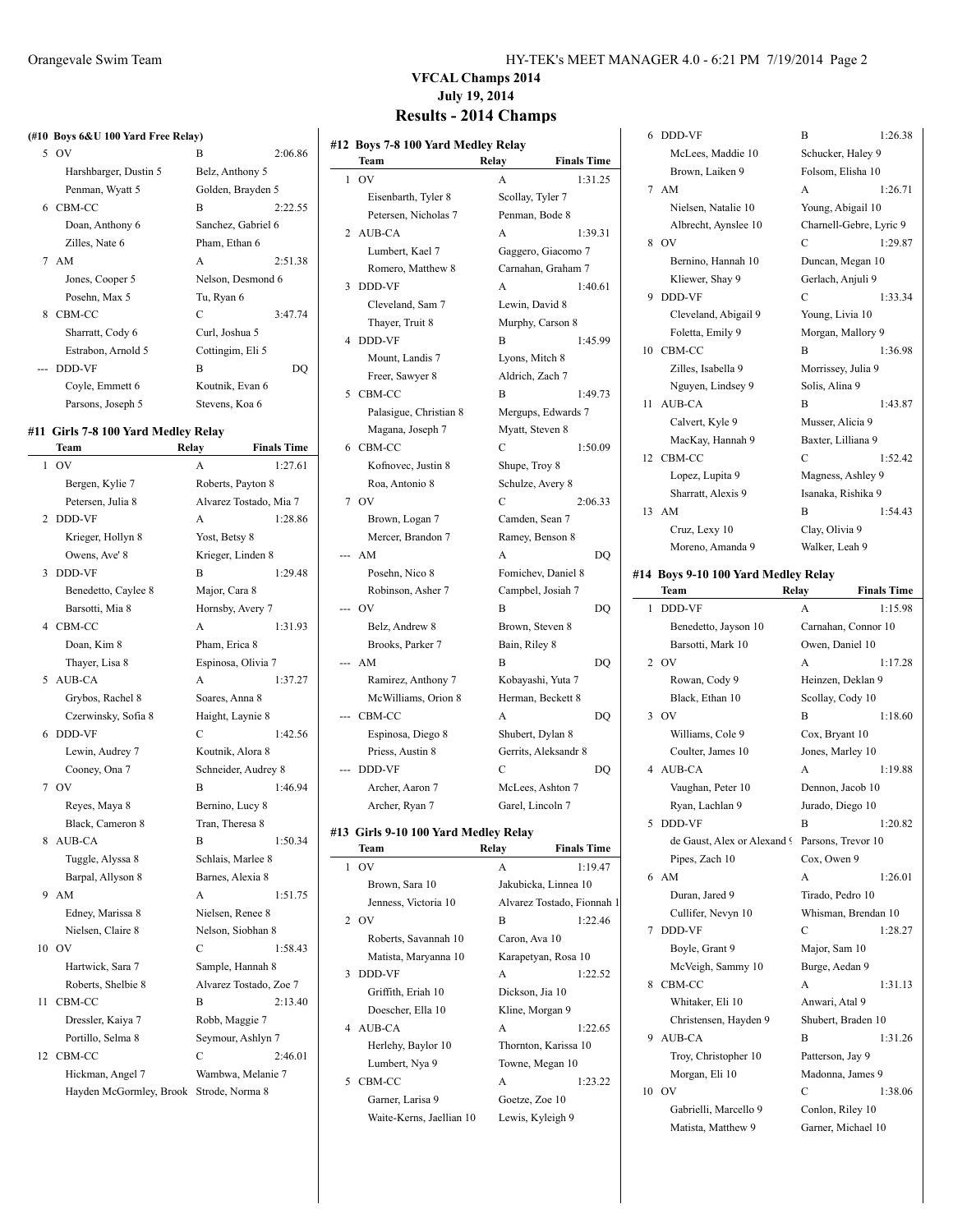### **(#14 Boys 9-10 100 Yard Medley Relay)** 11 CBM-CC B 1:39.35 Monroe, Timothy 9 Akkati, Vishwa 9 Konarski, Austin 10 Fry, Elliot 10 12 CBM-CC C 1:43.31 Dressler, Jacob 9 Avalos, Andrew 10 Prevatt, Ethan 9 Lopez, Raul 9 --- AUB-CA C DQ Richards, Anthony 9 Elkins, Brandon 9 Musser, William 10 Herlehy, Samuel 9 **#15 Girls 11-12 200 Yard Medley Relay Team Relay Finals Time** 1 AUB-CA A 2:18.39 Huston, Katie 12 Ryan, Taryn 12 O'Brien, Dana 12 Mueller, Madasyn 11 2 CBM-CC A 2:26.18

|    | Coleman-Salgado, Krishnay Waite-Kerns, Jordan 12 |                         |         |
|----|--------------------------------------------------|-------------------------|---------|
|    | Arnez, Emily 12                                  | Christensen, Callie 11  |         |
| 3  | DDD-VF                                           | А                       | 2:27.56 |
|    | Kline, Haley 11                                  | Atkins, Nihna 12        |         |
|    | Benedetto, Jaymie 12                             | Freer, Jordan 11        |         |
| 4  | <b>OV</b>                                        | B                       | 2:33.38 |
|    | Bartlett, Haley 12                               | Wilhelms, Isabella 11   |         |
|    | Jojola, Giana 11                                 | Noia, Angela 11         |         |
| 5  | <b>DDD-VF</b>                                    | В                       | 2:42.51 |
|    | Lyons, Melanie 12                                | Smith, Myranda 12       |         |
|    | Nicita, Tera 12                                  | Cox, Lilli 11           |         |
| 6  | CBM-CC                                           | B                       | 2:42.81 |
|    | Edmisten, Julianna 12                            | Perez, Kylie 12         |         |
|    | Maduri, Gabriella 11                             | Ritchie, Lily 12        |         |
| 7  | CBM-CC                                           | С                       | 2:44.30 |
|    | Mitchell, Mia 11                                 | Nguyen, Meghan 12       |         |
|    | Priess, Madelyn 11                               | Thayer, Sarah 12        |         |
| 8  | AM                                               | A                       | 2:44.52 |
|    | Baker, Jordyn 11                                 | Kiambati, Njeri 12      |         |
|    | Ortiz, Lizzy 12                                  | Farrington, Chloe 12    |         |
| 9  | <b>DDD-VF</b>                                    | С                       | 2:49.49 |
|    | Larsson, Alva 11                                 | Barton, Brianna 12      |         |
|    | Krieger, Sadie 11                                | Phillippi, Josephina 11 |         |
| 10 | AM                                               | B                       | 3:21.88 |
|    | Mureness, Kaylah 11                              | Maina, Purity 11        |         |
|    | Diaz, Paula 11                                   | Hibbs, Jazmine 11       |         |
|    | OV                                               | C                       | DQ      |
|    | Bullivant, Kaitlyn 11                            | Karapetyan, Naomi 12    |         |
|    | Wilson, Katelyn 12                               | Garner, Madison 11      |         |
|    | OV                                               | A                       | DQ      |
|    | Hardenburgh, Alaina 12                           | Pagliaro, Greysha 12    |         |
|    | Williams-Herron, Skyler 12                       | Brown, Laura 12         |         |

#### **#16 Boys 11-12 200 Yard Medley Relay**

| Team               | Relav          | <b>Finals Time</b>  |
|--------------------|----------------|---------------------|
| AUB-CA             | A              | 2:26.43             |
| Tracy, Caleb 12    |                | Tuggle, Justin 12   |
| Moore, Mitchell 12 | Ronk, Wyatt 12 |                     |
| O <sub>V</sub>     | А              | 2:36.43             |
| Romba, Alex 12     |                | Kliewer, Evan 12    |
| Walder, Pace 12    |                | Heinzen, Trayton 12 |
|                    |                |                     |

**#19 Girls 15-18 200 Yard Medley Relay**

**Team Relay Finals Time** 1 CBM-CC A 2:12.29 Edmisten, Rebecca 15 Palasigue, Carissa 15 Portillo, Priscilla 17 Arnez, Samantha 16 2 OV A 2:12.94 Weist, Christina 17 Gwin, Kourtney 15 Negrete, Alexa 17 Warren, Katelyn 15 3 DDD-VF A 2:15.09 Pesce, Lola 17 Holifield-Helm, Katryna 18 Watkins, Kaitlin 17 Bailey, Cammie 16 4 DDD-VF B 2:25.39 Page, Rebecca 15 Watkins, Kendal 17 D'Amico, Ellie 17 Moore, Megan 17 5 CBM-CC B 2:25.87 Courtney, Angela 16 Todd, Ashley 15 Lynch, Isabelle 15 Bachiller, Jomazel 15

### **VFCAL Champs 2014 July 19, 2014**

### **Results - 2014 Champs**

### 3 CBM-CC Zilles, Jackson 12 Lynch, Caleb 11 4 DDD-VF Carnahan, Colin 11 Bunce, Logan 12 5 OV B 3:10.86 Warren, Zachary 11 Rosenberger, Vincent 12  $-- AM$ Coats, William 11 Clay, Aidan 11 --- AUB-CA Ellis, Josh 11 McCoy, Jackson 11 --- CBM-CC

# Whitaker, Wesley 12 Darr, Andrew 12

#### **#17 Girls 13-14 200 Yard Medley Relay Team Relay Finals Time** 1 DDD-VF A 2:17.35 Maguire, Violet 14 Salerno, Bean 14 Bishop, Catherine 14 Bush, Hanna 13 2 OV A 2:22.38 Boe, Taylor 14 Brown, Emma 14 Hoppes, Anne 13 Hale, Isabella 13 3 AUB-CA A 2:28.13 Conway, Alison 14 Vaughan, Abigail 14 Acquistapace, Paloma 13 Cole, Sara 13 4 CBM-CC A 2:39.85 Edmisten, Isabella 13 Konarski, Shelby 13 Gonzales, Madison 13 Kemery, Allie 13 5 DDD-VF B 2:45.86 Bunce, Kayleigh 14 Newton, Mackenzie 12 Klas, Grace 14 Hudak, Jana 14 6 DDD-VF C 2:53.28 Morkowski, Trista 13 Arnold, Katlyn 14 Arnold, Jacqueline 14 McAlister, Emma 13

#### **#18 Boys 13-14 200 Yard Medley Relay**

|               | Team                      | Relay             | <b>Finals Time</b>    |
|---------------|---------------------------|-------------------|-----------------------|
| 1             | DDD-VF                    | A                 | 2:00.88               |
|               | Holifield-Helm, Marcus 14 | Savino, Jack 13   |                       |
|               | Biegel, Mason 13          | Fryer, CJ 14      |                       |
|               | 2 CBM-CC                  | A                 | 2:01.79               |
|               | Porter, Ethan 13          |                   | Simanhadi, Timothy 13 |
|               | Roa, Jacob 14             | Shubert, Tyler 14 |                       |
| $\mathcal{F}$ | OV                        | A                 | 2:14.74               |
|               | Boe, Jacob 13             | Cox, Alex 14      |                       |
|               | Dill, Arthur 14           | Weist, Andrew 14  |                       |
| 4             | DDD-VF                    | B                 | 2:27.37               |
|               | Pesce, Carson 13          |                   | Arnold, Brandon 14    |
|               | Watkins, Nick 13          | Taylor, Philip 13 |                       |

| $\overline{A}$       | 2:43.34 |
|----------------------|---------|
| Ethington, Corey 12  |         |
| West, Josiah 11      |         |
| A                    | 2:55.75 |
| Page, Chance 12      |         |
| Dorrough, Logan 11   |         |
| B                    | 3:10.86 |
| Campbell, Quinn 12   |         |
| Jakubicki, Lukas 12  |         |
|                      |         |
| A                    | DO      |
| Henry, Kyle 12       |         |
| Clay, Dustin 12      |         |
| B                    | DO      |
| Packheiser, Mason 11 |         |
| Barnidge, Jacob 11   |         |
| B                    | DO      |
| Magness, CJ 11       |         |

### 6 DDD-VF C 2:26.47 Morkowski, Anika 16 Ganzert, Lindsey 15 Clough, Jamie 16 Moore, Emily 15

### **#20 Boys 15-18 200 Yard Medley Relay**

|    | Team                  | Relay           | <b>Finals Time</b>    |
|----|-----------------------|-----------------|-----------------------|
| 1. | DDD-VF                | A               | 1:50.50               |
|    | Neeley, Cam 16        |                 | Hasemeier, Wyatt 17   |
|    | Thompson, Dylan 16    |                 | Hasemeier, Hank 15    |
|    | 2 CBM-CC              | A               | 1:54.50               |
|    | Todd, Ryan 16         |                 | Higdon, Tom 16        |
|    | Crowl, Cody 15        | Wroth, Dale 17  |                       |
|    | 3 AUB-CA              | A               | 2:07.19               |
|    | Bruggert, Kristian 15 |                 | Kohler, Wyatt 16      |
|    | Granat, Timmy 15      |                 | Overdevest, Steven 15 |
|    | 4 DDD-VF              | B               | 2:10.41               |
|    | Verbitsky, Sean 18    |                 | Atkins, Joshua 15     |
|    | Watkins, Noah 15      | Tart, Jarrod 15 |                       |
|    |                       |                 |                       |

### **#21 Girls 6&U 25 Yard Free**

|    | Name                  | Age | Team          | <b>Finals Time</b> |
|----|-----------------------|-----|---------------|--------------------|
| 1  | Frazer, Emma          | 6   | DDD-VF        | 22.19              |
| 2  | Sorenson, Madelyn     | 6   | AUB-CA        | 23.13              |
| 3  | Christensen, Isabella | 6   | CBM-CC        | 23.22              |
| 4  | Yost, Maggie          | 6   | DDD-VF        | 24.96              |
| 5  | Hunt, Paige           | 6   | AUB-CA        | 26.19              |
| 6  | Jenness, Jaiden       | 6   | OV            | 26.35              |
| 7  | Schneider, Heidi      | 6   | DDD-VF        | 26.57              |
| 8  | Cooney, Pearl         | 5   | DDD-VF        | 26.72              |
| 9  | Kaufert, Kolby        | 6   | OV            | 26.90              |
| 10 | Effrig, Jordyn        | 6   | CBM-CC        | 27.03              |
| 11 | Nickel, Elli          | 6   | AUB-CA        | 28.66              |
| 12 | Musgrove, Hannah      | 6   | DDD-VF        | 29.17              |
| 13 | Leo-Frazee, Amelia    | 6   | DDD-VF        | 29.50              |
| 14 | Morgan, Naomi         | 6   | DDD-VF        | 30.16              |
| 15 | Peters, Ayla          | 6   | AM            | 30.19              |
| 16 | Patterson, Maggie     | 6   | AUB-CA        | 30.46              |
| 17 | Warren, Sage          | 6   | DDD-VF        | 31.52              |
| 18 | Dorrough, Lauren      | 6   | DDD-VF        | 31.83              |
| 19 | Sare, Meagan          | 6   | <b>DDD-VF</b> | 32.09              |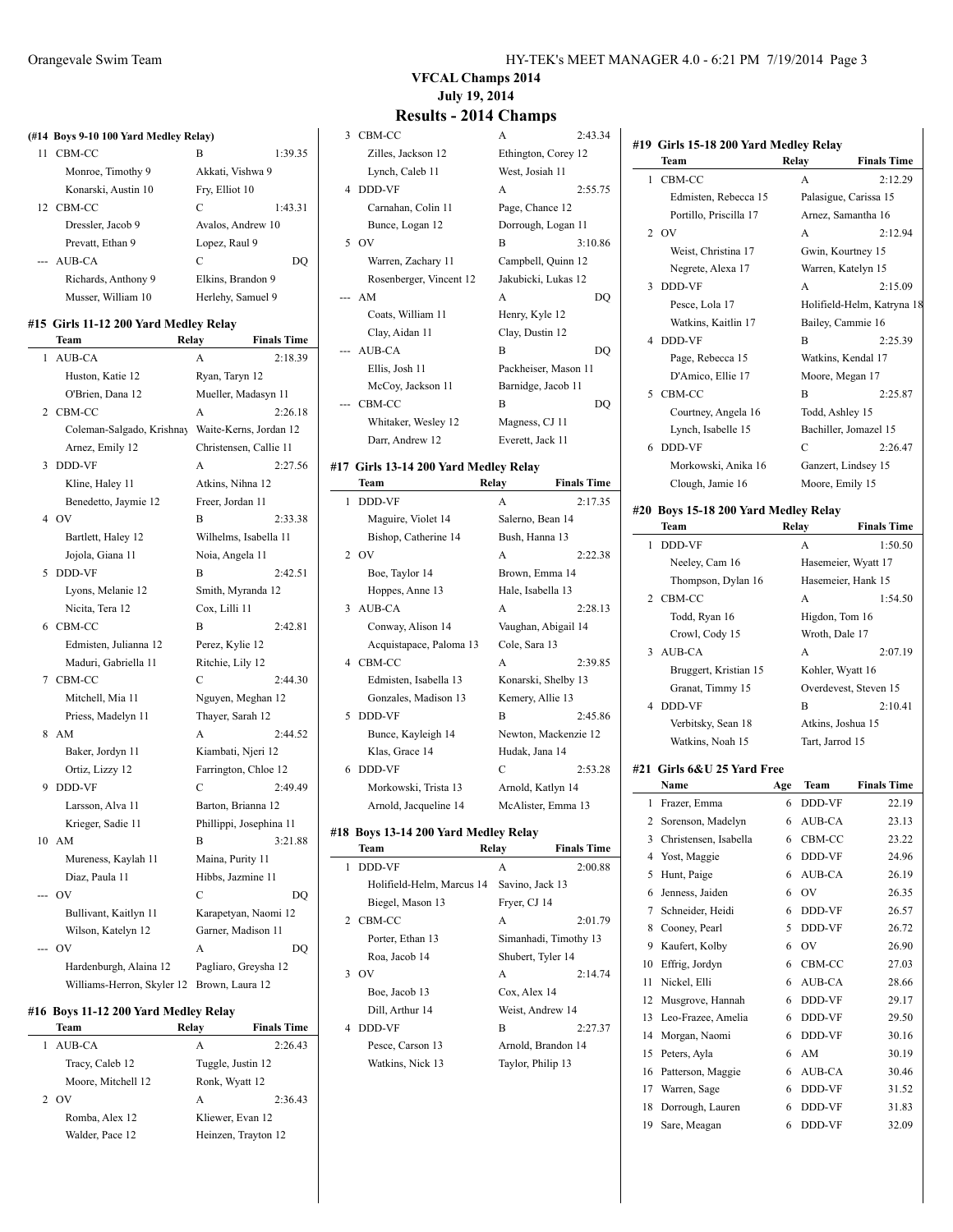|    | (#21 Girls 6&U 25 Yard Free) |   |           |         |
|----|------------------------------|---|-----------|---------|
| 20 | Tran, Sarah                  | 5 | OV        | 32.46   |
| 21 | Starkweather, Brooke         | 4 | CBM-CC    | 32.72   |
| 22 | Prince, Connie               | 6 | CBM-CC    | 33.78   |
| 23 | Seymour, Madelyn             | 6 | CBM-CC    | 34.26   |
| 24 | Murphy, Emily                | 5 | DDD-VF    | 35.28   |
| 25 | Towne, Grace                 | 5 | AUB-CA    | 36.37   |
| 26 | Alva, Giverny                | 5 | AM        | 36.45   |
| 27 | Musgrove, Maya               | 5 | DDD-VF    | 37.35   |
| 28 | Harshbarger, Vanessa         | 6 | <b>OV</b> | 38.09   |
| 29 | Hopson, Maggie               | 6 | DDD-VF    | 39.33   |
| 30 | Zermeno, Sophia              | 6 | CBM-CC    | 40.12   |
| 31 | Rowan, Emma                  | 6 | OV        | 41.22   |
| 32 | DeGraffenreid, Emily         | 6 | AM        | 41.33   |
| 33 | Musser, Savannah             | 6 | AUB-CA    | 41.97   |
| 34 | Robinson, Esther             | 5 | AM        | 42.50   |
| 35 | Soares, Ariel                | 5 | AUB-CA    | 42.80   |
| 36 | Thomas, Julia                | 5 | CBM-CC    | 42.92   |
| 37 | Carnahan, Ruby               | 6 | AUB-CA    | 43.09   |
| 38 | Roa, Zoe                     | 5 | CBM-CC    | 43.37   |
| 39 | Johnson, Emma                | 5 | DDD-VF    | 44.26   |
| 40 | Diaz, Betzy                  | 6 | AM        | 46.84   |
| 41 | Waite-Kerns, Lola            | 6 | CBM-CC    | 47.20   |
| 42 | Gaggero, Fiona               | 5 | AUB-CA    | 50.14   |
| 43 | Moulton, Elizabeth           | 6 | AUB-CA    | 51.78   |
| 44 | Fomichev, Isabell            | 4 | AM        | 54.24   |
| 45 | Sorenson, Khloe              | 4 | AUB-CA    | 56.02   |
| 46 | Amador, Fatima               | 4 | CBM-CC    | 57.39   |
| 47 | Jones, Zelia                 | 5 | OV.       | 1:05.53 |
| 48 | Priess, Evangeline           | 4 | CBM-CC    | 1:07.55 |
| 49 | Charnell-Cruz, Legend        | 5 | AM        | 1:09.37 |
| 50 | Tu, Karen                    | 4 | AM        | 2:09.07 |

#### **#22 Boys 6&U 25 Yard Free**

|    | Name              | Age | Team          | <b>Finals Time</b> |
|----|-------------------|-----|---------------|--------------------|
| 1  | Romero, Michael   | 6   | <b>AUB-CA</b> | 19.10              |
| 2  | Pratt, Cole       | 6   | DDD-VF        | 19.58              |
| 3  | Tu, Ryan          | 6   | AM            | 23.44              |
| 4  | Cook, Dylan       | 6   | <b>AUB-CA</b> | 24.27              |
| 5  | Schneider, Mason  | 6   | DDD-VF        | 25.10              |
| 6  | Mergups, Henrijs  | 5   | CBM-CC        | 25.67              |
| 7  | MacKay, Benjamin  | 6   | AUB-CA        | 25.90              |
| 8  | Wallace, William  | 6   | CBM-CC        | 25.92              |
| 9  | Thayer, Brayden   | 6   | DDD-VF        | 27.19              |
| 10 | Montgomery, Colin | 6   | OV            | 28.47              |
| 11 | Schubin, Tyler    | 6   | CBM-CC        | 28.93              |
| 12 | Puryear, Will     | 6   | OV            | 29.55              |
| 13 | Hornsby, Finn     | 5   | DDD-VF        | 29.90              |
| 14 | Gonzalez, Zadrian | 6   | CBM-CC        | 30.05              |
| 15 | Tran, Nicolas     | 6   | OV            | 30.09              |
| 16 | Parsons, Joseph   | 5   | DDD-VF        | 30.26              |
| 17 | Calvert, Kelly    | 5   | AUB-CA        | 31.51              |
| 18 | Penman, Wyatt     | 5   | OV            | 31.65              |
| 19 | Pham, Ethan       | 6   | CBM-CC        | 32.09              |
| 20 | Stevens, Koa      | 6   | DDD-VF        | 32.25              |

--- Carnahan, Laurel 6 AUB-CA DQ

### **VFCAL Champs 2014 July 19, 2014 Results - 2014 Champs**

|    | 21 Doan, Anthony                            | 6   | CBM-CC    | 32.36              |     | 30 Sample, Hannah                 | 8   | 0V        | 24.93              |
|----|---------------------------------------------|-----|-----------|--------------------|-----|-----------------------------------|-----|-----------|--------------------|
| 22 | Harshbarger, Dustin                         | 5   | ov        | 32.71              | 31  | Reyes, Maya                       | 8   | OV        | 25.20              |
| 23 | Belz, Anthony                               | 5   | OV        | 32.81              | 32  | Hunter, Jocelyn                   | 7   | DDD-VF    | 25.77              |
| 24 | Zilles, Nate                                | 6   | CBM-CC    | 33.65              | 33  | Schlais, Taylor                   | 7   | AUB-CA    | 25.85              |
| 25 | Ramey, Emerson                              | 5   | OV        | 33.76              |     | 34 Holtrichter, Kathleen          | 7   | DDD-VF    | 26.62              |
| 26 | Golden, Brayden                             | 5   | OV        | 34.03              | 35  | Hayden McGormley, Bro             | 7   | CBM-CC    | 26.81              |
| 27 | Koutnik, Evan                               | 6   | DDD-VF    | 34.91              | 36  | Pardo, Madalyn                    | 8   | ov        | 27.07              |
|    |                                             | 5   | AM        |                    |     |                                   | 7   |           |                    |
| 28 | Jones, Cooper                               |     |           | 35.63              | 37  | Hughes, Cheyenne                  |     | DDD-VF    | 27.18              |
| 29 | Packheiser, Owen                            | 6   | AUB-CA    | 36.54              | 38  | Barpal, Allyson                   | 8   | AUB-CA    | 27.44              |
| 30 | Coyle, Emmett                               | 6   | DDD-VF    | 39.30              | 39  | Seymour, Ashlyn                   | 7   | CBM-CC    | 27.60              |
| 31 | Sanchez, Gabriel                            | 6   | CBM-CC    | 39.83              | 40  | Barnes, Molly                     | 7   | DDD-VF    | 27.97              |
| 32 | Cleveland, John                             | 6   | DDD-VF    | 41.49              | 41  | Barnes, Alexia                    | 8   | AUB-CA    | 28.55              |
| 33 | Cottingim, Eli                              | 5   | CBM-CC    | 41.68              | 42  | Infante, Lillian                  | 8   | DDD-VF    | 29.18              |
| 34 | Bain, Jacoby                                | 5   | OV        | 41.90              | 43  | Nielsen, Claire                   | 8   | AM        | 29.43              |
| 35 | Sharratt, Cody                              | 6   | CBM-CC    | 43.28              | 44  | Albrecht, Saige                   | 8   | AM        | 29.55              |
| 36 | Estrabon, Arnold                            | 5   | CBM-CC    | 45.42              | 45  | Wambwa, Melanie                   | 7   | CBM-CC    | 29.80              |
| 37 | Penman, Noah                                | 4   | OV        | 49.29              | 46  | Collins, Emily                    | 7   | CBM-CC    | 30.58              |
| 38 | Nelson, Desmond                             | 6   | AM        | 52.28              | 47  | Hickman, Angel                    | 7   | CBM-CC    | 32.24              |
| 39 | Ahmad, Omar                                 | 5   | CBM-CC    | 52.51              | 48  | Diaz, Lily                        | 7   | AM        | 32.57              |
| 40 | Curl, Joshua                                | 5   | CBM-CC    | 55.71              | 49  | Doescher, Ale'                    | 7   | DDD-VF    | 32.69              |
| 41 | Eisenbarth, Ryder                           | 4   | OV        | 58.65              | 50  | Robb, Maggie                      | 7   | CBM-CC    | 33.44              |
| 42 | Posehn, Max                                 | 5   | AM        | 1:06.09            | 51  | Nielsen, Renee                    | 8   | AM        | 37.32              |
| 43 | Kiambati, Mbaria                            | 4   | AM        | 1:10.34            | 52  | Jones, Isabella                   | 7   | <b>OV</b> | 37.97              |
| 44 | Darr, Johnathan                             | 6   | CBM-CC    | 1:20.33            | 53  | Strode, Norma                     | 8   | CBM-CC    | 40.20              |
|    | 45 Prevatt, Jonas                           | 6   | CBM-CC    | 1:21.24            |     | 54 Lacy, Chloe                    | 7   | CBM-CC    | 41.20              |
|    | #23 Girls 7-8 25 Yard Free                  |     |           |                    |     |                                   |     |           |                    |
|    | Name                                        | Age | Team      | <b>Finals Time</b> |     | #24 Boys 7-8 25 Yard Free<br>Name | Age | Team      | <b>Finals Time</b> |
| 1  | Alvarez Tostado, Mia                        | 7   | OV        | 17.24              |     | 1 Espinosa, Diego                 |     | CBM-CC    | 16.27              |
|    |                                             |     |           |                    |     |                                   |     |           |                    |
|    |                                             |     |           |                    |     |                                   | 8   |           |                    |
| 2  | Thayer, Lisa                                | 8   | CBM-CC    | 17.73              | 2   | Romero, Matthew                   | 8   | AUB-CA    | 17.19              |
| 3  | Owens, Ave'                                 | 8   | DDD-VF    | 17.78              | 3   | Lumbert, Kael                     | 7   | AUB-CA    | 17.57              |
| 4  | Yost, Betsy                                 | 8   | DDD-VF    | 18.44              | 4   | Gerrits, Aleksandr                | 8   | CBM-CC    | 18.33              |
| 5  | Krieger, Linden                             | 8   | DDD-VF    | 18.45              | 5   | Penman, Bode                      | 8   | <b>OV</b> | 18.87              |
| 6  | Edney, Marissa                              | 8   | AM        | 18.58              | 6   | Belz, Andrew                      | 8   | 0V        | 18.99              |
| 7  | Haight, Laynie                              | 8   | AUB-CA    | 18.61              | 7   | Bain, Riley                       | 8   | OV        | 19.22              |
| 8  | Tran, Theresa                               | 8   | <b>OV</b> | 18.71              | 8   | Scollay, Tyler                    | 7   | 0V        | 19.72              |
| 9  | Espinosa, Olivia                            | 7   | CBM-CC    | 19.39              | 9   | Murphy, Carson                    | 8   | DDD-VF    | 19.90              |
| 10 | Hornsby, Avery                              | 7   | DDD-VF    | 19.42              | 10  | Gaggero, Giacomo                  | 7   | AUB-CA    | 20.43              |
|    | 11 Pham, Erica                              | 8   | CBM-CC    | 20.53              | 11  | Robinson, Asher                   | 7   | AM        | 20.57              |
|    | 12 Nelson, Siobhan                          | 8   | AM        | 20.95              | 12  | Hunt, Owen                        | 8   | AUB-CA    | 20.81              |
| 13 | Grybos, Rachel                              | 8   | AUB-CA    | 20.98              | 13  | Shupe, Troy                       | 8   | CBM-CC    | 20.99              |
| 14 | Czerwinsky, Sofia                           | 8   | AUB-CA    | 21.17              | 14  | Plimpton, Bailey                  | 8   | DDD-VF    | 21.24              |
| 15 | Koutnik, Alora                              | 8   | DDD-VF    | 21.75              | 15  | Lewin, David                      | 8   | DDD-VF    | 21.42              |
| 16 | Stevens, Brooklind                          | 8   | DDD-VF    | 21.76              | 16  | Conlon, Reece                     | 7   | OV        | 21.52              |
| 17 | Forsythe, Audrey                            | 8   | AM        | 22.06              | 17  | Palasigue, Christian              | 8   | CBM-CC    | 21.88              |
| 18 | Bergen, Kylie                               | 7   | OV        | 22.39              | 18  | Myatt, Steven                     | 8   | CBM-CC    | 22.02              |
| 19 | Dressler, Kaiya                             | 7   | CBM-CC    | 22.41              | 19  | Archer, Aaron                     | 7   | DDD-VF    | 22.24              |
| 20 | Lewin, Audrey                               | 7   | DDD-VF    | 22.59              | 20  | Freer, Sawyer                     | 8   | DDD-VF    | 22.37              |
| 21 | Soares, Anna                                | 8   | AUB-CA    | 22.94              | 21  | McAlister, Jake                   | 7   | AUB-CA    | 22.63              |
| 22 | Hartwick, Sara                              | 7   | OV        | 23.22              | 22  | Thayer, Truit                     | 8   | DDD-VF    | 22.79              |
| 23 | Roberts, Shelbie                            | 8   | OV        | 23.41              | 23  | Roa, Antonio                      | 8   | CBM-CC    | 23.07              |
| 24 | Schneider, Audrey                           | 8   | DDD-VF    | 23.88              |     | *24 Pearl, Cruz                   | 7   | DDD-VF    | 23.60              |
| 25 | Larsson, Ebba                               | 8   | DDD-VF    | 23.95              | *24 | Posehn, Nico                      | 8   | AM        | 23.60              |
| 26 | Doan, Kim                                   | 8   | CBM-CC    | 24.00              | 26  | Conahan, Jacob                    | 8   | AUB-CA    | 23.75              |
| 27 | Black, Cameron                              | 8   | OV        | 24.28              | 27  | Golden, Nathaniel                 | 7   | OV        | 23.80              |
| 28 | Timonichev, Katelyn<br>Alvarez Tostado, Zoe | 8   | AM        | 24.59              | 28  | Archer, Ryan                      | 7   | DDD-VF    | 24.02<br>24.05     |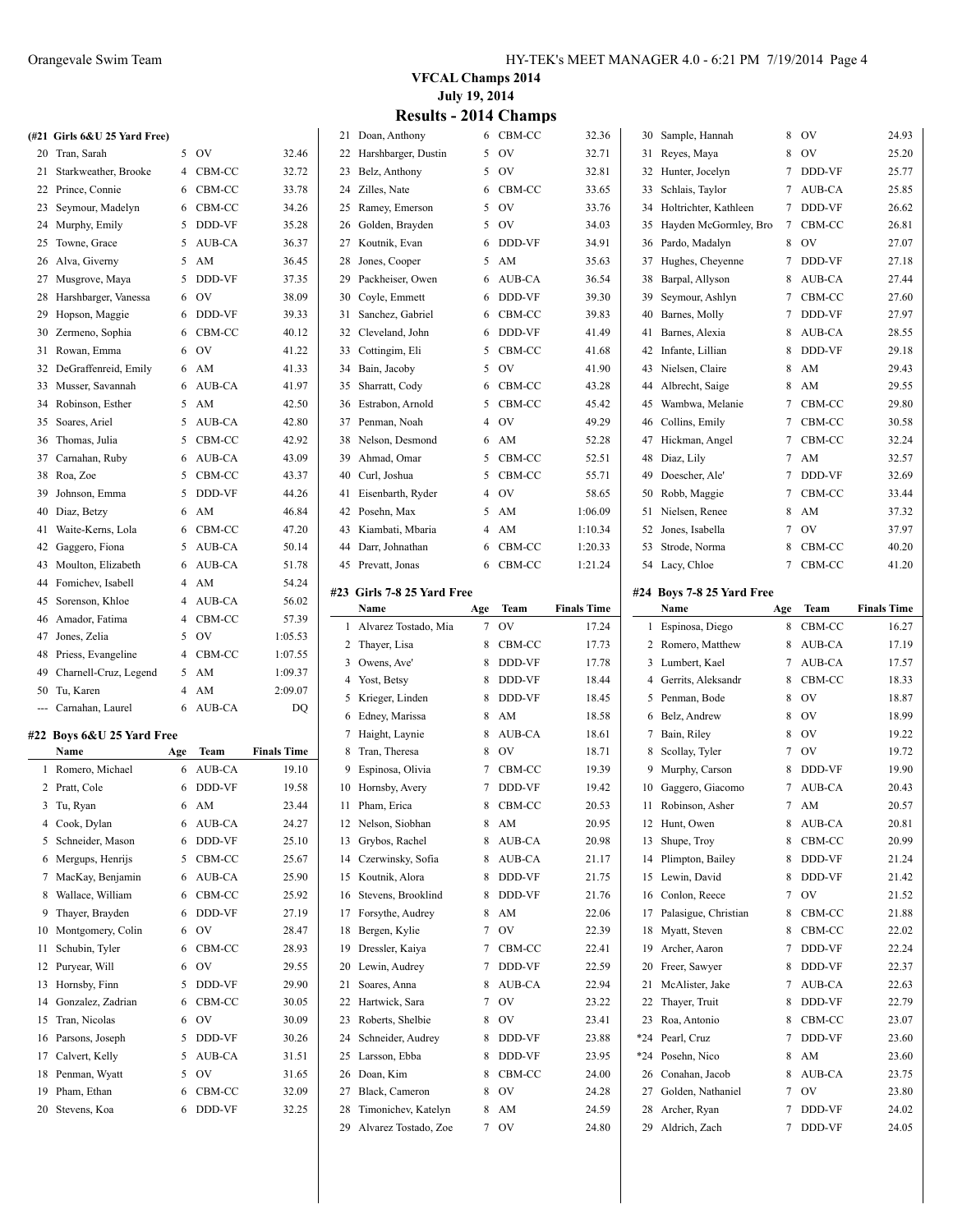| (#24 Boys 7-8 25 Yard Free) |    |          |       |
|-----------------------------|----|----------|-------|
| 30 Brown, Steven            | 8. | OV       | 24.18 |
| 31 Campbel, Josiah          |    | 7 AM     | 24.57 |
| 32 Schulze, Avery           |    | 8 CBM-CC | 24.69 |
| 33 Brooks, Parker           |    | 7 OV     | 24.91 |
| 34 Garel, Lincoln           |    | 7 DDD-VF | 25.23 |
| 35 Boucher, Holden          | 8  | OV       | 25.35 |
|                             |    |          |       |

| 35 | Boucher, Holden        | 8 | OV     | 25.35 |
|----|------------------------|---|--------|-------|
|    |                        | 7 |        |       |
| 36 | Brown, Logan           |   | OV     | 25.46 |
| 37 | Carnahan, Graham       | 7 | AUB-CA | 25.68 |
| 38 | Mount, Landis          | 7 | DDD-VF | 26.22 |
| 39 | Shubert, Dylan         | 8 | CBM-CC | 26.40 |
| 40 | Camden, Sean           | 7 | OV     | 27.01 |
| 41 | Cook, Micah            | 7 | OV     | 27.16 |
| 42 | Kobayashi, Yuta        | 7 | AM     | 27.31 |
| 43 | Senthil Kumar, Adharsh | 8 | OV     | 27.41 |
| 44 | Mercer, Brandon        | 7 | OV     | 27.98 |
| 45 | Goetze, Zachary        | 8 | CBM-CC | 28.27 |
| 46 | Ramey, Benson          | 8 | OV     | 28.31 |
| 47 | McWilliams, Orion      | 8 | AM     | 28.33 |
| 48 | Owen, Stephen          | 7 | DDD-VF | 28.34 |
| 49 | McLees, Ashton         | 7 | DDD-VF | 28.41 |
| 50 | Stanley, Rex           | 7 | AUB-CA | 28.78 |
| 51 | Avalos, Ethan          | 7 | CBM-CC | 29.62 |
| 52 | Gerlach, Elijah        | 7 | OV     | 30.06 |
| 53 | Hopson, Jack           | 8 | DDD-VF | 30.75 |
| 54 | Marks, Quinn           | 7 | CBM-CC | 32.31 |
| 55 | Dupree, Tanner         | 7 | CBM-CC | 32.47 |
| 56 | Williams, Connor       | 7 | OV     | 33.37 |
| 57 | Coats, Dorian          | 8 | AM     | 34.50 |
| 58 | Griffith, Brady        | 7 | DDD-VF | 34.66 |
| 59 | Neill, Gabriel         | 8 | CBM-CC | 35.12 |
| 60 | Williams, Davin        | 7 | CBM-CC | 36.55 |
| 61 | Herman, Beckett        | 8 | AM     | 36.77 |
| 62 | Alva, Julius           | 7 | AM     | 37.11 |
| 63 | Young, Vinny           | 8 | DDD-VF | 39.66 |
| 64 | Ahmad, Ibrahim         | 7 | CBM-CC | 41.06 |
| 65 | Ramirez, Anthony       | 7 | AM     | 44.88 |

**#26 Boys 9-10 25 Yard Free**

#### **#25 Girls 9-10 25 Yard Free**

 $\overline{a}$ 

|              | Name                     | Age | Team          | <b>Finals Time</b> |
|--------------|--------------------------|-----|---------------|--------------------|
| $\mathbf{1}$ | Goetze, Zoe              | 10  | CBM-CC        | 15.55              |
| 2            | Alvarez Tostado, Fionnah | 10  | OV            | 15.90              |
| 3            | Doescher, Ella           | 10  | <b>DDD-VF</b> | 16.04              |
| 4            | Kline, Morgan            | 9   | <b>DDD-VF</b> | 16.75              |
| *5           | Karapetyan, Rosa         | 10  | OV            | 16.88              |
| $*5$         | Thornton, Karissa        | 10  | AUB-CA        | 16.88              |
| 7            | Brown, Sara              | 10  | OV            | 17.22              |
| 8            | Roberts, Savannah        | 10  | OV            | 17.34              |
| 9            | Lewis, Kyleigh           | 9   | CBM-CC        | 17.81              |
| 10           | Morgan, Mallory          | 9   | <b>DDD-VF</b> | 17.89              |
| 11           | Gerlach, Anjuli          | 9   | OV            | 18.76              |
| 12           | Young, Abigail           | 10  | AM            | 18.93              |
| 13           | Solis, Alina             | 9   | CBM-CC        | 19.17              |
| 14           | Parsons, Nieva           | 9   | DDD-VF        | 19.20              |
| 15           | Brown, Laiken            | 9   | DDD-VF        | 19.35              |
| 16           | Walker, Leah             | 9   | AM            | 19.50              |

#### **VFCAL Champs 2014 July 19, 2014 Results** 2014 Ch

|  |  | <b>Results - 2014 Champs</b> |
|--|--|------------------------------|
|--|--|------------------------------|

| 17  | Schucker, Haley           | 9   | DDD-VF        | 19.94              |                | 32 Gerlach, Orion            | 10  | OV            | 20.32              |
|-----|---------------------------|-----|---------------|--------------------|----------------|------------------------------|-----|---------------|--------------------|
| 18  | Charnell-Gebre, Lyric     | 9   | AM            | 20.26              | 33             | Bath, James                  | 10  | DDD-VF        | 20.44              |
| 19  | Bernino, Hannah           | 10  | OV            | 20.41              | 34             | Barnes, Jackson              | 9   | DDD-VF        | 20.47              |
| 20  | Campbell, Heidi           | 10  | <b>OV</b>     | 20.47              | 35             | Conlon, Riley                | 10  | OV            | 20.81              |
| 21  | Walder, Georgia           | 10  | <b>OV</b>     | 20.66              | 36             | Avalos, Andrew               | 10  | CBM-CC        | 21.12              |
| 22  | Holtrichter, Olivia       | 9   | DDD-VF        | 21.28              | 37             | Herrick, Dylan               | 9   | DDD-VF        | 21.14              |
| 23  | Brown, Gianna             | 9   | OV            | 21.46              | 38             | Johnson, Blake               | 9   | DDD-VF        | 21.33              |
| 24  | Baxter, Lilliana          | 9   | AUB-CA        | 21.61              | 39             | Lopez, Raul                  | 9   | CBM-CC        | 21.36              |
| 25  | Cleveland, Abigail        | 9   | DDD-VF        | 21.73              | 40             | Akkati, Vishwa               | 9   | CBM-CC        | 21.38              |
|     |                           | 9   | AUB-CA        | 21.86              | 41             |                              | 9   | <b>OV</b>     | 21.64              |
| 26  | Calvert, Kyle             |     |               |                    |                | Bergen, Ryland               |     |               |                    |
| 27  | Cruz, Lexy                | 10  | AM            | 22.73              |                | 42 Nicita, Kai               | 9   | <b>DDD-VF</b> | 21.69              |
| 28  | Six, Alana                | 10  | OV            | 22.74              | *43            | Myatt, William               | 10  | CBM-CC        | 21.75              |
| 29  | Legari, Maya              | 9   | OV            | 22.86              | *43            | Monroe, Timothy              | 9   | CBM-CC        | 21.75              |
| 30  | Moreno, Amanda            | 9   | AM            | 22.97              | 45             | Garner, Michael              | 10  | <b>OV</b>     | 22.06              |
| 31  | Musser, Alicia            | 9   | AUB-CA        | 23.33              | 46             | Gabrielli, Marcello          | 9   | OV            | 23.43              |
| 32  | Ball, Susanna             | 10  | OV            | 24.18              | 47             | Herman, Haigan               | 10  | AM            | 23.75              |
| 33  | Lopez, Lupita             | 9   | CBM-CC        | 24.57              | 48             | Stewart, Shane               | 9   | CBM-CC        | 24.38              |
| 34  | Magness, Ashley           | 9   | CBM-CC        | 25.17              | 49             | DeGraffenreid, Trenton       | 10  | AM            | 25.06              |
| 35  | Clay, Olivia              | 9   | AM            | 25.20              | 50             | Begley, Zane                 | 9   | <b>OV</b>     | 25.36              |
| 36  | Travis, Kaydence          | 9   | AM            | 25.28              | 51             | Crady, Phillip               | 10  | AM            | 25.70              |
| 37  | Tirado, Jasmine           | 9   | AM            | 26.57              | 52             | Elkins, Brandon              | 9   | AUB-CA        | 26.73              |
| 38  | Isanaka, Rishika          | 9   | CBM-CC        | 29.07              | 53             | Nguyen, Vincent              | 9   | CBM-CC        | 26.86              |
| 39  | McAlister, Mia            | 9   | <b>DDD-VF</b> | 31.19              | 54             | Logan, Clayton               | 10  | <b>DDD-VF</b> | 27.48              |
|     |                           |     |               |                    | 55             | Boucher, Andrew              | 10  | <b>OV</b>     | 30.55              |
|     | 26 Boys 9-10 25 Yard Free |     |               |                    |                |                              |     |               |                    |
|     | Name                      | Age | Team          | <b>Finals Time</b> |                | #27 Girls 11-12 50 Yard Free |     |               |                    |
|     | 1 Owen, Daniel            | 10  | DDD-VF        | 14.98              |                | Name                         | Age | <b>Team</b>   | <b>Finals Time</b> |
|     | 2 Parsons, Trevor         | 10  | DDD-VF        | 15.00              |                | 1 Ryan, Taryn                | 12  | AUB-CA        | 29.60              |
| 3   | Jones, Marley             | 10  | OV            | 15.37              | $\overline{2}$ | O'Brien, Dana                | 12  | AUB-CA        | 29.70              |
| 4   | Cullifer, Nevyn           | 10  | AM            | 16.04              | 3              | Waite-Kerns, Jordan          | 12  | CBM-CC        | 29.93              |
| 5   | Musser, William           | 10  | AUB-CA        | 16.42              | 4              | Brown, Laura                 | 12  | <b>OV</b>     | 30.24              |
| 6   | Morgan, Eli               | 10  | AUB-CA        | 16.58              | 5              | Huston, Katie                | 12  | AUB-CA        | 30.49              |
| 7   | Cox, Owen                 | 9   | DDD-VF        | 16.98              | 6              | Coleman-Salgado, Krishr 12   |     | CBM-CC        | 31.62              |
| 8   | Coulter, James            | 10  | OV            | 17.22              | *7             | Atkins, Nihna                | 12  | DDD-VF        | 32.31              |
| 9   | Black, Ethan              | 10  | <b>OV</b>     | 17.37              | $*7$           | Arnez, Emily                 | 12  | CBM-CC        | 32.31              |
| 10  | Duran, Jared              | 9   | AM            | 17.47              | 9              | Freer, Jordan                | 11  | DDD-VF        | 32.43              |
| 11  | Matista, Matthew          | 9   | OV            | 17.57              | 10             | Jojola, Giana                | 11  | <b>OV</b>     | 32.62              |
| *12 | Shubert, Braden           | 10  | CBM-CC        | 17.68              | 11             | Bartlett, Haley              | 12  | <b>OV</b>     | 32.82              |
|     | *12 Maguire, Liam         | 9   | DDD-VF        | 17.68              |                | 12 Edmisten, Julianna        |     | 12 CBM-CC     | 32.93              |
| 14  | Boyle, Grant              | 9   | DDD-VF        | 18.12              | 13             | Hardenburgh, Alaina          | 12  | OV            | 33.31              |
| 15  | Tirado, Pedro             | 10  | AM            | 18.29              | 14             | Noia, Angela                 | 11  | OV            | 33.58              |
| 16  | Herlehy, Samuel           | 9   | AUB-CA        | 18.40              | 15             | Phillippi, Josephina         | 11  | DDD-VF        | 33.64              |
| 17  | Madonna, James            | 9   | AUB-CA        | 18.62              | $*16$          | Cox, Lilli                   | 11  | DDD-VF        | 33.86              |
| 18  | Williams, Cole            | 9   | OV            | 18.85              | $*16$          | Acquistapace, Isabel         | 11  | AUB-CA        | 33.86              |
| 19  | Whisman, Brendan          | 10  | AM            | 18.88              | 18             | Maduri, Gabriella            | 11  | CBM-CC        | 34.28              |
| 20  | McVeigh, Sammy            | 10  | DDD-VF        | 19.05              | 19             | Christensen, Callie          | 11  | CBM-CC        | 34.45              |
| 21  | Burge, Aedan              | 9   | DDD-VF        | 19.07              | 20             | Ortiz, Lizzy                 | 12  | AM            | 34.95              |
| 22  | Richards, Anthony         | 9   | AUB-CA        | 19.13              | 21             | Lyons, Melanie               | 12  | DDD-VF        | 35.00              |
|     | Sallee, Benjamin          | 9   |               |                    | 22             | Mitchell, Mia                | 11  | CBM-CC        | 35.42              |
| 23  |                           |     | DDD-VF        | 19.17              |                |                              |     |               |                    |
| 24  | Bishop, Christopher       | 9   | DDD-VF        | 19.20              | $*23$          | Bush, Tessa                  | 11  | DDD-VF        | 35.62              |
| 25  | Dressler, Jacob           | 9   | CBM-CC        | 19.25              | *23            | Pickens, Emma                | 11  | DDD-VF        | 35.62              |
| 26  | Carroll, Seamus           | 9   | DDD-VF        | 19.45              | 25             | Barton, Brianna              | 12  | DDD-VF        | 35.67              |
| 27  | Major, Sam                | 10  | DDD-VF        | 19.49              | 26             | Carroll, Quinn               | 12  | DDD-VF        | 35.69              |
| 28  | Larsson, Charlie          | 10  | DDD-VF        | 19.56              | 27             | Hibbs, Jazmine               | 11  | AM            | 35.90              |
| 29  | Prevatt, Ethan            | 9   | CBM-CC        | 19.73              | 28             | Baker, Jordyn                | 11  | AM            | 35.98              |
| 30  | Patterson, Jay            | 9   | AUB-CA        | 19.84              | 29             | Brentt, Emma                 | 11  | OV            | 36.37              |
| 31  | Anwari, Atal              | 9   | CBM-CC        | 20.08              | 30             | Ambrosia, Kennedy            | 12  | AUB-CA        | 36.46              |
|     |                           |     |               |                    |                |                              |     |               |                    |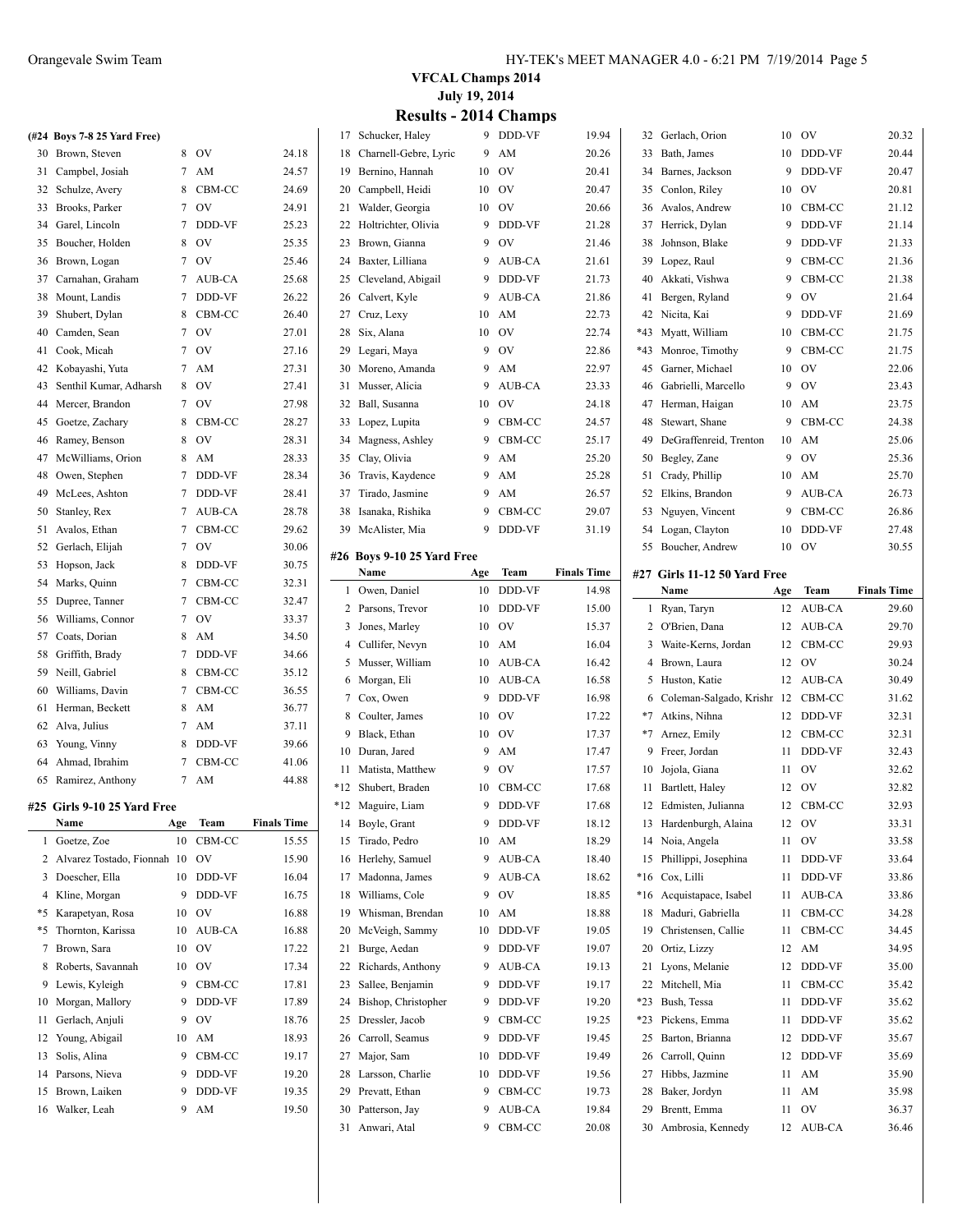|    | (#27 Girls 11-12 50 Yard Free) |    |           |       |
|----|--------------------------------|----|-----------|-------|
| 31 | Farrington, Chloe              | 12 | AM        | 36.50 |
| 32 | Kiambati, Njeri                | 12 | AM        | 36.52 |
| 33 | Maguire, Annabel               | 11 | DDD-VF    | 36.68 |
| 34 | Thaver, Sarah                  | 12 | CBM-CC    | 36.73 |
| 35 | Wilson, Katelyn                | 12 | OV        | 36.77 |
| 36 | Nguyen, Meghan                 | 12 | CBM-CC    | 37.07 |
| 37 | Langford, Sydney               | 11 | CBM-CC    | 37.51 |
| 38 | Krieger, Sadie                 | 11 | DDD-VF    | 37.58 |
| 39 | Mureness, Kaylah               | 11 | AM        | 37.72 |
| 40 | Salvestrin, Grace              | 11 | DDD-VF    | 39.16 |
| 41 | Jennings, Julia                | 11 | CBM-CC    | 39.20 |
| 42 | Garner, Madison                | 11 | <b>OV</b> | 39.81 |
| 43 | Larsson, Alva                  | 11 | DDD-VF    | 40.03 |
| 44 | Shupe, Marin                   | 12 | CBM-CC    | 40.32 |
| 45 | Hamilton, Sadie                | 11 | AM        | 40.74 |
| 46 | Ritchie, Lily                  | 12 | CBM-CC    | 41.16 |
| 47 | Karapetyan, Naomi              | 12 | OV        | 41.60 |
| 48 | Bullivant, Kaitlyn             | 11 | OV        | 41.97 |
| 49 | Wells, Ayden                   | 11 | DDD-VF    | 42.02 |
| 50 | Whisman, Meredith              | 11 | AM        | 42.63 |
| 51 | Kohler, Meaghan                | 12 | AUB-CA    | 42.76 |
| 52 | Si, Anna                       | 11 | AM        | 43.43 |
| 53 | Wright, Jordyn                 | 11 | CBM-CC    | 43.69 |
| 54 | Diaz, Paula                    | 11 | AM        | 44.58 |
| 55 | Brown, Lexi                    | 11 | DDD-VF    | 45.39 |
| 56 | Schucker, Kayla                | 11 | DDD-VF    | 48.14 |
| 57 | Cook, Corrina                  | 11 | OV        | 48.48 |
| 58 | Maina, Purity                  | 11 | AM        | 48.76 |
| 59 | Hagen, Abbey                   | 11 | OV        | 52.19 |

#### **#28 Boys 11-12 50 Yard Free**

 $\overline{a}$ 

|    | Name                | Age | Team   | <b>Finals Time</b> |
|----|---------------------|-----|--------|--------------------|
| 1  | Lynch, Caleb        | 11  | CBM-CC | 31.99              |
| 2  | Heinzen, Trayton    | 12  | OV     | 32.19              |
| 3  | Zilles, Jackson     | 12  | CBM-CC | 32.80              |
| 4  | Walder, Pace        | 12  | OV     | 33.13              |
| 5  | West, Josiah        | 11  | CBM-CC | 33.61              |
| 6  | Henry, Kyle         | 12  | AM     | 33.72              |
| 7  | Jakubicki, Lukas    | 12  | OV     | 34.40              |
| 8  | Romba, Alex         | 12  | OV     | 34.47              |
| 9  | Carnahan, Colin     | 11  | DDD-VF | 34.61              |
| 10 | Packheiser, Mason   | 11  | AUB-CA | 34.67              |
| 11 | Ronk, Wyatt         | 12  | AUB-CA | 34.82              |
| 12 | Tuggle, Justin      | 12  | AUB-CA | 35.04              |
|    | 13 Whitaker, Wesley | 12  | CBM-CC | 36.32              |
| 14 | Ethington, Corey    | 12  | CBM-CC | 36.79              |
| 15 | Clay, Dustin        | 12  | AM     | 37.29              |
| 16 | Page, Chance        | 12  | DDD-VF | 38.05              |
| 17 | Dorrough, Logan     | 11  | DDD-VF | 38.25              |
| 18 | Ellis, Josh         | 11  | AUB-CA | 38.37              |
| 19 | Warren, Zachary     | 11  | OV     | 38.38              |
| 20 | Campbell, Quinn     | 12  | OV     | 39.43              |
| 21 | Hermosillo, Aayden  | 11  | DDD-VF | 41.65              |
| 22 | Everett, Jack       | 11  | CBM-CC | 41.80              |

Akkati, Ramani 11 CBM-CC 1:01.33

#### **VFCAL Champs 2014 July 19, 2014 Results - 2014 Ch**

 $\overline{\phantom{0}}$ 

 $\overline{\phantom{0}}$ 

| 23             | McCoy, Jackson              | 11  | AUB-CA      | 42.42              |
|----------------|-----------------------------|-----|-------------|--------------------|
| 24             | Darr, Andrew                | 12  | CBM-CC      | 43.86              |
| 25             | Downey, Kai                 | 11  | AUB-CA      | 43.99              |
| 26             | Coats, William              | 11  | AM          | 46.09              |
|                | 27 Magness, CJ              | 11  | CBM-CC      | 46.92              |
| 28             | Barnidge, Jacob             | 11  | AUB-CA      | 52.85              |
| 29             | Clay, Aidan                 | 11  | AM          | 55.20              |
| 30             | Gentry, Brett               | 11  | AM          | 1:43.38            |
| #29            | Girls 13-14 50 Yard Free    |     |             |                    |
|                | Name                        | Age | Team        | <b>Finals Time</b> |
| 1              | Salerno, Bean               | 14  | DDD-VF      | 29.87              |
|                | 2 Boe, Taylor               | 14  | OV          | 30.53              |
| 3              | Edmisten, Isabella          | 13  | CBM-CC      | 30.54              |
| 4              | Bush, Hanna                 | 13  | DDD-VF      | 31.06              |
| 5              | Brown, Emma                 | 14  | <b>OV</b>   | 32.06              |
| 6              | Acquistapace, Paloma        | 13  | AUB-CA      | 32.22              |
| 7              | Burleson, Amiah             | 13  | AM          | 32.74              |
| 8              | Hudak, Jana                 | 14  | DDD-VF      | 34.60              |
| 9              | Dean, Sonia                 | 14  | AUB-CA      | 34.61              |
| 10             | Arnold, Katlyn              | 14  | DDD-VF      | 35.29              |
| 11             | Stinson, Amanda             | 13  | OV          | 35.46              |
| 12             | Bunce, Kayleigh             | 14  | DDD-VF      | 35.54              |
| 13             | Newton, Mackenzie           | 12  | DDD-VF      | 35.77              |
| 14             | Henry, Kailee               | 14  | AM          | 36.31              |
| 15             | Kiambati, Doris             | 14  | AM          | 36.61              |
| 16             | Spokely, Eralise            | 13  | AUB-CA      | 36.65              |
|                | 17 Morkowski, Trista        | 13  | DDD-VF      | 37.20              |
| 18             | Kemery, Allie               | 13  | CBM-CC      | 37.50              |
| 19             | DiSilvestro, Grace          | 13  | CBM-CC      | 37.71              |
| 20             | McAlister, Emma             | 13  | DDD-VF      | 38.29              |
| 21             | Cole, Sara                  | 13  | AUB-CA      | 38.77              |
| 22             | Maduri, Danielle            | 13  | CBM-CC      | 40.96              |
|                | #30 Boys 13-14 50 Yard Free |     |             |                    |
|                | Name                        | Age | Team        | <b>Finals Time</b> |
| 1              | Roa, Jacob                  | 14  | CBM-CC      | 26.12              |
|                | 2 Dill, Arthur              | 14  | $\hbox{OV}$ | 26.83              |
| 3              | Fryer, CJ                   | 14  | DDD-VF      | 26.85              |
| $\overline{4}$ | Weist, Andrew               | 14  | OV          | 27.42              |
| 5              | Calvert, Klay               | 13  | AUB-CA      | 27.92              |
| 6              | Savino, Jack                | 13  | DDD-VF      | 28.52              |
| 7              | Taylor, Philip              | 13  | DDD-VF      | 28.69              |
| 8              | Nielsen, Andrew             | 14  | AM          | 28.91              |
| 9              | Simanhadi, Timothy          | 13  | CBM-CC      | 29.78              |
| 10             | Watkins, Nick               | 13  | DDD-VF      | 30.37              |
| 11             | Boe, Jacob                  | 13  | OV          | 30.90              |
| 12             | Wenger, Stuart              | 13  | AUB-CA      | 30.99              |
| 13             | Major, Caleb                | 13  | DDD-VF      | 32.83              |
| 14             | Putnam, Evan                | 13  | AM          | 32.93              |
| 15             | Arnold, Brandon             | 14  | DDD-VF      | 33.44              |
| 16             | Monroe, James               | 13  | CBM-CC      | 36.05              |
| 17             | Miller, Cade                | 13  | DDD-VF      | 36.61              |
| 18             | Criqui, Harve               | 14  | AM          | 38.17              |
| 19             | Dill, Laroy                 | 13  | OV          | 43.27              |
|                |                             |     |             |                    |

| #31 Girls 15-18 50 Yard Free |                                    |          |                  |                    |  |
|------------------------------|------------------------------------|----------|------------------|--------------------|--|
|                              | Name                               | Age      | Team             | <b>Finals Time</b> |  |
| 1                            | Wenger, Bethany                    | 16       | AUB-CA           | 27.18              |  |
| 2                            | Gwin, Kourtney                     | 15       | OV               | 27.50              |  |
| 3                            | Weist, Christina                   | 17       | OV               | 27.87              |  |
| 4                            | Morgan, Olivia                     | 18       | AUB-CA           | 27.90              |  |
| 5                            | Holifield-Helm, Katryna            | 18       | DDD-VF           | 28.30              |  |
| 6                            | Edmisten, Rebecca                  | 15       | CBM-CC           | 28.51              |  |
| 7                            | Arnez, Samantha                    | 16       | CBM-CC           | 28.55              |  |
| 8                            | Palasigue, Carissa                 | 15       | CBM-CC           | 29.37              |  |
| 9                            | Moore, Emily                       | 15       | DDD-VF           | 29.70              |  |
| 10                           | Bailey, Cammie                     | 16       | DDD-VF           | 29.87              |  |
| 11                           | Portillo, Priscilla                | 17       | CBM-CC           | 30.08              |  |
| 12                           | Page, Rebecca                      | 15       | DDD-VF           | 30.47              |  |
| 13                           | De Genova, Stefaney                | 17       | AUB-CA           | 31.37              |  |
| 14                           | Wilcher, Darrian                   | 15       | AM               | 31.48              |  |
| 15                           | Watkins, Kendal                    | 17       | DDD-VF           | 32.01              |  |
| 16                           | Clough, Jamie                      | 16       | DDD-VF           | 32.42              |  |
| 17                           | Courtney, Angela                   | 16       | CBM-CC           | 32.78              |  |
| 18                           | Bachiller, Jomazel                 | 15       | CBM-CC           | 33.00              |  |
| 19                           | Morkowski, Anika                   | 16       | DDD-VF           | 33.39              |  |
| 20                           | Ganzert, Lindsey                   | 15       | DDD-VF           | 35.35              |  |
| 21                           | Young, Lilian                      | 15       | AM               | 37.93              |  |
| 22                           | DiSilvestro, Hannah                | 15       | CBM-CC           | 42.22              |  |
|                              | #32 Boys 15-18 50 Yard Free        |          |                  |                    |  |
|                              | Name                               | Age      | Team             | <b>Finals Time</b> |  |
| 1                            | Hasemeier, Hank                    | 15       | DDD-VF           | 23.99              |  |
| 2                            | Higdon, Tom                        | 16       | CBM-CC           | 24.09              |  |
| 3                            | Neeley, Cam                        | 16       | DDD-VF           | 25.11              |  |
| 4                            | Wroth, Dale                        | 17       | CBM-CC           | 25.77              |  |
| 5                            | Bruggert, Kristian                 | 15       | AUB-CA           | 25.97              |  |
| 6                            | Crowl, Cody                        | 15       | CBM-CC           | 26.14              |  |
| 7                            | Watkins, Noah                      | 15       | DDD-VF           | 26.36              |  |
| 8                            | Heinzen, Kallen                    | 15       | OV               | 27.12              |  |
| 9                            | Stewart, Ryan                      | 16       | CBM-CC           | 27.82              |  |
| 10                           | Tart, Jarrod                       | 15       | DDD-VF           | 28.30              |  |
| 11                           | Norris, Andy                       | 17       | CBM-CC           | 28.86              |  |
| 12                           | Overdevest, Steven                 | 15       | AUB-CA           | 29.37              |  |
|                              | 13 Sharp, Aaron                    |          | 15 AUB-CA        | 30.31              |  |
|                              | 14 Granat, Timmy                   | 15       | AUB-CA           | 30.52              |  |
| 15                           | Taylor, David                      | 16       | DDD-VF           | 30.81              |  |
| 16                           | Kohler, Wyatt                      | 16       | AUB-CA           | 30.91              |  |
|                              |                                    |          |                  |                    |  |
|                              | #33 Girls 6&U 25 Yard Back<br>Name |          | Team             | <b>Finals Time</b> |  |
| 1                            | Frazer, Emma                       | Age<br>6 | DDD-VF           | 26.07              |  |
| 2                            | Sorenson, Madelyn                  | 6        | AUB-CA           | 27.33              |  |
| 3                            | Christensen, Isabella              | 6        |                  |                    |  |
| 4                            | Leo-Frazee, Amelia                 | 6        | CBM-CC<br>DDD-VF | 27.51<br>27.94     |  |
| 5                            | Yost, Maggie                       | 6        | DDD-VF           | 29.27              |  |
| 6                            | Kaufert, Kolby                     | 6        | OV               |                    |  |
| 7                            | Jenness, Jaiden                    | 6        | OV               | 29.39              |  |
| 8                            | Schneider, Heidi                   | 6        | DDD-VF           | 29.70<br>31.13     |  |
| 9                            | Warren, Sage                       | 6        | DDD-VF           | 31.46              |  |
| 10                           | Musgrove, Hannah                   | 6        | DDD-VF           | 31.49              |  |
|                              |                                    |          |                  |                    |  |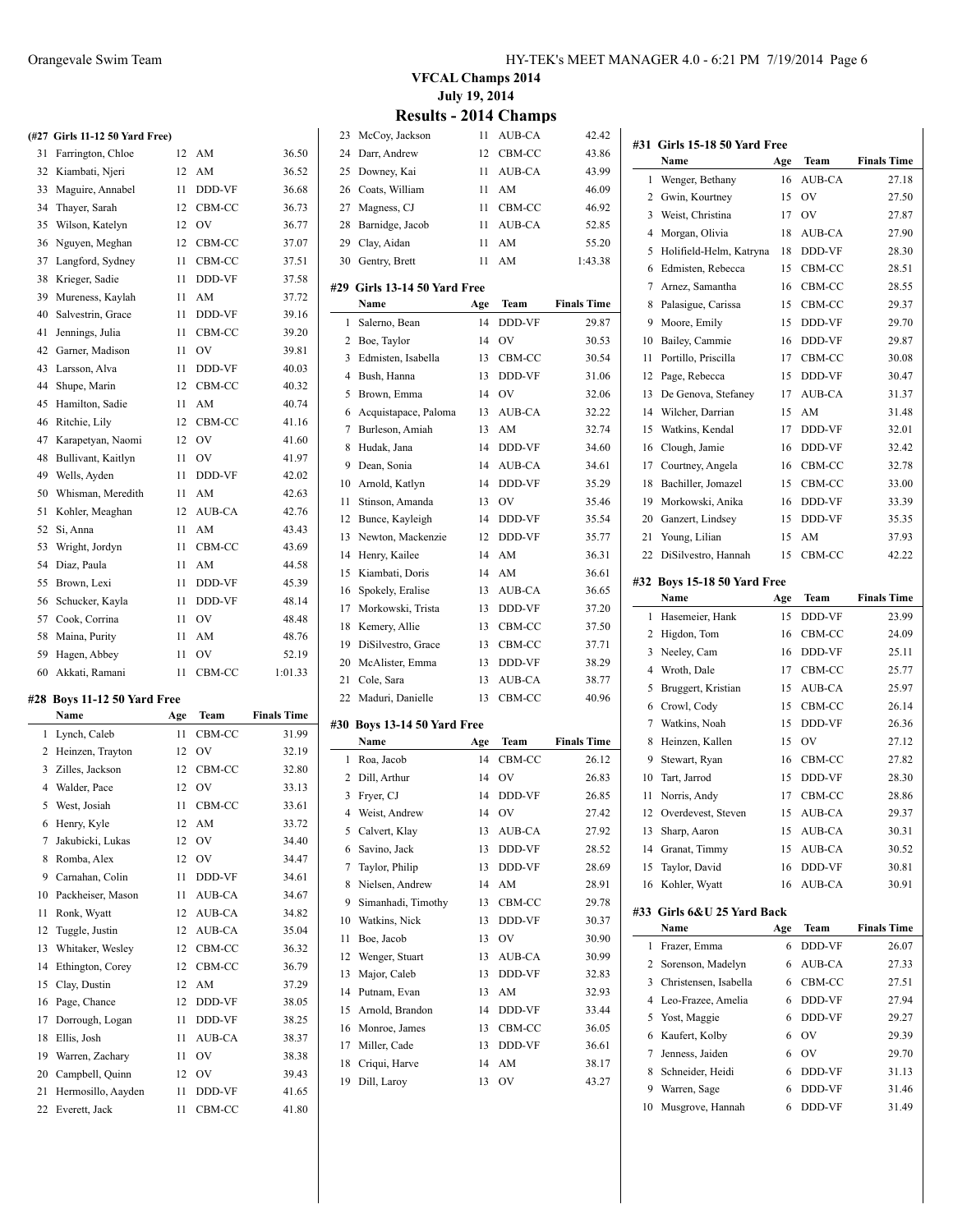|              | (#33 Girls 6&U 25 Yard Back) |                |        |                    |
|--------------|------------------------------|----------------|--------|--------------------|
| 11           | Effrig, Jordyn               | 6              | CBM-CC | 32.05              |
| 12           | Hunt, Paige                  | 6              | AUB-CA | 32.85              |
| 13           | Sare, Meagan                 | 6              | DDD-VF | 34.84              |
| 14           | Seymour, Madelyn             | 6              | CBM-CC | 36.14              |
| 15           | Patterson, Maggie            | 6              | AUB-CA | 36.73              |
| 16           | Morgan, Naomi                | 6              | DDD-VF | 36.95              |
| 17           | Cooney, Pearl                | 5              | DDD-VF | 37.10              |
| 18           | Soares, Ariel                | 5              | AUB-CA | 38.61              |
| 19           | Towne, Grace                 | 5              | AUB-CA | 39.47              |
| 20           | Starkweather, Brooke         | $\overline{4}$ | CBM-CC | 39.51              |
| 21           | Zermeno, Sophia              | 6              | CBM-CC | 40.07              |
| 22           | Tran, Sarah                  | 5              | OV     | 41.65              |
| 23           | Johnson, Emma                | 5              | DDD-VF | 42.24              |
| 24           | Prince, Connie               | 6              | CBM-CC | 42.38              |
| 25           | Murphy, Emily                | 5              | DDD-VF | 43.20              |
| 26           | Dorrough, Lauren             | 6              | DDD-VF | 43.89              |
| 27           | Rowan, Emma                  | 6              | OV     | 44.43              |
| 28           | Hopson, Maggie               | 6              | DDD-VF | 45.28              |
| 29           | Nickel, Elli                 | 6              | AUB-CA | 45.64              |
| 30           | Moulton, Elizabeth           | 6              | AUB-CA | 50.55              |
| 31           | Gaggero, Fiona               | 5              | AUB-CA | 50.85              |
| 32           | Roa, Zoe                     | 5              | CBM-CC | 51.39              |
| 33           | Musgrove, Maya               | 5              | DDD-VF | 52.56              |
| 34           | DeGraffenreid, Emily         | 6              | AM     | 52.82              |
| 35           | Thomas, Julia                | 5              | CBM-CC | 57.54              |
| 36           | Carnahan, Ruby               | 6              | AUB-CA | 58.55              |
| 37           | Fomichev, Isabell            | $\overline{4}$ | AM     | 59.65              |
| 38           | Amador, Fatima               | $\overline{4}$ | CBM-CC | 1:00.58            |
| 39           | Alva, Giverny                | 5              | AM     | 1:00.69            |
| 40           | Carnahan, Laurel             | 6              | AUB-CA | 1:02.28            |
| 41           | Robinson, Esther             | 5              | AM     | 1:03.64            |
| 42           | Waite-Kerns, Lola            | 6              | CBM-CC | 1:03.84            |
| 43           | Priess, Evangeline           | 4              | CBM-CC | 1:10.27            |
|              | 44 Charnell-Cruz, Legend     | 5              | AM     | 1:22.37            |
| ---          | Sorenson, Khloe              | $\overline{4}$ | AUB-CA | DQ                 |
| ---          | Diaz, Betzy                  | 6              | AM     | DQ                 |
|              | --- Harshbarger, Vanessa     | 6              | OV     | DQ                 |
| ---          | Musser, Savannah             | 6              | AUB-CA | DQ                 |
|              | #34 Boys 6&U 25 Yard Back    |                |        |                    |
|              | Name                         | Age            | Team   | <b>Finals Time</b> |
| $\mathbf{1}$ | Romero, Michael              | 6              | AUB-CA | 23.24              |

| $\mathbf{1}$ | Romero, Michael        | 6 | AUB-CA        | 23.24 |
|--------------|------------------------|---|---------------|-------|
|              | 2 Pratt, Cole          | 6 | DDD-VF        | 25.89 |
|              | 3 Thayer, Brayden      | 6 | <b>DDD-VF</b> | 26.85 |
|              | 4 Puryear, Will        | 6 | OV            | 28.02 |
|              | 5 Cook, Dylan          | 6 | AUB-CA        | 29.31 |
|              | 6 Mergups, Henrijs     | 5 | CBM-CC        | 31.14 |
|              | 7 Tran, Nicolas        | 6 | OV            | 31.96 |
|              | 8 Calvert, Kelly       | 5 | AUB-CA        | 32.34 |
| 9            | Schneider, Mason       | 6 | <b>DDD-VF</b> | 32.51 |
|              | 10 Golden, Brayden     | 5 | OV            | 32.80 |
|              | 11 Schubin, Tyler      | 6 | CBM-CC        | 34.60 |
|              | 12 Tu, Ryan            | 6 | AM            | 35.87 |
|              | 13 Harshbarger, Dustin | 5 | OV            | 36.29 |
|              | 14 Parsons, Joseph     | 5 | <b>DDD-VF</b> | 36.31 |

**VFCAL Champs 2014 July 19, 2014**

|  | <b>Results - 2014 Champs</b> |  |
|--|------------------------------|--|
|  |                              |  |

|    | 15 MacKay, Benjamin                  | 6      | AUB-CA           | 36.42              |          | 25 Barnes, Molly                          | 7      | DDD-VF       | 30.41              |
|----|--------------------------------------|--------|------------------|--------------------|----------|-------------------------------------------|--------|--------------|--------------------|
| 16 | Wallace, William                     | 6      | CBM-CC           | 36.44              | 26       | Sample, Hannah                            | 8      | OV           | 30.54              |
| 17 | Packheiser, Owen                     | 6      | AUB-CA           | 36.68              | 27       | Hunter, Jocelyn                           | 7      | DDD-VF       | 31.00              |
| 18 | Belz, Anthony                        | 5      | OV               | 37.32              | 28       | Barpal, Allyson                           | 8      | AUB-CA       | 31.70              |
| 19 | Pham, Ethan                          | 6      | CBM-CC           | 37.68              | 29       | Alvarez Tostado, Zoe                      | 7      | OV           | 32.12              |
| 20 | Koutnik, Evan                        | 6      | <b>DDD-VF</b>    | 38.14              | 30       | Barnes, Alexia                            | 8      | AUB-CA       | 32.33              |
| 21 | Hornsby, Finn                        | 5      | DDD-VF           | 38.90              | 31       | Hartwick, Sara                            | 7      | OV           | 32.53              |
| 22 | Stevens, Koa                         | 6      | DDD-VF           | 40.17              | 32       | Pardo, Madalyn                            | 8      | OV           | 32.91              |
| 23 | Penman, Wyatt                        | 5      | OV               | 40.64              | 33       | Dressler, Kaiya                           | 7      | CBM-CC       | 33.10              |
| 24 | Ramey, Emerson                       | 5      | OV               | 41.19              | 34       | Holtrichter, Kathleen                     | 7      | DDD-VF       | 34.25              |
|    |                                      | 6      | OV               |                    |          |                                           | 7      | CBM-CC       | 35.49              |
| 25 | Montgomery, Colin                    |        |                  | 41.97              | 35       | Robb, Maggie                              |        |              |                    |
| 26 | Doan, Anthony                        | 6      | CBM-CC           | 43.48              | 36       | Timonichev, Katelyn                       | 8      | AM           | 36.59              |
| 27 | Estrabon, Arnold                     | 5      | CBM-CC           | 45.01              | 37       | Wambwa, Melanie                           | 7      | CBM-CC       | 37.05              |
| 28 | Cleveland, John                      | 6      | DDD-VF           | 46.62              | 38       | Seymour, Ashlyn                           | 7      | CBM-CC       | 38.17              |
| 29 | Nelson, Desmond                      | 6      | AM               | 47.76              | 39       | Diaz, Lily                                | 7      | AM           | 39.56              |
| 30 | Zilles, Nate                         | 6      | CBM-CC           | 49.73              | 40       | Jones, Isabella                           | 7      | OV           | 39.80              |
| 31 | Jones, Cooper                        | 5      | AM               | 50.38              | 41       | Collins, Emily                            | 7      | CBM-CC       | 40.46              |
| 32 | Sanchez, Gabriel                     | 6      | CBM-CC           | 52.21              | 42       | Doescher, Ale'                            | 7      | DDD-VF       | 42.27              |
| 33 | Coyle, Emmett                        | 6      | DDD-VF           | 56.53              | 43       | Lacy, Chloe                               | 7      | CBM-CC       | 43.01              |
| 34 | Gonzalez, Zadrian                    | 6      | CBM-CC           | 59.04              | 44       | Hayden McGormley, Bro                     | 7      | CBM-CC       | 44.14              |
| 35 | Curl, Joshua                         | 5      | CBM-CC           | 1:00.64            | 45       | Strode, Norma                             | 8      | CBM-CC       | 51.90              |
| 36 | Cottingim, Eli                       | 5      | CBM-CC           | 1:06.35            |          | Albrecht, Saige                           | 8      | AM           | DQ                 |
| 37 | Sharratt, Cody                       | 6      | CBM-CC           | 1:07.35            |          | #36 Boys 7-8 25 Yard Back                 |        |              |                    |
| 38 | Penman, Noah                         | 4      | OV               | 1:09.55            |          | Name                                      | Age    | Team         | <b>Finals Time</b> |
| 39 | Bain, Jacoby                         | 5      | OV               | 1:13.77            |          | 1 Eisenbarth, Tyler                       | 8      | <b>OV</b>    | 21.54              |
| 40 | Ahmad, Omar                          | 5      | CBM-CC           | 1:21.45            |          | 2 Lumbert, Kael                           | 7      | AUB-CA       | 22.37              |
| 41 | Darr, Johnathan                      | 6      | CBM-CC           | 1:27.21            | 3        | Priess, Austin                            | 8      | CBM-CC       | 23.07              |
|    | Posehn, Max                          | 5      | AM               | DQ                 |          | Fomichev, Daniel                          | 8      | AM           | 23.45              |
|    | Kiambati, Mbaria                     | 4      | AM               | DQ                 | 4        |                                           | 8      |              |                    |
|    |                                      |        |                  |                    | 5        | Penman, Bode                              |        | OV           | 23.65              |
|    | Prevatt, Jonas                       | 6      | CBM-CC           | DQ                 |          |                                           |        |              |                    |
|    |                                      |        |                  |                    | 6        | Scollay, Tyler                            | 7      | OV           | 24.07              |
|    | #35 Girls 7-8 25 Yard Back           |        |                  |                    | 7        | Mergups, Edwards                          | 7      | CBM-CC       | 25.28              |
|    | Name                                 | Age    | Team             | <b>Finals Time</b> | 8        | Brown, Steven                             | 8      | OV           | 25.62              |
|    | 1 Krieger, Hollyn                    | 8      | DDD-VF           | 21.75              | 9        | Belz, Andrew                              | 8      | OV           | 25.84              |
| 2  | Tran, Theresa                        | 8      | OV               | 22.98              | 10       | Kofnovec, Justin                          | 8      | CBM-CC       | 25.85              |
| 3  | Yost, Betsy                          | 8      | DDD-VF           | 23.05              | 11       | Murphy, Carson                            | 8      | DDD-VF       | 26.46              |
| 4  | Major, Cara                          | 8      | DDD-VF           | 23.09              | 12       | Palasigue, Christian                      | 8      | CBM-CC       | 27.00              |
| 5  | Barsotti, Mia                        | 8      | DDD-VF           | 23.16              | 13       | Bain, Riley                               | 8      | OV           | 27.06              |
| 6  | Benedetto, Caylee                    | 8      | DDD-VF           | 23.55              | 14       | Plimpton, Bailey                          | 8      | DDD-VF       | 27.59              |
| 7  | Alvarez Tostado, Mia                 | 7      | OV               | 24.04              | 15       | Robinson, Asher                           | 7      | AM           | 27.62              |
| 8  | Doan, Kim                            | 8      | CBM-CC           | 24.27              | 16       | Campbel, Josiah                           | 7      | AM           | 28.21              |
| 9  | Bergen, Kylie                        | 7      | OV               | 24.69              | 17       | Cleveland, Sam                            | 7      | DDD-VF       | 28.44              |
| 10 | Krieger, Linden                      | 8      | DDD-VF           | 25.19              | 18       | Cook, Micah                               | 7      | <b>OV</b>    | 28.53              |
| 11 | Grybos, Rachel                       | 8      | AUB-CA           | 25.64              | 19       | Shupe, Troy                               | 8      | CBM-CC       | 28.69              |
| 12 | Cooney, Ona                          | 7      | DDD-VF           | 25.73              | 20       | Conahan, Jacob                            | 8      | AUB-CA       | 28.88              |
| 13 | Roberts, Payton                      | 8      | OV               | 26.09              | 21       | Pearl, Cruz                               | 7      | DDD-VF       | 29.41              |
| 14 | Schlais, Marlee                      | 8      | AUB-CA           | 26.54              | 22       | Conlon, Reece                             | 7      | <b>OV</b>    | 29.52              |
| 15 | Tuggle, Alyssa                       | 8      | AUB-CA           | 27.23              | 23       | Camden, Sean                              | 7      | OV           | 29.83              |
| 16 | Czerwinsky, Sofia                    | 8      | AUB-CA           | 27.63              | *24      | Mount, Landis                             | 7      | DDD-VF       | 30.02              |
| 17 | Larsson, Ebba                        | 8      | DDD-VF           | 27.70              | *24      | Boucher, Holden                           | 8      | OV           | 30.02              |
| 18 | Stevens, Brooklind                   | 8      | DDD-VF           | 27.91              |          | 26 Brown, Logan                           | 7      | OV           | 30.28              |
| 19 | Infante, Lillian                     | 8      | DDD-VF           | 28.22              | 27       | Archer, Aaron                             | 7      | DDD-VF       | 30.50              |
| 20 |                                      | 8      |                  |                    | 28       | Archer, Ryan                              | 7      |              |                    |
| 21 | Schneider, Audrey                    | 7      | DDD-VF<br>DDD-VF | 28.83              | 29       |                                           | 8      | DDD-VF<br>OV | 30.87              |
| 22 | Hornsby, Avery                       | 8      |                  | 28.84              |          | Ramey, Benson                             |        |              | 31.10              |
|    | Reyes, Maya                          |        | OV               | 28.87              | 30       | Posehn, Nico                              | 8      | AM           | 31.25              |
| 23 | Lewin, Audrey<br>24 Hughes, Cheyenne | 7<br>7 | DDD-VF<br>DDD-VF | 29.55<br>30.11     | 31<br>32 | McAlister, Jake<br>Senthil Kumar, Adharsh | 7<br>8 | AUB-CA<br>0V | 31.89<br>32.01     |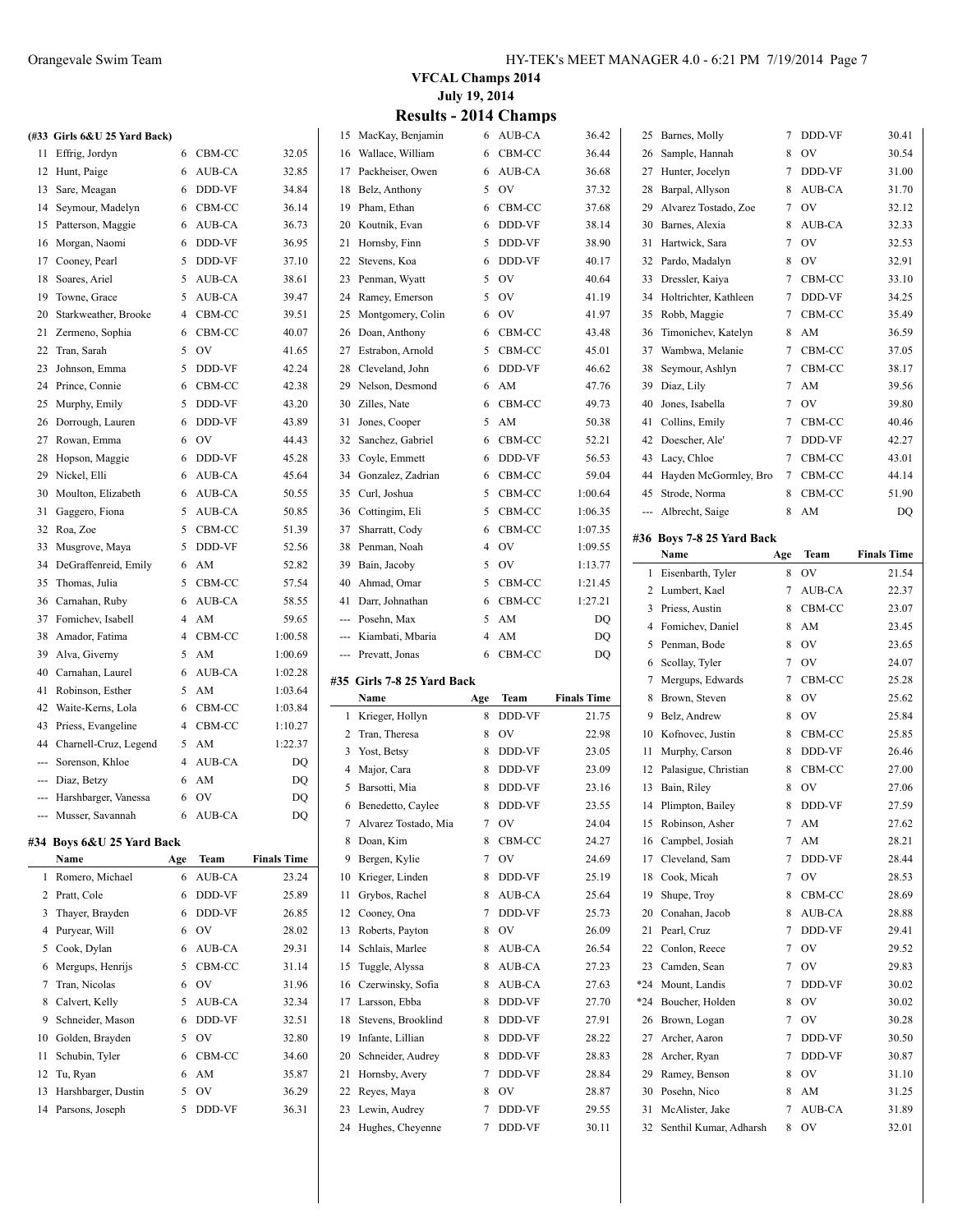|     | (#36 Boys 7-8 25 Yard Back) |                |           |                    |
|-----|-----------------------------|----------------|-----------|--------------------|
| 33  | Garel, Lincoln              | $\overline{7}$ | DDD-VF    | 32.54              |
| 34  | Gerlach, Elijah             | 7              | OV        | 33.35              |
| 35  | Mercer, Brandon             | 7              | OV        | 33.96              |
| 36  | Freer, Sawyer               | 8              | DDD-VF    | 34.02              |
| 37  | Hopson, Jack                | 8              | DDD-VF    | 36.23              |
| 38  | McLees, Ashton              | 7              | DDD-VF    | 36.38              |
| 39  | Carnahan, Graham            | 7              | AUB-CA    | 36.61              |
| 40  | Avalos, Ethan               | 7              | CBM-CC    | 36.70              |
| 41  | Marks, Quinn                | 7              | CBM-CC    | 36.75              |
| 42  | Golden, Nathaniel           | $\overline{7}$ | OV        | 37.26              |
| 43  | Williams, Davin             | 7              | CBM-CC    | 39.87              |
| 44  | Stanley, Rex                | 7              | AUB-CA    | 40.34              |
| 45  | Alva, Julius                | 7              | AM        | 41.12              |
| 46  | Neill, Gabriel              | 8              | CBM-CC    | 41.75              |
| 47  | Williams, Connor            | 7              | <b>OV</b> | 41.88              |
| 48  | Ramirez, Anthony            | 7              | AM        | 42.88              |
| 49  | Coats, Dorian               | 8              | AM        | 43.96              |
| 50  | Owen, Stephen               | 7              | DDD-VF    | 46.74              |
| 51  | McWilliams, Orion           | 8              | AM        | 47.58              |
| 52  | Ahmad, Ibrahim              | 7              | CBM-CC    | 48.02              |
| 53  | Dupree, Tanner              | 7              | CBM-CC    | 49.87              |
| 54  | Griffith, Brady             | 7              | DDD-VF    | 52.21              |
| 55  | Herman, Beckett             | 8              | AM        | 1:02.98            |
| 56  | Goetze, Zachary             | 8              | CBM-CC    | 1:25.67            |
| --- | Young, Vinny                | 8              | DDD-VF    | DO                 |
|     | #37 Girls 9-10 25 Yard Back |                |           |                    |
|     | Name                        | Age            | Team      | <b>Finals Time</b> |
| 1   | Folsom, Elisha              | 10             | DDD-VF    | 18.91              |

|    | Name                     | Age | Team   | <b>Finals Time</b> |
|----|--------------------------|-----|--------|--------------------|
| 1  | Folsom, Elisha           | 10  | DDD-VF | 18.91              |
| 2  | Dickson, Jia             | 10  | DDD-VF | 20.12              |
| 3  | Griffith, Eriah          | 10  | DDD-VF | 20.84              |
| 4  | Garner, Larisa           | 9   | CBM-CC | 21.50              |
| 5  | Brown, Sara              | 10  | OV     | 21.78              |
| 6  | Lewis, Kyleigh           | 9   | CBM-CC | 22.18              |
| 7  | McLees, Maddie           | 10  | DDD-VF | 22.58              |
| 8  | Bernino, Hannah          | 10  | OV     | 22.70              |
| 9  | Karapetyan, Rosa         | 10  | OV     | 22.78              |
| 10 | Morgan, Mallory          | 9   | DDD-VF | 22.97              |
| 11 | Alvarez Tostado, Fionnah | 10  | OV     | 23.10              |
| 12 | Gerlach, Anjuli          | 9   | OV     | 23.14              |
| 13 | Waite-Kerns, Jaellian    | 10  | CBM-CC | 23.53              |
| 14 | Caron, Ava               | 10  | OV     | 24.00              |
| 15 | Zilles, Isabella         | 9   | CBM-CC | 24.01              |
| 16 | Sharratt, Alexis         | 9   | CBM-CC | 24.08              |
| 17 | MacKay, Hannah           | 9   | AUB-CA | 24.31              |
| 18 | Albrecht, Aynslee        | 10  | AM     | 24.34              |
| 19 | Nguyen, Lindsey          | 9   | CBM-CC | 24.54              |
| 20 | Foletta, Emily           | 9   | DDD-VF | 25.06              |
| 21 | Campbell, Heidi          | 10  | OV     | 25.12              |
| 22 | Schucker, Haley          | 9   | DDD-VF | 25.25              |
| 23 | Brown, Gianna            | 9   | OV     | 25.57              |
| 24 | Magness, Ashley          | 9   | CBM-CC | 25.95              |
| 25 | Cleveland, Abigail       | 9   | DDD-VF | 25.96              |
| 26 | Walder, Georgia          | 10  | OV     | 26.07              |
| 27 | Lopez, Lupita            | 9   | CBM-CC | 26.66              |

### Orangevale Swim Team HY-TEK's MEET MANAGER 4.0 - 6:21 PM 7/19/2014 Page 8

**VFCAL Champs 2014 July 19, 2014**

### **Results - 2014 Champs**

| 28     | Six, Alana                 | 10  | OV        | 26.80              |
|--------|----------------------------|-----|-----------|--------------------|
| 29     | Thornton, Karissa          | 10  | AUB-CA    | 26.81              |
| 30     | Towne, Megan               | 10  | AUB-CA    | 26.94              |
| 31     | Brown, Laiken              | 9   | DDD-VF    | 27.48              |
| 32     | Musser, Alicia             | 9   | AUB-CA    | 28.05              |
| 33     | Mount, Kaia                | 9   | DDD-VF    | 28.09              |
| 34     | Holtrichter, Olivia        | 9   | DDD-VF    | 29.22              |
| 35     | Moreno, Amanda             | 9   | AM        | 30.25              |
| 36     | Calvert, Kyle              | 9   | AUB-CA    | 30.43              |
| 37     | Baxter, Lilliana           | 9   | AUB-CA    | 31.55              |
| 38     | Walker, Leah               | 9   | AM        | 31.86              |
| 39     | Cruz, Lexy                 | 10  | AM        | 32.13              |
| 40     | Travis, Kaydence           | 9   | AM        | 32.15              |
| 41     | Ball, Susanna              | 10  | OV        | 32.82              |
| 42     | Solis, Alina               | 9   | CBM-CC    | 37.04              |
| 43     | Clay, Olivia               | 9   | AM        | 38.41              |
| 44     | Isanaka, Rishika           | 9   | CBM-CC    | 39.01              |
| 45     | McAlister, Mia             | 9   | DDD-VF    | 39.47              |
| 46     | Tirado, Jasmine            | 9   | AM        | 42.18              |
|        |                            |     |           |                    |
|        | #38 Boys 9-10 25 Yard Back |     |           |                    |
|        | Name                       | Age | Team      | <b>Finals Time</b> |
| 1      | Benedetto, Jayson          | 10  | DDD-VF    | 18.91              |
| 2      | Scollay, Cody              | 10  | <b>OV</b> | 19.82              |
| 3      | Williams, Cole             | 9   | OV        | 20.35              |
| 4      | Rowan, Cody                | 9   | <b>OV</b> | 20.54              |
| 5      | Parsons, Trevor            | 10  | DDD-VF    | 20.65              |
| 6      | Owen, Daniel               | 10  | DDD-VF    | 21.37              |
| $\tau$ | Maguire, Liam              | 9   | DDD-VF    | 22.00              |
| 8      | Jones, Marley              | 10  | <b>OV</b> | 22.22              |
| 9      | Boyle, Grant               | 9   | DDD-VF    | 22.47              |
| 10     | Major, Sam                 | 10  | DDD-VF    | 22.95              |
| 11     | Gerlach, Orion             | 10  | <b>OV</b> | 23.11              |
| 12     | Burge, Aedan               | 9   | DDD-VF    | 23.55              |
| 13     | Tirado, Pedro              | 10  | AM        | 24.31              |
| 14     | Dennon, Jacob              | 10  | AUB-CA    | 24.46              |
| 15     | Herlehy, Samuel            | 9   | AUB-CA    | 24.90              |
| 16     | Monroe, Timothy            | 9   | CBM-CC    | 24.92              |
| 17     | Fry, Elliot                | 10  | CBM-CC    | 24.97              |
|        | 18 Conlon, Riley           | 10  | OV        | 25.05              |
| 19     | Sallee, Benjamin           | 9   | DDD-VF    | 25.26              |
| 20     | Richards, Anthony          | 9   | AUB-CA    | 25.39              |
| 21     | Madonna, James             | 9   | AUB-CA    | 25.41              |
| 22     | Dressler, Jacob            | 9   | CBM-CC    | 25.46              |
| 23     | Whisman, Brendan           | 10  | AM        | 25.59              |
| 24     | Bath, James                | 10  | DDD-VF    | 25.60              |
| 25     | Larsson, Charlie           | 10  | DDD-VF    | 25.66              |
| 26     | DeGraffenreid, Trenton     | 10  | AM        | 26.66              |
| 27     | Gabrielli, Marcello        | 9   | OV        | 26.84              |
| 28     | Begley, Zane               | 9   | OV        | 27.06              |
|        |                            |     |           |                    |
| 29     | Herrick, Dylan             | 9   | DDD-VF    | 27.30              |
| 30     | Boucher, Andrew            | 10  | OV        | 27.38              |
| 31     | Myatt, William             | 10  | CBM-CC    | 27.56              |
| 32     | Bishop, Christopher        | 9   | DDD-VF    | 27.62              |
| 33     | Johnson, Blake             | 9   | DDD-VF    | 28.11              |
| 34     | Whitaker, Eli              | 10  | CBM-CC    | 28.73              |

| 36       | Herman, Haigan                   | 10  | AM                     | 29.88              |
|----------|----------------------------------|-----|------------------------|--------------------|
| 37       | Troy, Christopher                | 10  | AUB-CA                 | 30.97              |
| 38       | Bergen, Ryland                   | 9   | <b>OV</b>              | 31.28              |
| 39       | Logan, Clayton                   | 10  | DDD-VF                 | 31.60              |
| 40       | Nguyen, Vincent                  | 9   | CBM-CC                 | 41.05              |
| ---      | Crady, Phillip                   | 10  | AM                     | DO                 |
| ---      | Anwari, Atal                     | 9   | CBM-CC                 | DQ                 |
|          | #39 Girls 11-12 50 Yard Back     |     |                        |                    |
|          | Name                             | Age | Team                   | <b>Finals Time</b> |
| 1        | O'Brien, Dana                    | 12  | AUB-CA                 | 35.76              |
| 2        | Waite-Kerns, Jordan              | 12  | CBM-CC                 | 36.30              |
| 3        | Huston, Katie                    | 12  | AUB-CA                 | 36.84              |
| 4        | Brown, Laura                     | 12  | OV                     | 37.24              |
| 5        | Pagliaro, Greysha                | 12  | OV                     | 37.72              |
| 6        | Kline, Haley                     | 11  | DDD-VF                 | 38.27              |
| 7        | Edmisten, Julianna               | 12  | CBM-CC                 | 39.70              |
| 8        | Hardenburgh, Alaina              | 12  | <b>OV</b>              | 39.93              |
| 9        | Maduri, Gabriella                | 11  | CBM-CC                 | 40.39              |
|          |                                  | 11  | DDD-VF                 |                    |
| 10<br>11 | Freer, Jordan                    | 12  | <b>OV</b>              | 41.47<br>41.81     |
| 12       | Bartlett, Haley<br>Mitchell, Mia | 11  |                        |                    |
|          |                                  |     | CBM-CC                 | 42.08<br>42.24     |
| 13       | Jojola, Giana                    | 11  | <b>OV</b>              |                    |
| 14       | Noia, Angela                     | 11  | OV                     | 43.22              |
| 15       | Lyons, Melanie                   | 12  | DDD-VF                 | 43.24              |
| 16       | Cox, Lilli                       | 11  | DDD-VF                 | 43.46              |
| 17       | Pickens, Emma                    | 11  | DDD-VF                 | 44.03              |
| 18       | Krieger, Sadie                   | 11  | DDD-VF                 | 44.10              |
| 19       | Baker, Jordyn                    | 11  | AM                     | 45.32              |
| 20       | Brentt, Emma                     | 11  | OV                     | 46.48              |
| 21       | Larsson, Alva                    | 11  | DDD-VF                 | 47.24              |
| 22       | Bullivant, Kaitlyn               | 11  | OV                     | 47.66              |
| 23       | Ambrosia, Kennedy                | 12  | AUB-CA                 | 47.94              |
| 24       | Langford, Sydney                 | 11  | CBM-CC                 | 48.06              |
| 25       | Salvestrin, Grace                | 11  | DDD-VF                 | 48.20              |
| 26       | Wilson, Katelyn                  | 12  | <b>OV</b>              | 48.27              |
| 27       | Hibbs, Jazmine                   | 11  | AM                     | 48.95              |
| 28       | Shupe, Marin                     | 12  | CBM-CC                 | 49.18              |
| 29       | Priess, Madelyn                  | 11  | CBM-CC                 | 50.96              |
| 30       | Karapetyan, Naomi                | 12  | OV                     | 51.70              |
| 31       | Schucker, Kayla                  | 11  | DDD-VF                 | 51.80              |
| 32       | Garner, Madison                  | 11  | OV                     | 52.62              |
| 33       | Whisman, Meredith                | 11  | AM                     | 56.78              |
| 34       | Diaz, Paula                      | 11  | AM                     | 56.98              |
| 35       | Nguyen, Meghan                   | 12  | CBM-CC                 | 57.75              |
| 36       | Si, Anna                         | 11  | $\mathbf{A}\mathbf{M}$ | 58.10              |
| 37       | Kohler, Meaghan                  | 12  | AUB-CA                 | 59.69              |
| 38       | Brown, Lexi                      | 11  | DDD-VF                 | 1:00.21            |
| 39       | Cook, Corrina                    | 11  | OV                     | 1:01.36            |
| 40       | Hagen, Abbey                     | 11  | OV                     | 1:02.45            |
| 41       | Akkati, Ramani                   | 11  | CBM-CC                 | 1:21.76            |
| ---      | Wright, Jordyn                   | 11  | CBM-CC                 | DQ                 |
| ---      | Wells, Ayden                     | 11  | DDD-VF                 | DQ                 |
|          | Phillippi, Josephina             | 11  | DDD-VF                 | DQ                 |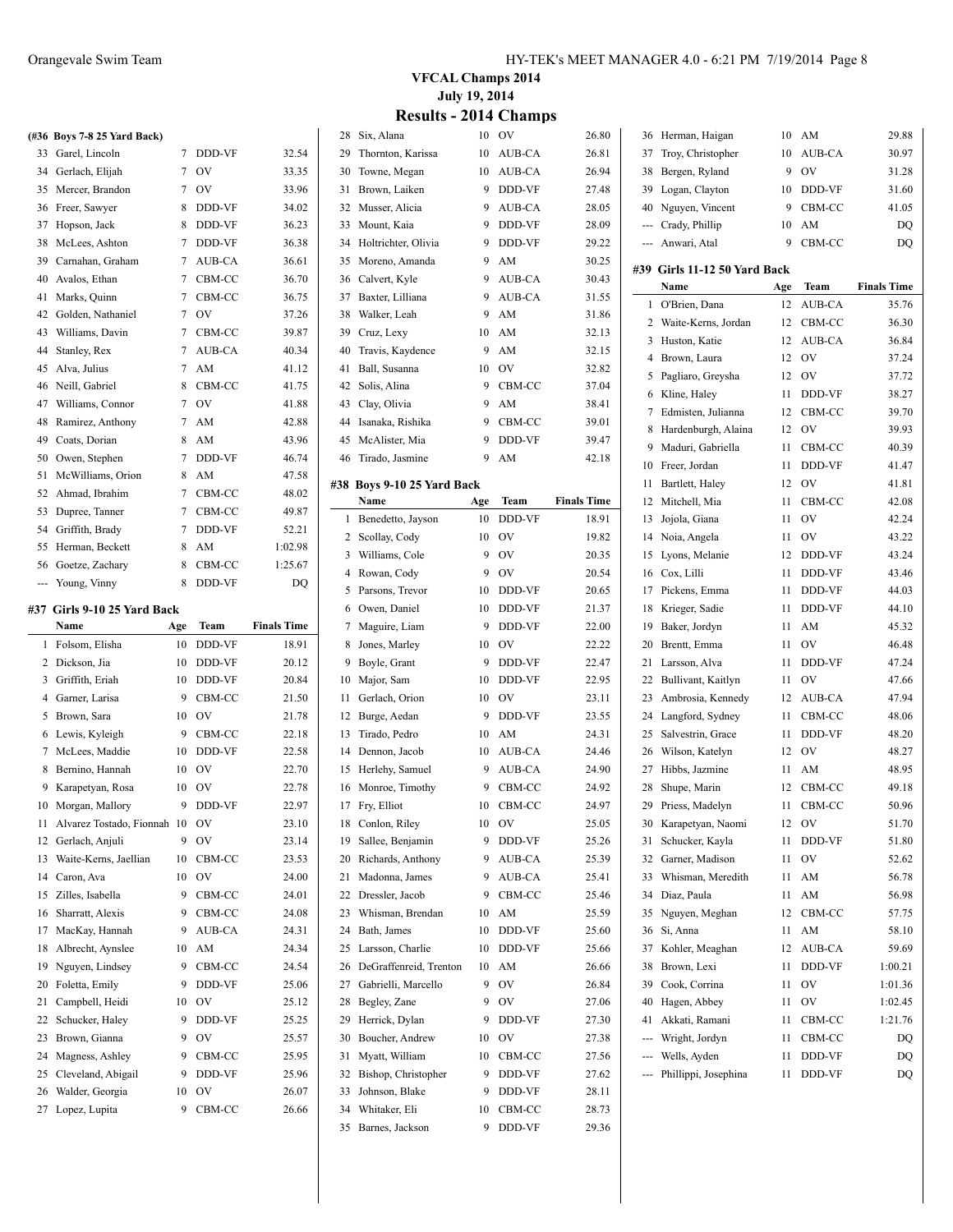|     | #40 Boys 11-12 50 Yard Back<br>Name | Age | Team   | <b>Finals Time</b> |
|-----|-------------------------------------|-----|--------|--------------------|
| 1   | Romba, Alex                         | 12  | OV     | 40.29              |
| 2   | Bunce, Logan                        | 12  | DDD-VF | 40.86              |
| 3   | Walder, Pace                        | 12  | OV     | 41.54              |
| 4   | Whitaker, Wesley                    | 12  | CBM-CC | 43.03              |
| 5   | Rosenberger, Vincent                | 12  | OV     | 43.17              |
| 6   | Henry, Kyle                         | 12  | AM     | 45.83              |
| 7   | Dorrough, Logan                     | 11  | DDD-VF | 46.32              |
| 8   | Warren, Zachary                     | 11  | OV     | 49.04              |
| 9   | Clay, Dustin                        | 12  | AM     | 49.71              |
| 10  | McCoy, Jackson                      | 11  | AUB-CA | 52.09              |
| 11  | Barnidge, Jacob                     | 11  | AUB-CA | 1:05.88            |
| 12  | Coats, William                      | 11  | AM     | 1:11.05            |
| 13  | Clay, Aidan                         | 11  | AM     | 1:18.32            |
| --- | Downey, Kai                         | 11  | AUB-CA | DQ                 |
| --- | Everett, Jack                       | 11  | CBM-CC | DQ                 |
|     |                                     |     |        |                    |
| #41 | Girls 13-14 50 Yard Back<br>Name    | Age | Team   | <b>Finals Time</b> |
| 1   | Boe, Taylor                         | 14  | OV     | 34.56              |
| 2   | Maguire, Violet                     | 14  | DDD-VF | 35.51              |
| 3   | Bush, Hanna                         | 13  | DDD-VF | 36.10              |
| 4   | Conway, Alison                      | 14  | AUB-CA | 37.68              |
| 5   | Brown, Emma                         | 14  | OV     | 38.24              |
| 6   | Konarski, Shelby                    | 13  | CBM-CC | 39.06              |
| 7   | Bunce, Kayleigh                     | 14  | DDD-VF | 39.86              |
| 8   | Arnold, Katlyn                      | 14  | DDD-VF | 42.56              |
| 9   | Dean, Sonia                         | 14  | AUB-CA | 42.63              |
| 10  | Hudak, Jana                         | 14  | DDD-VF | 44.72              |
| 11  | Morkowski, Trista                   | 13  | DDD-VF | 45.05              |
| 12  | Hale, Isabella                      | 13  | OV     | 45.66              |
| 13  | Spokely, Eralise                    | 13  | AUB-CA | 47.25              |
| 14  | Kiambati, Doris                     | 14  | AM     | 52.16              |
| 15  | Maduri, Danielle                    | 13  | CBM-CC | 53.08              |
| 16  | McAlister, Emma                     | 13  | DDD-VF | 53.67              |
| --- | Kemery, Allie                       | 13  | CBM-CC | DQ                 |
| #42 | Boys 13-14 50 Yard Back             |     |        |                    |
|     | Name                                | Age | Team   | <b>Finals Time</b> |
| 1   | Holifield-Helm, Marcus              | 14  | DDD-VF | 29.14              |
| 2   | Dill, Arthur                        | 14  | OV     | 33.00              |
| 3   | Shubert, Tyler                      | 14  | CBM-CC | 35.12              |
| 4   | Boe, Jacob                          | 13  | OV     | 35.17              |
| 5   | Taylor, Philip                      | 13  | DDD-VF | 35.71              |
| 6   | Nielsen, Andrew                     | 14  | AM     | 37.34              |
| 7   | Calvert, Klay                       | 13  | AUB-CA | 37.59              |
| 8   | Pesce, Carson                       | 13  | DDD-VF | 38.08              |
| 9   | Watkins, Nick                       | 13  | DDD-VF | 39.07              |
| 10  | Wenger, Stuart                      | 13  | AUB-CA | 40.10              |
| 11  | Putnam, Evan                        | 13  | AM     | 44.09              |
| 12  | Major, Caleb                        | 13  | DDD-VF | 45.64              |
| 13  | Dill, Laroy                         | 13  | OV     | 52.51              |
| #43 | Girls 15-18 50 Yard Back            |     |        |                    |
|     | Name                                | Age | Team   | <b>Finals Time</b> |
| 1   | Weist, Christina                    | 17  | OV     | 32.74              |
|     |                                     |     |        |                    |

### **VFCAL Champs 2014 July 19, 2014 Results - 2014 Champs**

| 2              | Gwin, Kourtney                      | 15       | OV          | 33.28              |
|----------------|-------------------------------------|----------|-------------|--------------------|
| 3              | Watkins, Kaitlin                    | 17       | DDD-VF      | 34.84              |
| $\overline{4}$ | Pesce, Lola                         | 17       | DDD-VF      | 37.31              |
| 5              | Lynch, Isabelle                     | 15       | CBM-CC      | 37.38              |
| 6              | Watkins, Kendal                     | 17       | DDD-VF      | 38.02              |
| 7              | Ganzert, Lindsey                    | 15       | DDD-VF      | 38.73              |
| 8              | Morkowski, Anika                    | 16       | DDD-VF      | 38.83              |
| 9              | Page, Rebecca                       | 15       | DDD-VF      | 39.08              |
| 10             | Bachiller, Jomazel                  | 15       | CBM-CC      | 39.65              |
| 11             | Warren, Katelyn                     | 15       | OV          | 43.28              |
| 12             | Young, Lilian                       | 15       | AM          | 45.84              |
|                |                                     |          |             |                    |
|                | #44 Boys 15-18 50 Yard Back<br>Name | Age      | Team        | <b>Finals Time</b> |
| 1              | Neeley, Cam                         | 16       | DDD-VF      | 28.38              |
| 2              | Wroth, Dale                         | 17       | CBM-CC      | 31.00              |
| 3              | Todd, Ryan                          | 16       | CBM-CC      | 31.46              |
| 4              | Hasemeier, Wyatt                    | 17       | DDD-VF      | 31.74              |
|                |                                     |          | DDD-VF      |                    |
| 5              | Verbitsky, Sean                     | 18       |             | 33.31              |
| 6              | Heinzen, Kallen                     | 15<br>15 | OV          | 36.10              |
| 7              | Sharp, Aaron                        |          | AUB-CA      | 40.59              |
|                | #45 Girls 7-8 25 Yard Breast        |          |             |                    |
|                | Name                                | Age      | <b>Team</b> | <b>Finals Time</b> |
| 1              | Major, Cara                         | 8        | DDD-VF      | 27.10              |
| 2              | Barsotti, Mia                       | 8        | DDD-VF      | 27.11              |
| 3              | Yost, Betsy                         | 8        | DDD-VF      | 27.21              |
| 4              | Pham, Erica                         | 8        | CBM-CC      | 27.22              |
| 5              | Krieger, Hollyn                     | 8        | DDD-VF      | 27.98              |
| 6              | Koutnik, Alora                      | 8        | DDD-VF      | 28.29              |
| 7              | Soares, Anna                        | 8        | AUB-CA      | 28.43              |
| 8              | Schlais, Marlee                     | 8        | AUB-CA      | 28.49              |
| 9              | Bernino, Lucy                       | 8        | OV          | 28.79              |
| 10             | Espinosa, Olivia                    | 7        | CBM-CC      | 29.24              |
| 11             | Petersen, Julia                     | 8        | OV          | 29.75              |
| 12             | Tuggle, Alyssa                      | 8        | AUB-CA      | 29.81              |
| 13             | Nelson, Siobhan                     | 8        | AM          | 31.19              |
| 14             | Barpal, Allyson                     | 8        | AUB-CA      | 34.71              |
| 15             | Schneider, Audrey                   | 8        | DDD-VF      | 35.14              |
| 16             | Hartwick, Sara                      | 7        | OV          | 35.40              |
| 17             | Barnes, Molly                       | 7        | DDD-VF      | 37.61              |
| 18             | Nielsen, Renee                      | 8        | AM          | 37.86              |
| 19             | Portillo, Selma                     | 8        | CBM-CC      | 39.31              |
| 20             | Doan, Kim                           | 8        | CBM-CC      | 39.98              |
| 21             | Forsythe, Audrey                    | 8        | AM          | 45.57              |
| ---            | Robb, Maggie                        | 7        | CBM-CC      | DQ                 |
|                | Hunter, Jocelyn                     | 7        | DDD-VF      | DQ                 |
|                | #46 Boys 7-8 25 Yard Breast         |          |             |                    |
|                | Name                                | Age      | Team        | <b>Finals Time</b> |
| 1              | Lewin, David                        | 8        | DDD-VF      | 26.70              |
| 2              | Scollay, Tyler                      | 7        | OV          | 28.58              |
| 3              | Eisenbarth, Tyler                   | 8        | OV          | 28.99              |
| 4              | Lyons, Mitch                        | 8        | DDD-VF      | 29.94              |
| 5              | Gaggero, Giacomo                    | 7        | AUB-CA      | 29.97              |
| 6              | Gerrits, Aleksandr                  | 8        | CBM-CC      | 30.65              |
| 7              | Petersen, Nicholas                  | 7        | OV          | 30.89              |
|                |                                     |          |             |                    |

| 8        | Mergups, Edwards              | 7   | CBM-CC    | 32.41              |
|----------|-------------------------------|-----|-----------|--------------------|
| 9        | Palasigue, Christian          | 8   | CBM-CC    | 32.44              |
| 10       | Shubert, Dylan                | 8   | CBM-CC    | 33.60              |
| 11       | Aldrich, Zach                 | 7   | DDD-VF    | 35.17              |
| 12       | Hunt, Owen                    | 8   | AUB-CA    | 35.97              |
| 13       | Roa, Antonio                  | 8   | CBM-CC    | 39.45              |
| 14       | Freer, Sawyer                 | 8   | DDD-VF    | 40.54              |
| 15       | Kobayashi, Yuta               | 7   | AM        | 41.00              |
| 16       | Mercer, Brandon               | 7   | <b>OV</b> | 47.69              |
| ---      | McLees, Ashton                | 7   | DDD-VF    | DQ                 |
| $\cdots$ | Fomichev, Daniel              | 8   | AM        | DQ                 |
| ---      | Carnahan, Graham              | 7   | AUB-CA    | DQ                 |
| ---      | Kofnovec, Justin              | 8   | CBM-CC    | DQ                 |
|          | --- Magana, Joseph            | 7   | CBM-CC    | DQ                 |
|          |                               |     |           |                    |
|          | --- Myatt, Steven             | 8   | CBM-CC    | DQ                 |
|          | --- Schulze, Avery            | 8   | CBM-CC    | DQ                 |
|          | --- Archer, Ryan              | 7   | DDD-VF    | DQ                 |
|          | --- Ahmad, Ibrahim            | 7   | CBM-CC    | DQ                 |
|          | #47 Girls 9-10 25 Yard Breast |     |           |                    |
|          | Name                          | Age | Team      | <b>Finals Time</b> |
| 1        | Goetze, Zoe                   | 10  | CBM-CC    | 20.63              |
| 2        | Jakubicka, Linnea             | 10  | OV        | 20.90              |
| 3        | Thornton, Karissa             | 10  | AUB-CA    | 22.38              |
| 4        | Herlehy, Baylor               | 10  | AUB-CA    | 22.61              |
| 5        | Dickson, Jia                  | 10  | DDD-VF    | 23.26              |
| 6        | Lumbert, Nya                  | 9   | AUB-CA    | 23.47              |
| 7        | Doescher, Ella                | 10  | DDD-VF    | 23.83              |
| 8        | Caron, Ava                    | 10  | <b>OV</b> | 23.96              |
| 9        | Schucker, Haley               | 9   | DDD-VF    | 24.44              |
| 10       | Matista, Maryanna             | 10  | OV        | 24.57              |
| 11       | Duncan, Megan                 | 10  | OV        | 25.17              |
| 12       | Towne, Megan                  | 10  | AUB-CA    | 25.69              |
| 13       | Young, Abigail                | 10  | AM        | 26.53              |
| 14       | Young, Livia                  | 10  | DDD-VF    | 26.69              |
| 15       | Kliewer, Shay                 | 9   | OV        | 27.24              |
|          |                               | 9   |           |                    |
| 16       | Lewis, Kyleigh                |     | CBM-CC    | 27.70              |
| 17       | Nguyen, Lindsey               | 9   | CBM-CC    | 27.77              |
| 18       | Morgan, Mallory               | 9   | DDD-VF    | 27.81              |
| 19       | Parsons, Nieva                | 9   | DDD-VF    | 28.54              |
| 20       | Brown, Laiken                 | 9   | DDD-VF    | 29.06              |
| 21       | Morrissey, Julia              | 9   | CBM-CC    | 30.07              |
| 22       | Zilles, Isabella              | 9   | CBM-CC    | 31.71              |
| 23       | Tirado, Jasmine               | 9   | AM        | 32.81              |
| 24       | Magness, Ashley               | 9   | CBM-CC    | 33.14              |
| 25       | Foletta, Emily                | 9   | DDD-VF    | 33.69              |
| 26       | Mount, Kaia                   | 9   | DDD-VF    | 38.49              |
| ---      | Clay, Olivia                  | 9   | AM        | DQ                 |
|          | #48 Boys 9-10 25 Yard Breast  |     |           |                    |
|          | Name                          | Age | Team      | <b>Finals Time</b> |
| 1        | Cox, Bryant                   | 10  | OV        | 20.80              |
| 2        | Parsons, Trevor               | 10  | DDD-VF    | 21.41              |
| 3        | Vaughan, Peter                | 10  | AUB-CA    | 21.79              |
| 4        | Heinzen, Deklan               | 9   | OV        | 22.49              |
| 5        | Musser, William               | 10  | AUB-CA    | 22.76              |
| 6        | Carnahan, Connor              | 10  | DDD-VF    | 23.30              |
|          |                               |     |           |                    |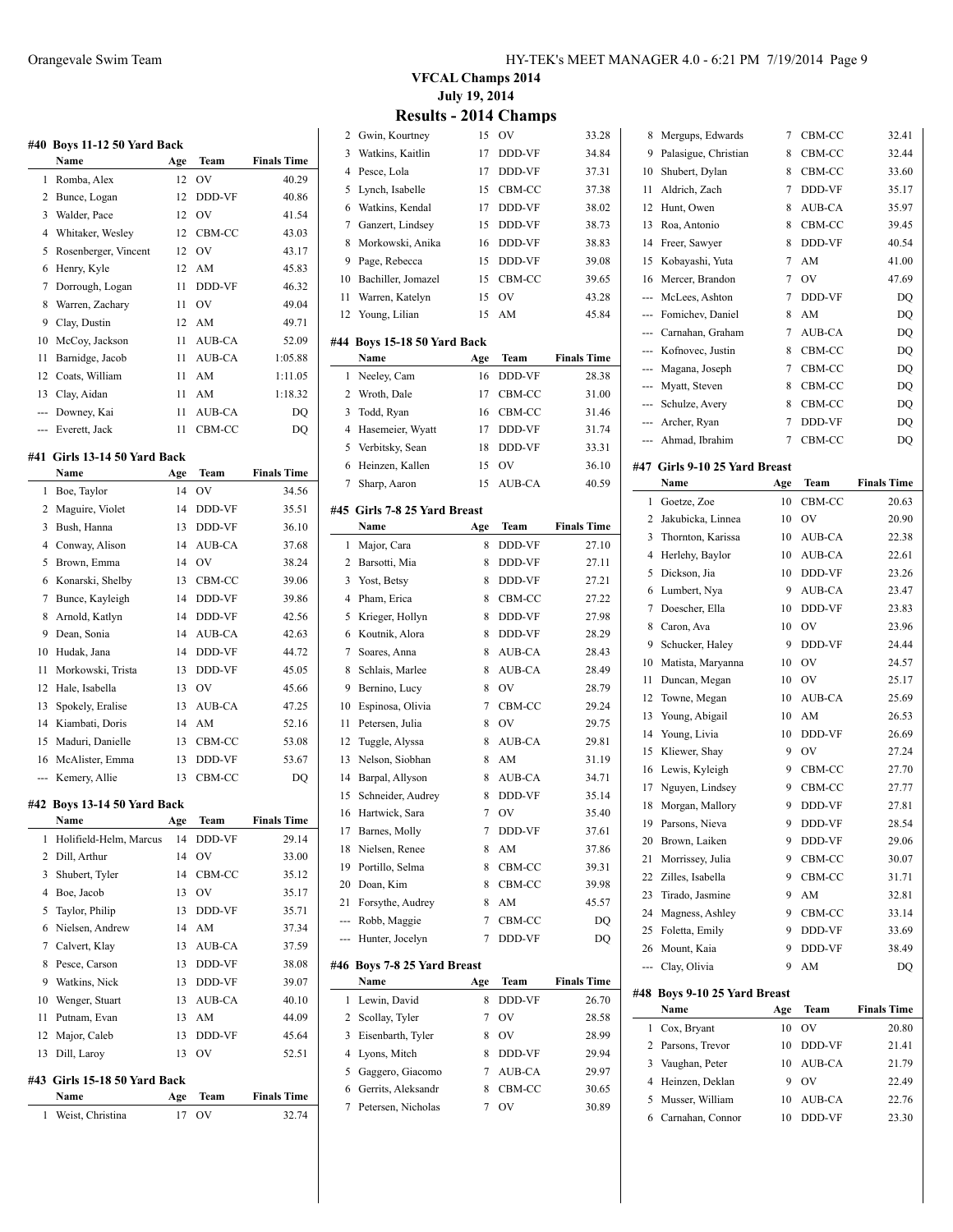|       | (#48 Boys 9-10 25 Yard Breast) |    |        |       |
|-------|--------------------------------|----|--------|-------|
| 7     | Bishop, Christopher            | 9  | DDD-VF | 23.89 |
| 8     | Major, Sam                     | 10 | DDD-VF | 24.14 |
| 9     | Matista, Matthew               | 9  | OV     | 24.28 |
| 10    | Ryan, Lachlan                  | 9  | AUB-CA | 24.33 |
| 11    | Morgan, Eli                    | 10 | AUB-CA | 24.62 |
| 12    | Scollay, Cody                  | 10 | OV     | 24.70 |
| 13    | de Gaust, Alex or Alexano      | 9  | DDD-VF | 24.86 |
| 14    | Cullifer, Nevyn                | 10 | AM     | 25.04 |
| 15    | Whitaker, Eli                  | 10 | CBM-CC | 25.05 |
| 16    | Anwari, Atal                   | 9  | CBM-CC | 26.35 |
| 17    | McVeigh, Sammy                 | 10 | DDD-VF | 26.43 |
| 18    | Akkati, Vishwa                 | 9  | CBM-CC | 26.46 |
| 19    | Dennon, Jacob                  | 10 | AUB-CA | 26.64 |
| 20    | Tirado, Pedro                  | 10 | AM     | 26.65 |
| $*21$ | Avalos, Andrew                 | 10 | CBM-CC | 27.43 |
| $*21$ | Patterson, Jay                 | 9  | AUB-CA | 27.43 |
| 23    | Konarski, Austin               | 10 | CBM-CC | 28.65 |
| 24    | Prevatt, Ethan                 | 9  | CBM-CC | 29.07 |
| $*25$ | Shubert, Braden                | 10 | CBM-CC | 29.67 |
| $*25$ | Herrick, Dylan                 | 9  | DDD-VF | 29.67 |
| 27    | Nguyen, Vincent                | 9  | CBM-CC | 29.95 |
| 28    | Barnes, Jackson                | 9  | DDD-VF | 30.63 |
| 29    | Nicita, Kai                    | 9  | DDD-VF | 30.86 |
| 30    | Myatt, William                 | 10 | CBM-CC | 31.71 |
| 31    | Garner, Michael                | 10 | OV     | 33.02 |
| ---   | Lopez, Raul                    | 9  | CBM-CC | DQ    |

#### **#49 Girls 11-12 50 Yard Breast**

 $\overline{a}$ 

|    | Name                    | Age | Team   | <b>Finals Time</b> |
|----|-------------------------|-----|--------|--------------------|
| 1  | Ryan, Taryn             | 12  | AUB-CA | 35.91              |
| 2  | Pagliaro, Greysha       | 12  | OV     | 36.51              |
| 3  | Atkins, Nihna           | 12  | DDD-VF | 39.29              |
| 4  | Smith, Myranda          | 12  | DDD-VF | 41.42              |
| 5  | Mueller, Madasyn        | 11  | AUB-CA | 41.53              |
| 6  | Hardenburgh, Alaina     | 12  | OV     | 43.05              |
| 7  | Ortiz, Lizzy            | 12  | AM     | 43.30              |
| 8  | Perez, Kylie            | 12  | CBM-CC | 43.45              |
| 9  | Carroll, Quinn          | 12  | DDD-VF | 43.66              |
| 10 | Kiambati, Njeri         | 12  | AM     | 44.23              |
| 11 | Edmisten, Julianna      | 12  | CBM-CC | 45.22              |
| 12 | Acquistapace, Isabel    | 11  | AUB-CA | 45.29              |
| 13 | Williams-Herron, Skyler | 12  | OV     | 45.60              |
| 14 | Nguyen, Meghan          | 12  | CBM-CC | 45.95              |
| 15 | Maguire, Annabel        | 11  | DDD-VF | 46.00              |
| 16 | Christensen, Callie     | 11  | CBM-CC | 46.64              |
| 17 | Thayer, Sarah           | 12  | CBM-CC | 46.87              |
| 18 | Farrington, Chloe       | 12  | AM     | 47.26              |
| 19 | Barton, Brianna         | 12  | DDD-VF | 47.29              |
| 20 | Karapetyan, Naomi       | 12  | OV     | 47.90              |
| 21 | Shupe, Marin            | 12  | CBM-CC | 48.25              |
| 22 | Ambrosia, Kennedy       | 12  | AUB-CA | 51.66              |
| 23 | Mureness, Kaylah        | 11  | AM     | 52.06              |
| 24 | Kohler, Meaghan         | 12  | AUB-CA | 53.13              |
| 25 | Wright, Jordyn          | 11  | CBM-CC | 55.86              |
| 26 | Wells, Ayden            | 11  | DDD-VF | 57.63              |

### Orangevale Swim Team HY-TEK's MEET MANAGER 4.0 - 6:21 PM 7/19/2014 Page 10

**VFCAL Champs 2014 July 19, 2014**

### **Results - 2014 Champs**

| 27      | Brown, Lexi                              | 11       | DDD-VF         | 58.12              |
|---------|------------------------------------------|----------|----------------|--------------------|
| 28      | Akkati, Ramani                           | 11       | CBM-CC         | 1:09.38            |
| ---     | Jennings, Julia                          | 11       | CBM-CC         | DQ                 |
| ---     | Maina, Purity                            | 11       | AM             | DQ                 |
| ---     | Ritchie, Lily                            | 12       | CBM-CC         | DQ                 |
|         |                                          |          |                |                    |
| #50     | <b>Boys 11-12 50 Yard Breast</b><br>Name | Age      | Team           | <b>Finals Time</b> |
| 1       | Lynch, Caleb                             | 11       | CBM-CC         | 40.56              |
| 2       | Tuggle, Justin                           | 12       | AUB-CA         | 41.26              |
| 3       | Heinzen, Trayton                         | 12       | O <sub>V</sub> | 41.41              |
| 4       | Kliewer, Evan                            | 12       | OV             | 43.34              |
| 5       | Page, Chance                             | 12       | DDD-VF         | 46.93              |
| 6       | Carnahan, Colin                          | 11       | DDD-VF         | 48.20              |
| 7       | Zilles, Jackson                          | 12       | CBM-CC         | 49.35              |
| 8       | Ethington, Corey                         | 12       | CBM-CC         | 52.43              |
| 9       | Ellis, Josh                              | 11       | AUB-CA         |                    |
| 10      | Campbell, Quinn                          | 12       | OV             | 53.17<br>54.19     |
| 11      |                                          | 11       | DDD-VF         | 56.00              |
| 12      | Hermosillo, Aayden                       |          |                |                    |
|         | Barnidge, Jacob                          | 11       | AUB-CA         | 1:05.01            |
| 13      | Darr, Andrew                             | 12       | CBM-CC         | 1:06.45            |
| ---     | Packheiser, Mason                        | 11       | <b>AUB-CA</b>  | DQ                 |
| ---     | Gentry, Brett                            | 11       | AM             | DQ                 |
| ---     | Magness, CJ                              | 11       | CBM-CC         | DQ                 |
| ---     | McCoy, Jackson                           | 11       | <b>AUB-CA</b>  | DQ                 |
| #51     | Girls 13-14 50 Yard Breast               |          |                |                    |
|         | Name                                     | Age      | Team           | <b>Finals Time</b> |
| 1       | Salerno, Bean                            | 14       | DDD-VF         | 38.16              |
| 2       | Vaughan, Abigail                         | 14       | AUB-CA         | 38.72              |
| 3       | Bishop, Catherine                        | 14       | DDD-VF         | 40.70              |
| 4       | Konarski, Shelby                         | 13       | CBM-CC         | 41.81              |
|         |                                          |          |                |                    |
| 5       | Boe, Taylor                              | 14       | OV             | 42.06              |
| 6       | Hale, Isabella                           | 13       | OV             | 46.91              |
| 7       | Cole, Sara                               | 13       | AUB-CA         | 46.94              |
| 8       | Arnold, Jacqueline                       | 14       | DDD-VF         | 48.72              |
| 9       | Stinson, Amanda                          | 13       | OV             | 50.09              |
| 10      | Spokely, Eralise                         | 13       | AUB-CA         | 50.96              |
| 11      | Klas, Grace                              | 14       | DDD-VF         | 51.77              |
| 12      | DiSilvestro, Grace                       | 13       | CBM-CC         | 55.13              |
| 13      | McAlister, Emma                          | 13       | DDD-VF         | 1:01.70            |
| 14      | Gonzales, Madison                        | 13       | CBM-CC         | 1:02.58            |
| ---     | Arnold, Katlyn                           | 14       | DDD-VF         | DQ                 |
| ---     | Newton, Mackenzie                        | 12       | DDD-VF         | DQ                 |
|         |                                          |          |                |                    |
| #52     | Boys 13-14 50 Yard Breast                |          |                |                    |
|         | Name                                     | Age      | Team           | <b>Finals Time</b> |
| 1       | Biegel, Mason                            | 13       | DDD-VF         | 34.04              |
| 2       | Simanhadi, Timothy                       | 13       | CBM-CC         | 34.63              |
| 3       | Ryan, Connor                             | 13       | AUB-CA         | 35.61              |
| 4       | Savino, Jack                             | 13       | DDD-VF         | 36.94              |
| 5       | Cox, Alex                                | 14       | OV             | 38.69              |
| 6       | Weist, Andrew                            | 14       | OV             | 39.40              |
| 7       | Shubert, Tyler                           | 14       | CBM-CC         | 41.27              |
| 8       | Pesce, Carson                            | 13       | DDD-VF         | 44.53              |
| 9<br>10 | Caron, Reed<br>Arnold, Brandon           | 13<br>14 | OV<br>DDD-VF   | 45.46<br>45.75     |

| 11                       | Monroe, James                  | 13  | CBM-CC | 48.52              |
|--------------------------|--------------------------------|-----|--------|--------------------|
|                          | #53 Girls 15-18 50 Yard Breast |     |        |                    |
|                          | Name                           | Age | Team   | <b>Finals Time</b> |
| 1                        | Holifield-Helm, Katryna        | 18  | DDD-VF | 35.13              |
| 2                        | Palasigue, Carissa             | 15  | CBM-CC | 36.73              |
| 3                        | Edmisten, Rebecca              | 15  | CBM-CC | 37.49              |
| 4                        | Todd, Ashley                   | 15  | CBM-CC | 40.02              |
| 5                        | Watkins, Kendal                | 17  | DDD-VF | 40.37              |
| 6                        | D'Amico, Ellie                 | 17  | DDD-VF | 40.76              |
| 7                        | Wilcher, Darrian               | 15  | AM     | 41.30              |
| 8                        | Moore, Megan                   | 17  | DDD-VF | 41.68              |
| 9                        | Ganzert, Lindsey               | 15  | DDD-VF | 45.01              |
| 10                       | DiSilvestro, Hannah            | 15  | CBM-CC | 48.17              |
| 11                       | Young, Lilian                  | 15  | AM     | 49.10              |
| 12                       | Warren, Katelyn                | 15  | OV     | 1:00.71            |
|                          |                                |     |        |                    |
|                          | #54 Boys 15-18 50 Yard Breast  |     |        |                    |
|                          | Name                           | Age | Team   | <b>Finals Time</b> |
| 1                        | Higdon, Tom                    | 16  | CBM-CC | 30.18              |
| 2                        | Hasemeier, Wyatt               | 17  | DDD-VF | 30.83              |
| 3                        | Thompson, Dylan                | 16  | DDD-VF | 32.95              |
| 4                        | Eyman, Ryan                    | 18  | OV     | 33.88              |
| 5                        | Kohler, Wyatt                  | 16  | AUB-CA | 34.28              |
| 6                        | Watkins, Noah                  | 15  | DDD-VF | 34.94              |
| $\overline{\mathcal{I}}$ | Thayer, Travis                 | 15  | CBM-CC | 35.25              |
| 8                        | Tart, Jarrod                   | 15  | DDD-VF | 37.13              |
| 9                        | Stewart, Ryan                  | 16  | CBM-CC | 37.85              |
| 10                       | Atkins, Joshua                 | 15  | DDD-VF | 39.68              |
|                          |                                |     |        |                    |
| ---                      | Norris, Andy                   | 17  | CBM-CC | X40.18             |
|                          | #55 Girls 7-8 50 Yard Free     |     |        |                    |
|                          | Name                           | Age | Team   | <b>Finals Time</b> |
| 1                        | Owens, Ave'                    | 8   | DDD-VF | 40.53              |
| 2                        | Edney, Marissa                 | 8   | AM     | 40.84              |
| 3                        | Thayer, Lisa                   | 8   | CBM-CC | 41.04              |
| 4                        | Tran, Theresa                  | 8   | OV     | 42.04              |
| 5                        | Barsotti, Mia                  | 8   | DDD-VF | 43.28              |
| 6                        | Krieger, Linden                | 8   | DDD-VF | 43.78              |
| 7                        | Haight, Laynie                 | 8   | AUB-CA | 44.18              |
| 8                        | Alvarez Tostado, Mia           | 7   | OV     | 44.21              |
| 9                        | Benedetto, Caylee              | 8   | DDD-VF | 44.31              |
| 10                       | Bergen, Kylie                  | 7   | OV     | 46.60              |
| 11                       | Major, Cara                    | 8   | DDD-VF | 47.14              |
| 12                       | Grybos, Rachel                 | 8   | AUB-CA | 47.54              |
| 13                       | Cooney, Ona                    | 7   | DDD-VF | 47.92              |
| 14                       | Petersen, Julia                | 8   | OV     | 48.64              |
| 15                       | Nelson, Siobhan                | 8   | AM     | 49.61              |
| 16                       | Bernino, Lucy                  | 8   | OV     | 51.28              |
| 17                       | Lewin, Audrey                  | 7   | DDD-VF | 51.90              |
| 18                       | Roberts, Shelbie               | 8   | OV     | 52.20              |
| 19                       | Portillo, Selma                | 8   | CBM-CC | 52.25              |
| 20                       | Timonichev, Katelyn            | 8   | AM     | 53.90              |
| 21                       | Reyes, Maya                    | 8   | OV     | 54.53              |
| 22                       | Dressler, Kaiya                | 7   | CBM-CC | 55.02              |
| 23                       | Larsson, Ebba                  | 8   | DDD-VF | 55.56              |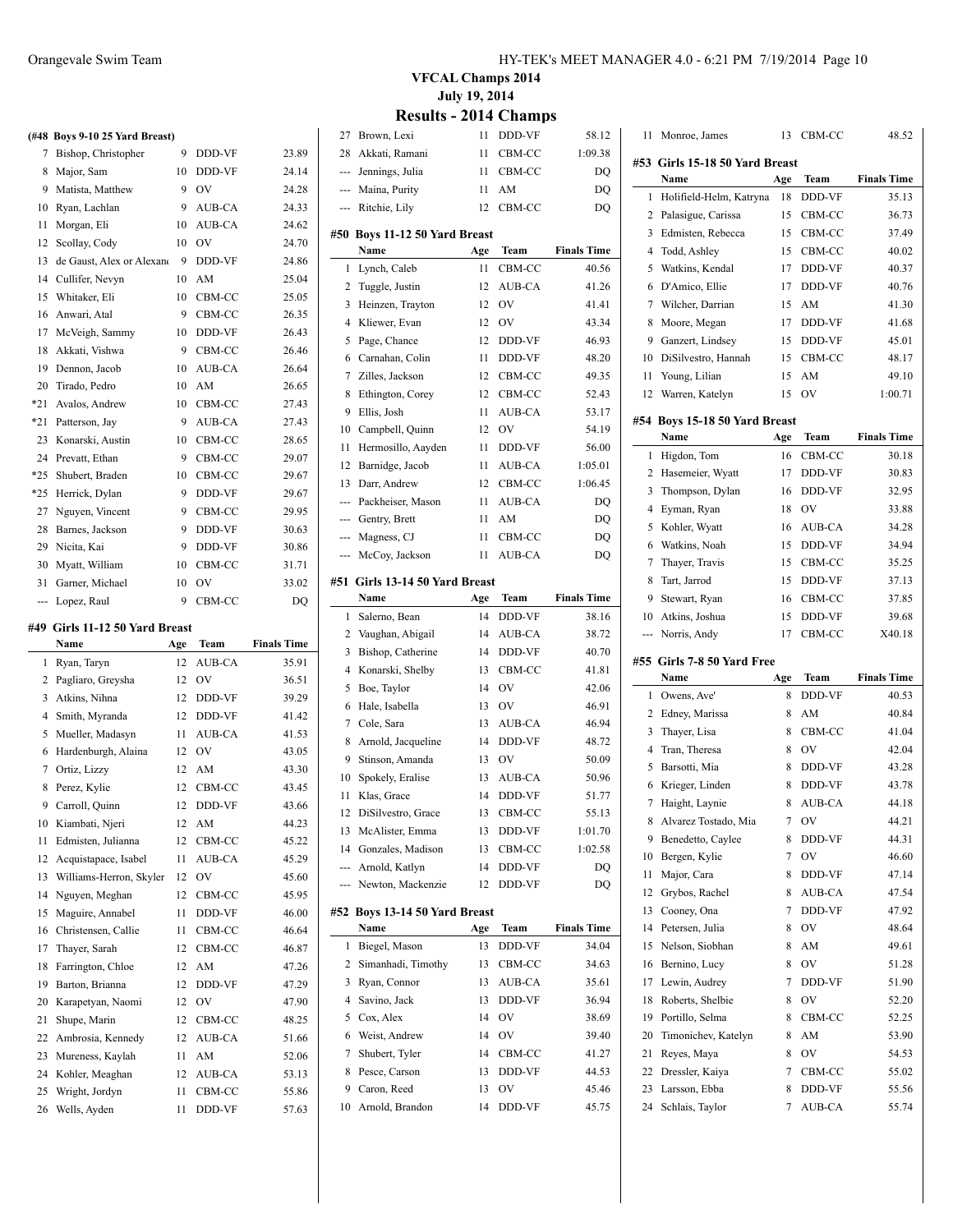|         | (#55 Girls 7-8 50 Yard Free) |   |               |         |
|---------|------------------------------|---|---------------|---------|
| 25      | Sample, Hannah               | 8 | OV            | 56.58   |
| 26      | Forsythe, Audrey             | 8 | AM            | 57.32   |
| 27      | Black, Cameron               | 8 | OV            | 58.45   |
| 28      | Tuggle, Alyssa               | 8 | AUB-CA        | 59.05   |
| 29      | Seymour, Ashlyn              | 7 | CBM-CC        | 1:00.20 |
| 30      | Alvarez Tostado, Zoe         | 7 | OV            | 1:02.19 |
| 31      | Pardo, Madalyn               | 8 | OV            | 1:02.46 |
| 32      | Holtrichter, Kathleen        | 7 | <b>DDD-VF</b> | 1:04.33 |
| 33      | Hayden McGormley, Bro        | 7 | CBM-CC        | 1:08.08 |
| 34      | Collins, Emily               | 7 | CBM-CC        | 1:16.65 |
| 35      | Hickman, Angel               | 7 | CBM-CC        | 1:17.97 |
| 36      | Wambwa, Melanie              | 7 | CBM-CC        | 1:18.04 |
| 37      | Jones, Isabella              | 7 | OV            | 1:20.09 |
| 38      | Diaz, Lily                   | 7 | AM            | 1:21.09 |
| 39      | Albrecht, Saige              | 8 | AM            | 1:23.63 |
| 40      | Strode, Norma                | 8 | CBM-CC        | 1:26.35 |
| 41      | Nielsen, Renee               | 8 | AM            | 1:26.84 |
| $- - -$ | Barnes, Alexia               | 8 | <b>AUB-CA</b> | DQ      |

#### **#56 Boys 7-8 50 Yard Free**

 $\overline{a}$ 

|    | Name                   | Age | Team   | <b>Finals Time</b> |
|----|------------------------|-----|--------|--------------------|
| 1  | Espinosa, Diego        | 8   | CBM-CC | 37.77              |
| 2  | Romero, Matthew        | 8   | AUB-CA | 40.31              |
| 3  | Belz, Andrew           | 8   | OV     | 42.03              |
| 4  | Penman, Bode           | 8   | OV     | 43.14              |
| 5  | Priess, Austin         | 8   | CBM-CC | 44.67              |
| 6  | Gerrits, Aleksandr     | 8   | CBM-CC | 47.42              |
| 7  | Cleveland, Sam         | 7   | DDD-VF | 47.77              |
| 8  | Gaggero, Giacomo       | 7   | AUB-CA | 47.90              |
| 9  | Kofnovec, Justin       | 8   | CBM-CC | 49.91              |
| 10 | Petersen, Nicholas     | 7   | OV     | 50.31              |
| 11 | Conahan, Jacob         | 8   | AUB-CA | 50.73              |
| 12 | Lewin, David           | 8   | DDD-VF | 50.91              |
| 13 | Mergups, Edwards       | 7   | CBM-CC | 51.55              |
| 14 | Bain, Riley            | 8   | OV     | 52.16              |
| 15 | Thaver, Truit          | 8   | DDD-VF | 53.21              |
| 16 | Brooks, Parker         | 7   | OV     | 53.48              |
| 17 | Lyons, Mitch           | 8   | DDD-VF | 53.75              |
| 18 | McAlister, Jake        | 7   | AUB-CA | 54.03              |
| 19 | Campbel, Josiah        | 7   | AM     | 54.81              |
| 20 | Golden, Nathaniel      | 7   | OV     | 55.19              |
| 21 | Magana, Joseph         | 7   | CBM-CC | 55.28              |
| 22 | Pearl, Cruz            | 7   | DDD-VF | 55.56              |
| 23 | Boucher, Holden        | 8   | OV     | 55.66              |
| 24 | Shubert, Dylan         | 8   | CBM-CC | 55.89              |
| 25 | Archer, Aaron          | 7   | DDD-VF | 55.95              |
| 26 | Aldrich, Zach          | 7   | DDD-VF | 56.57              |
| 27 | Senthil Kumar, Adharsh | 8   | OV     | 58.69              |
| 28 | Cook, Micah            | 7   | OV     | 58.77              |
| 29 | Camden, Sean           | 7   | OV     | 1:00.53            |
| 30 | McWilliams, Orion      | 8   | AM     | 1:00.86            |
| 31 | Brown, Logan           | 7   | OV     | 1:01.09            |
| 32 | Kobayashi, Yuta        | 7   | AM     | 1:01.83            |
| 33 | Garel, Lincoln         | 7   | DDD-VF | 1:02.52            |
| 34 | Conlon, Reece          | 7   | OV     | 1:03.74            |

**VFCAL Champs 2014 July 19, 2014**

### **Results - 2014 Champs**

| 35    | Ramey, Benson               | 8               | OV             | 1:04.27            |
|-------|-----------------------------|-----------------|----------------|--------------------|
| 36    | Gerlach, Elijah             | $7\overline{ }$ | OV             | 1:05.60            |
| 37    | Stanley, Rex                | $\overline{7}$  | $AUB-CA$       | 1:08.27            |
| 38    | Avalos, Ethan               | $7\overline{ }$ | CBM-CC         | 1:08.40            |
| 39    | Owen, Stephen               | $7\overline{ }$ | DDD-VF         | 1:10.54            |
| 40    | Dupree, Tanner              | $7\overline{ }$ | CBM-CC         | 1:11.08            |
| 41    | Goetze, Zachary             | 8               | CBM-CC         | 1:12.61            |
| 42    | Williams, Connor            | 7               | OV.            | 1:17.04            |
| 43    | Neill. Gabriel              | 8               | CBM-CC         | 1:18.08            |
| 44    | Ramirez, Anthony            | 7               | AM             | 1:18.63            |
| 45    | Marks, Quinn                | 7               | CBM-CC         | 1:18.68            |
| 46    | Hopson, Jack                | 8               | DDD-VF         | 1:19.22            |
| 47    | Coats, Dorian               | 8               | AM             | 1:25.43            |
| 48    | Herman, Beckett             | 8               | AM             | 1:27.48            |
|       |                             |                 |                |                    |
| 49    | Williams, Davin             | $7\overline{ }$ | CBM-CC         | 1:30.69            |
|       | 50 Young, Vinny             | 8               | DDD-VF         | 1:30.80            |
| 51    | Griffith, Brady             | 7               | DDD-VF         | 1:43.11            |
|       | #57 Girls 9-10 50 Yard Free |                 |                |                    |
|       | Name                        | Age             | Team           | <b>Finals Time</b> |
| 1     | Jenness, Victoria           | 10              | OV             | 34.80              |
| 2     | Nielsen, Natalie            | 10              | AM             | 35.49              |
| 3     | Karapetyan, Rosa            | 10              | O <sub>V</sub> | 37.47              |
| 4     | Kline, Morgan               | 9               | DDD-VF         | 38.34              |
| 5     | Griffith, Eriah             | 10              | DDD-VF         | 38.94              |
| 6     | Doescher, Ella              | 10              | DDD-VF         | 39.61              |
| 7     | Lumbert, Nya                | 9               | AUB-CA         | 40.08              |
| 8     | Garner, Larisa              | 9               | CBM-CC         | 40.18              |
| 9     | Matista, Maryanna           | 10              | OV             | 40.38              |
| 10    | Waite-Kerns, Jaellian       | 10              | CBM-CC         | 40.69              |
| 11    | Gerlach, Anjuli             | 9               | OV             | 41.85              |
| $*12$ |                             |                 | OV             |                    |
|       | Duncan, Megan               | 10              |                | 42.06              |
| *12   | MacKay, Hannah              | 9               | AUB-CA         | 42.06              |
| 14    | Bernino, Hannah             | 10              | OV             | 42.68              |
| 15    | Towne, Megan                | 10              | AUB-CA         | 44.19              |
| 16    | Charnell-Gebre, Lyric       | 9               | AM             | 44.34              |
|       | 17 Kliewer, Shay            | 9               | OV             | 45.83              |
|       | 18 Zilles, Isabella         | 9               | CBM-CC         | 46.06              |
|       | 19 Young, Livia             | 10              | DDD-VF         | 46.79              |
| 20    | Solis, Alina                | 9               | $CBM-CC$       | 48.07              |
| 21    | Calvert, Kyle               | 9               | AUB-CA         | 48.50              |
| 22    | Six, Alana                  | 10              | OV             | 48.83              |
| 23    | Sharratt, Alexis            | 9               | CBM-CC         | 49.66              |
| 24    | Walder, Georgia             | 10              | OV             | 50.29              |
| 25    | Brown, Gianna               | 9               | OV             | 50.40              |
| 26    | Foletta, Emily              | 9               | DDD-VF         | 51.19              |
| 27    | Campbell, Heidi             | 10              | OV             | 51.58              |
| 28    | Morrissey, Julia            | 9               | CBM-CC         | 53.00              |
| 29    | Ball, Susanna               | 10              | OV             | 53.64              |
| 30    | Musser, Alicia              | 9               | AUB-CA         | 54.86              |
| 31    | Legari, Maya                | 9               | OV             | 56.81              |
| 32    | Travis, Kaydence            | 9               | AM             | 1:02.38            |
| 33    | Isanaka, Rishika            | 9               | CBM-CC         | 1:05.01            |
| 34    | McAlister, Mia              | 9               | DDD-VF         | 1:18.78            |
|       |                             |                 |                |                    |
|       |                             |                 |                |                    |

|     | #58 Boys 9-10 50 Yard Free            |         |               |                    |
|-----|---------------------------------------|---------|---------------|--------------------|
|     | Name                                  | Age     | Team          | <b>Finals Time</b> |
| 1   | Jurado, Diego                         | 10      | <b>AUB-CA</b> | 31.98              |
| 2   | Barsotti, Mark                        | 10      | DDD-VF        | 35.07              |
| 3   | Owen, Daniel                          | 10      | DDD-VF        | 35.49              |
| 4   | Musser, William                       | 10      | AUB-CA        | 36.16              |
| 5   | Christensen, Hayden                   | 9       | CBM-CC        | 36.61              |
| 6   | Coulter, James                        | 10      | OV            | 37.59              |
| 7   | Jones, Marley                         | 10      | OV            | 38.01              |
| 8   | Black, Ethan                          | 10      | OV            | 38.23              |
| 9   | Heinzen, Deklan                       | 9       | OV            | 38.46              |
| 10  | Rowan, Cody                           | 9       | <b>OV</b>     | 39.02              |
| 11  | de Gaust, Alex or Alexano             | 9       | DDD-VF        | 39.39              |
| 12  | Dressler, Jacob                       | 9       | CBM-CC        | 39.62              |
| 13  | Williams, Cole                        | 9       | OV            | 41.06              |
| 14  | Madonna, James                        | 9       | AUB-CA        | 41.15              |
| 15  | Troy, Christopher                     | 10      | AUB-CA        | 41.41              |
| 16  | Maguire, Liam                         | 9       | DDD-VF        | 41.44              |
| 17  | Duran, Jared                          | 9       | AM            | 41.79              |
| 18  | Cox, Owen                             | 9       | DDD-VF        | 42.12              |
| 19  | Whisman, Brendan                      | 10      | AM            | 42.24              |
| 20  | Pipes, Zach                           | 10      | DDD-VF        | 42.55              |
| 21  | Fry, Elliot                           | 10      | CBM-CC        | 42.72              |
| 22  | Carnahan, Connor                      |         | DDD-VF        | 43.01              |
|     |                                       | 10      |               |                    |
| 23  | Larsson, Charlie<br>Richards, Anthony | 10<br>9 | DDD-VF        | 43.29              |
| 24  |                                       |         | AUB-CA        | 44.17              |
| 25  | Carroll, Seamus                       | 9       | DDD-VF        | 44.36              |
| 26  | McVeigh, Sammy                        | 10      | DDD-VF        | 44.45              |
| 27  | Herlehy, Samuel                       | 9       | AUB-CA        | 45.24              |
| 28  | Conlon, Riley                         | 10      | OV            | 47.25              |
| 29  | Konarski, Austin                      | 10      | CBM-CC        | 47.52              |
| 30  | Herman, Haigan                        | 10      | AM            | 47.77              |
| 31  | Gerlach, Orion                        | 10      | OV            | 48.75              |
| 32  | Monroe, Timothy                       | 9       | CBM-CC        | 49.41              |
| 33  | Dennon, Jacob                         | 10      | AUB-CA        | 49.59              |
| 34  | Patterson, Jay                        | 9       | AUB-CA        | 50.07              |
| 35  | Stewart, Shane                        | 9       | CBM-CC        | 50.52              |
| 36  | Garner, Michael                       | 10      | OV            | 50.58              |
| 37  | Bergen, Ryland                        | 9       | OV            | 50.75              |
| 38  | Akkati, Vishwa                        | 9       | CBM-CC        | 51.02              |
| 39  | Boucher, Andrew                       | 10      | OV            | 54.37              |
| 40  | Begley, Zane                          | 9       | OV            | 56.01              |
| 41  | Elkins, Brandon                       | 9       | AUB-CA        | 58.18              |
| 42  | Crady, Phillip                        | 10      | AM            | 1:02.63            |
| 43  | Gabrielli, Marcello                   | 9       | OV            | 1:05.91            |
| --- | Lathrop, Simon                        | 10      | DDD-VF        | X40.87             |
|     | #59 Girls 11-12 100 Yard Free         |         |               |                    |
|     | Name                                  | Age     | Team          | <b>Finals Time</b> |
| 1   | O'Brien, Dana                         | 12      | AUB-CA        | 1:04.92            |
| 2   | Waite-Kerns, Jordan                   | 12      | CBM-CC        | 1:06.86            |
| 3   | Mueller, Madasyn                      | 11      | AUB-CA        | 1:11.34            |
| 4   | Coleman-Salgado, Krishr               | 12      | CBM-CC        | 1:11.44            |
| 5   | Benedetto, Jaymie                     | 12      | DDD-VF        | 1:11.84            |
| 6   | Wilhelms, Isabella                    | 11      | OV            | 1:12.00            |
| 7   | Noia, Angela                          | 11      | OV            | 1:15.30            |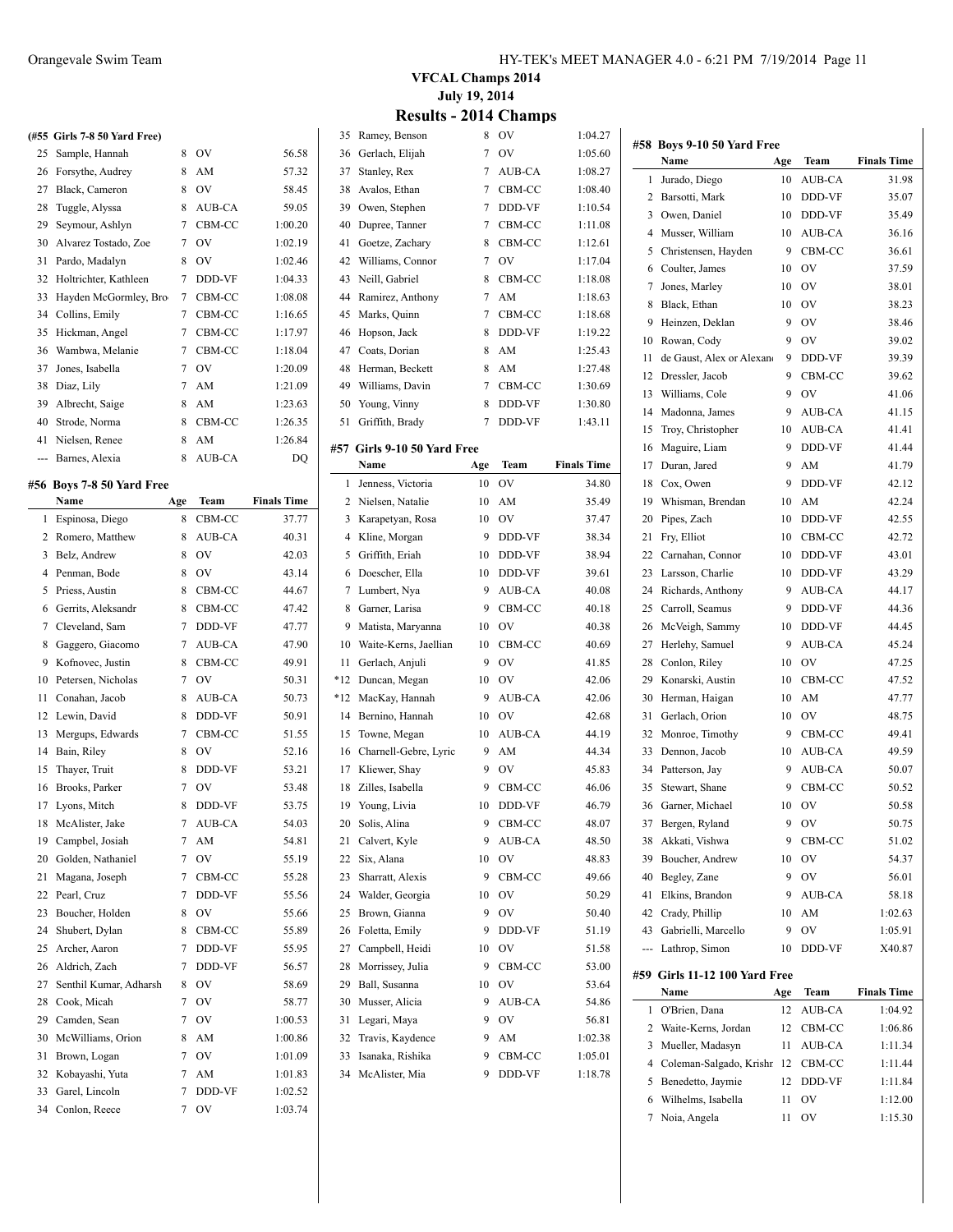|     | (#59 Girls 11-12 100 Yard Free) |     |           |                    |
|-----|---------------------------------|-----|-----------|--------------------|
| 8   | Christensen, Callie             | 11  | CBM-CC    | 1:15.47            |
|     | 9 Kline, Haley                  | 11  | DDD-VF    | 1:15.57            |
|     | 10 Cox, Lilli                   | 11  | DDD-VF    | 1:17.70            |
| 11  | Bartlett, Haley                 | 12  | OV        | 1:18.08            |
| 12  | Freer, Jordan                   | 11  | DDD-VF    | 1:18.41            |
| 13  | Nicita, Tera                    | 12  | DDD-VF    | 1:18.72            |
| 14  | Perez, Kylie                    | 12  | CBM-CC    | 1:20.73            |
| 15  | Acquistapace, Isabel            | 11  | AUB-CA    | 1:22.01            |
| 16  | Thayer, Sarah                   | 12  | CBM-CC    | 1:24.50            |
| 17  | Langford, Sydney                | 11  | CBM-CC    | 1:24.77            |
| 18  | Brentt, Emma                    | 11  | OV        | 1:25.98            |
| 19  | Hibbs, Jazmine                  | 11  | AM        | 1:28.14            |
| 20  | Jennings, Julia                 | 11  | CBM-CC    | 1:30.16            |
| 21  | Bullivant, Kaitlyn              | 11  | <b>OV</b> | 1:32.14            |
| 22  | Larsson, Alva                   | 11  | DDD-VF    | 1:32.32            |
| 23  | Ritchie, Lily                   | 12  | CBM-CC    | 1:35.86            |
| 24  | Garner, Madison                 | 11  | <b>OV</b> | 1:39.76            |
| 25  | Si, Anna                        | 11  | AM        | 1:40.57            |
| 26  | Cook, Corrina                   | 11  | <b>OV</b> | 1:43.09            |
| 27  | Diaz, Paula                     | 11  | AM        | 1:47.93            |
| 28  | Whisman, Meredith               | 11  | AM        | 1:50.15            |
| 29  |                                 | 11  | DDD-VF    | 1:52.05            |
|     | Schucker, Kayla                 |     |           |                    |
| 30  | Hagen, Abbey                    | 11  | <b>OV</b> | 2:09.99            |
| #60 | <b>Boys 11-12 100 Yard Free</b> |     |           |                    |
|     | Name                            | Age | Team      | <b>Finals Time</b> |
| 1   | Moore, Mitchell                 | 12  | AUB-CA    | 1:04.10            |
| 2   | Tracy, Caleb                    | 12  | AUB-CA    | 1:09.48            |
| 3   | Kliewer, Evan                   | 12  | <b>OV</b> | 1:11.02            |
| 4   | Zilles, Jackson                 | 12  | CBM-CC    | 1:17.11            |
| 5   | Bunce, Logan                    | 12  | DDD-VF    | 1:18.00            |
| 6   | Ronk, Wyatt                     | 12  | AUB-CA    | 1:18.20            |
| 7   | Jakubicki, Lukas                | 12  | <b>OV</b> | 1:19.24            |
| 8   | Henry, Kyle                     | 12  | AM        | 1:20.06            |
| 9   | Romba, Alex                     | 12  | OV        | 1:20.27            |
| 10  | Whitaker, Wesley                | 12  | CBM-CC    | 1:21.09            |
| 11  | West, Josiah                    | 11  | CBM-CC    | 1:21.78            |
| 12  | Tuggle, Justin                  | 12  | AUB-CA    | 1:22.48            |
| 13  | Ellis, Josh                     | 11  | AUB-CA    | 1:25.10            |
| 14  | Warren, Zachary                 | 11  | OV        | 1:28.56            |
| 15  | Clay, Dustin                    | 12  | AM        | 1:28.98            |
| 16  | Dorrough, Logan                 | 11  | DDD-VF    | 1:30.24            |
| 17  | Page, Chance                    | 12  | DDD-VF    | 1:31.17            |
| 18  | Campbell, Quinn                 | 12  | OV        | 1:34.50            |
| 19  | Hermosillo, Aayden              | 11  | DDD-VF    | 1:48.86            |
| 20  | Coats, William                  | 11  | AM        | 1:53.87            |
|     |                                 |     |           |                    |
| #61 | Girls 13-14 100 Yard Free       |     |           |                    |
|     | Name                            | Age | Team      | <b>Finals Time</b> |
| 1   | Hoppes, Anne                    | 13  | OV        | 1:04.20            |
| 2   | Salerno, Bean                   | 14  | DDD-VF    | 1:04.85            |
| 3   |                                 |     |           |                    |
|     | Edmisten, Isabella              | 13  | CBM-CC    | 1:10.24            |
| 4   | Bush, Hanna                     | 13  | DDD-VF    | 1:10.36            |
| 5   | Conway, Alison                  | 14  | AUB-CA    | 1:11.52            |
| 6   | Acquistapace, Paloma            | 13  | AUB-CA    | 1:12.74            |

### **VFCAL Champs 2014 July 19, 2014 Results - 2014 Champs**

| 7              | Burleson, Amiah                         | 13        | AM            | 1:14.37            |
|----------------|-----------------------------------------|-----------|---------------|--------------------|
| 8              | Hudak, Jana                             | 14        | DDD-VF        | 1:15.53            |
|                |                                         |           |               |                    |
| 9              | Hale, Isabella                          | 13        | OV            | 1:19.35            |
| 10             | Henry, Kailee                           | 14        | AM            | 1:21.51            |
| 11             | Bunce, Kayleigh                         | 14        | DDD-VF        | 1:21.57            |
| 12             | DiSilvestro, Grace                      | 13        | CBM-CC        | 1:24.29            |
| 13             | Morkowski, Trista                       | 13        | DDD-VF        | 1:25.47            |
| 14             | Newton, Mackenzie                       | 12        | DDD-VF        | 1:27.06            |
| 15             | Cole, Sara                              | 13        | AUB-CA        | 1:29.41            |
| #62            |                                         |           |               |                    |
|                | <b>Boys 13-14 100 Yard Free</b><br>Name |           | Team          | <b>Finals Time</b> |
| 1              |                                         | Age<br>13 | CBM-CC        | 54.49              |
|                | Porter, Ethan                           |           |               |                    |
| 2              | Biegel, Mason                           | 13        | DDD-VF        | 56.34              |
| 3              | Fryer, CJ                               | 14        | DDD-VF        | 59.18              |
| 4              | Weist, Andrew                           | 14        | OV            | 1:03.82            |
| 5              | Taylor, Philip                          | 13        | DDD-VF        | 1:03.88            |
| 6              | Shubert, Tyler                          | 14        | CBM-CC        | 1:04.39            |
| 7              | Nielsen, Andrew                         | 14        | AM            | 1:04.67            |
| 8              | Cox, Alex                               | 14        | OV            | 1:04.96            |
| 9              | Calvert, Klay                           | 13        | AUB-CA        | 1:05.12            |
| 10             | Wenger, Stuart                          | 13        | AUB-CA        | 1:10.51            |
| 11             | Caron, Reed                             | 13        | OV            | 1:15.25            |
| 12             | Putnam, Evan                            | 13        | AM            | 1:20.26            |
| 13             | Arnold, Brandon                         | 14        | DDD-VF        | 1:22.04            |
| 14             | Miller, Cade                            | 13        | DDD-VF        | 1:23.77            |
| 15             | Criqui, Harve                           | 14        | AM            | 1:29.06            |
| 16             | Dill, Laroy                             | 13        | OV            | 1:34.91            |
|                |                                         |           |               |                    |
|                |                                         |           |               |                    |
| #63            | Girls 15-18 100 Yard Free               |           |               |                    |
|                | Name                                    | Age       | Team          | <b>Finals Time</b> |
| 1              | Wenger, Bethany                         | 16        | AUB-CA        | 58.96              |
| 2              | Gwin, Kourtney                          | 15        | OV            | 59.86              |
| 3              | Weist, Christina                        | 17        | OV            | 1:01.35            |
| $\overline{4}$ | Morgan, Olivia                          | 18        | AUB-CA        | 1:02.16            |
| 5              | Arnez, Samantha                         | 16        | CBM-CC        | 1:04.74            |
| 6              | Edmisten, Rebecca                       | 15        | CBM-CC        | 1:04.90            |
| 7              | Watkins, Kaitlin                        | 17        | DDD-VF        | 1:05.23            |
| 8              | Moore, Emily                            | 15        | DDD-VF        | 1:06.65            |
| 9              | Bailey, Cammie                          | 16        | <b>DDD-VF</b> | 1:07.34            |
| 10             | Moore, Megan                            | 17        | DDD-VF        | 1:07.86            |
| 11             | De Genova, Stefaney                     | 17        | AUB-CA        | 1:10.72            |
| 12             | Clough, Jamie                           | 16        | DDD-VF        | 1:11.32            |
| 13             | Courtney, Angela                        | 16        | CBM-CC        | 1:12.53            |
| 14             | Bachiller, Jomazel                      | 15        | CBM-CC        | 1:14.52            |
| 15             | Morkowski, Anika                        | 16        | DDD-VF        | 1:15.32            |
| 16             | DiSilvestro, Hannah                     | 15        | CBM-CC        | 1:34.46            |
|                |                                         |           |               |                    |
| #64            | <b>Boys 15-18 100 Yard Free</b>         |           |               |                    |
|                | Name                                    | Age       | Team          | <b>Finals Time</b> |
| 1              | Hasemeier, Hank                         | 15        | DDD-VF        | 52.96              |
| 2              | Neeley, Cam                             | 16        | DDD-VF        | 54.00              |
| 3              | Higdon, Tom                             | 16        | CBM-CC        | 54.44              |
| 4              | Crowl, Cody                             | 15        | CBM-CC        | 57.48              |
| 5              | Heinzen, Kallen                         | 15        | OV            | 59.71              |
| 6              | Verbitsky, Sean                         | 18        | DDD-VF        | 59.82              |
| 7              | Thayer, Travis                          | 15        | CBM-CC        | 1:00.08            |

| 8        | Tart, Jarrod              | 15  | DDD-VF                    | 1:01.83            |
|----------|---------------------------|-----|---------------------------|--------------------|
| 9        | Stewart, Ryan             | 16  | CBM-CC                    | 1:07.50            |
| 10       | Sharp, Aaron              | 15  | AUB-CA                    | 1:09.61            |
| 11       | Kohler, Wyatt             | 16  | AUB-CA                    | 1:09.69            |
|          | 12 Granat, Timmy          | 15  | AUB-CA                    | 1:13.34            |
| 13       | Taylor, David             | 16  | DDD-VF                    | 1:14.76            |
|          | #65 Girls 7-8 25 Yard Fly |     |                           |                    |
|          | Name                      | Age | Team                      | <b>Finals Time</b> |
| 1        | Owens, Ave'               | 8   | DDD-VF                    | 21.17              |
| 2        | Thayer, Lisa              | 8   | CBM-CC                    | 21.19              |
| 3        | Petersen, Julia           | 8   | OV                        | 21.46              |
| 4        | Krieger, Hollyn           | 8   | DDD-VF                    | 22.90              |
| 5        | Haight, Laynie            | 8   | <b>AUB-CA</b>             | 23.09              |
| 6        | Edney, Marissa            | 8   | AM                        | 23.11              |
| 7        | Benedetto, Caylee         | 8   | DDD-VF                    | 24.50              |
| 8        | Czerwinsky, Sofia         | 8   | AUB-CA                    | 25.06              |
| 9        | Espinosa, Olivia          | 7   | CBM-CC                    | 27.00              |
| 10       | Cooney, Ona               | 7   | DDD-VF                    | 27.20              |
| 11       | Roberts, Shelbie          | 8   | OV                        | 28.94              |
| 12       | Pham, Erica               | 8   | CBM-CC                    | 29.39              |
|          |                           | 8   | OV                        |                    |
| 13<br>14 | Roberts, Payton           |     |                           | 29.86              |
|          | Hughes, Cheyenne          | 7   | DDD-VF                    | 30.22              |
| 15       | Hornsby, Avery            | 7   | DDD-VF                    | 30.27              |
| 16       | Bernino, Lucy             | 8   | OV                        | 30.49              |
| 17       | Koutnik, Alora            | 8   | DDD-VF                    | 30.97              |
| 18       | Black, Cameron            | 8   | OV                        | 31.24              |
| 19       | Soares, Anna              | 8   | AUB-CA                    | 32.64              |
| 20       | Stevens, Brooklind        | 8   | DDD-VF                    | 32.86              |
| 21       | Schlais, Taylor           | 7   | AUB-CA                    | 32.88              |
|          |                           |     |                           |                    |
| 22       | Portillo, Selma           | 8   | CBM-CC                    | 34.97              |
| 23       | Hickman, Angel            | 7   | CBM-CC                    | 48.60              |
| $---$    | Doescher, Ale'            | 7   | DDD-VF                    | DQ                 |
| ---      | Nielsen, Claire           | 8   | AM                        | DQ                 |
| $\cdots$ | Schlais, Marlee           | 8   | AUB-CA                    | DQ                 |
|          | #66 Boys 7-8 25 Yard Fly  |     |                           |                    |
|          | Name                      | Age | Team                      | <b>Finals Time</b> |
| 1        | Lumbert, Kael             | 7   | AUB-CA                    | 19.85              |
|          | 2 Espinosa, Diego         | 8   | CBM-CC                    | 22.39              |
| 3        | Petersen, Nicholas        | 7   | $\hbox{O\hspace{-.1em}V}$ | 24.36              |
| 4        | Priess, Austin            | 8   | CBM-CC                    | 25.18              |
| 5        | Romero, Matthew           | 8   | AUB-CA                    | 25.37              |
| 6        | Thayer, Truit             | 8   | DDD-VF                    | 25.91              |
| 7        | Murphy, Carson            | 8   | DDD-VF                    | 28.49              |
| 8        | Plimpton, Bailey          | 8   | DDD-VF                    | 28.66              |
| 9        | Roa, Antonio              | 8   | CBM-CC                    | 29.29              |
| 10       | Lyons, Mitch              | 8   | DDD-VF                    | 30.37              |
| 11       | Robinson, Asher           | 7   | AM                        | 30.58              |
| 12       | Mount, Landis             | 7   | DDD-VF                    | 30.59              |
| 13       | Magana, Joseph            | 7   | CBM-CC                    | 32.08              |
| 14       | Brooks, Parker            | 7   | OV                        | 33.07              |
| 15       | Myatt, Steven             | 8   | CBM-CC                    | 35.35              |
| 16       | Cleveland, Sam            | 7   | DDD-VF                    | 38.11              |
|          | Shupe, Troy               | 8   | CBM-CC                    | DQ                 |
|          | --- Hunt, Owen            | 8   | AUB-CA                    | DQ                 |
| ---      | Schulze, Avery            | 8   | CBM-CC                    | DQ                 |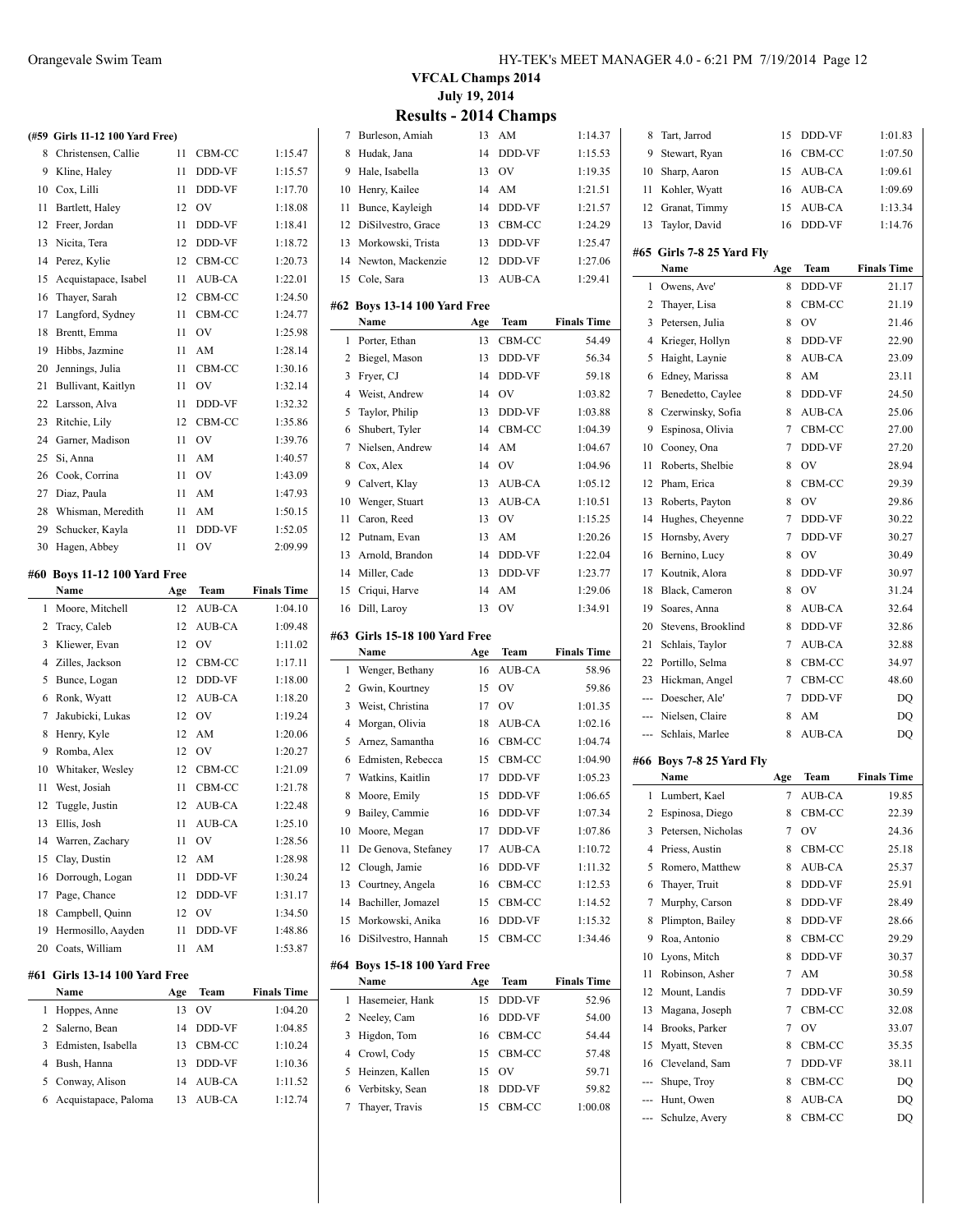|     | (#66 Boys 7-8 25 Yard Fly) |     |               |                    |
|-----|----------------------------|-----|---------------|--------------------|
| --- | Fomichev, Daniel           | 8   | AM            | DO                 |
|     | #67 Girls 9-10 25 Yard Fly |     |               |                    |
|     | Name                       | Age | Team          | <b>Finals Time</b> |
| 1   | Jenness, Victoria          | 10  | OV            | 16.77              |
| 2   | Jakubicka, Linnea          | 10  | OV            | 17.72              |
| 3   | Goetze, Zoe                | 10  | CBM-CC        | 17.83              |
| 4   | Nielsen, Natalie           | 10  | AM            | 18.39              |
| 5   | McLees, Maddie             | 10  | DDD-VF        | 18.75              |
| 6   | Alvarez Tostado, Fionnah   | 10  | OV            | 19.20              |
| 7   | Folsom, Elisha             | 10  | DDD-VF        | 19.78              |
| 8   | Griffith, Eriah            | 10  | DDD-VF        | 21.22              |
| 9   | Matista, Maryanna          | 10  | OV            | 21.78              |
| 10  | Albrecht, Aynslee          | 10  | AM            | 22.12              |
| 11  | Roberts, Savannah          | 10  | OV            | 22.37              |
| 12  | Duncan, Megan              | 10  | OV            | 22.99              |
| 13  | Kliewer, Shay              | 9   | OV            | 23.73              |
| 14  | Caron, Ava                 | 10  | OV            | 24.49              |
| 15  | Charnell-Gebre, Lyric      | 9   | AM            | 24.74              |
| 16  | Young, Livia               | 10  | DDD-VF        | 25.32              |
| 17  | Herlehy, Baylor            | 10  | AUB-CA        | 25.35              |
| 18  | Nguyen, Lindsey            | 9   | CBM-CC        | 26.09              |
| 19  | MacKay, Hannah             | 9   | AUB-CA        | 26.84              |
| 20  | Young, Abigail             | 10  | AM            | 27.98              |
| 21  | Parsons, Nieva             | 9   | DDD-VF        | 28.15              |
| 22  | Moreno, Amanda             | 9   | AM            | 28.37              |
| 23  | Cruz, Lexy                 | 10  | AM            | 29.13              |
| 24  | Holtrichter, Olivia        | 9   | DDD-VF        | 30.14              |
| 25  | Morrissey, Julia           | 9   | CBM-CC        | 30.21              |
| 26  | Walker, Leah               | 9   | AM            | 31.69              |
| 27  | Legari, Maya               | 9   | OV            | 33.93              |
| 28  | Cleveland, Abigail         | 9   | DDD-VF        | 36.91              |
| 29  | Mount, Kaia                | 9   | DDD-VF        | 37.61              |
| --- | Lopez, Lupita              | 9   | CBM-CC        | DO                 |
|     |                            |     |               |                    |
|     | #68 Bovs 9-10 25 Yard Flv  |     |               |                    |
|     | Name                       | Age | Team          | <b>Finals Time</b> |
| 1   | Benedetto, Jayson          | 10  | <b>DDD-VF</b> | 16.79              |
| 2   | Black, Ethan               | 10  | OV            | 17.25              |
| 3   | Barsotti, Mark             | 10  | DDD-VF        | 17.52              |
| 4   | Vaughan, Peter             | 10  | AUB-CA        | 17.64              |
| 5   | Jurado, Diego              | 10  | AUB-CA        | 17.65              |
| 6   | Ryan, Lachlan              | 9   | AUB-CA        | 18.26              |
| 7   | Morgan, Eli                | 10  | AUB-CA        | 19.09              |
| 8   | Christensen, Hayden        | 9   | CBM-CC        | 19.40              |
| 9   | Cullifer, Nevyn            | 10  | AM            | 19.43              |
| 10  | Cox, Bryant                | 10  | OV            | 19.76              |
| 11  | Matista, Matthew           | 9   | OV            | 20.29              |
| 12  | Coulter, James             | 10  | OV            | 20.72              |
| 13  | Pipes, Zach                | 10  | DDD-VF        | 20.98              |
|     |                            |     |               |                    |
| 14  | Lathrop, Simon             | 10  | DDD-VF        | 21.15              |
| 15  | Shubert, Braden            | 10  | CBM-CC        | 22.66              |
| 16  | Cox, Owen                  | 9   | DDD-VF        | 23.41              |
| 17  | de Gaust, Alex or Alexano  | 9   | DDD-VF        | 24.27              |

**VFCAL Champs 2014 July 19, 2014**

# **Results - 2014 Champs**

| 19  | Johnson, Blake                        | 9   | <b>DDD-VF</b> | 25.27              |
|-----|---------------------------------------|-----|---------------|--------------------|
| 20  | Sallee, Benjamin                      | 9   | DDD-VF        | 26.32              |
| 21  | Lopez, Raul                           | 9   | CBM-CC        | 27.12              |
| 22  | Nicita, Kai                           | 9   | DDD-VF        | 27.34              |
| 23  | Carroll, Seamus                       | 9   | DDD-VF        | 27.53              |
| 24  | Konarski, Austin                      | 10  | CBM-CC        | 27.61              |
| 25  | Prevatt, Ethan                        | 9   | CBM-CC        | 27.99              |
| 26  | Avalos, Andrew                        | 10  | CBM-CC        | 28.35              |
| 27  | Bath, James                           | 10  | DDD-VF        | 29.28              |
| 28  | DeGraffenreid, Trenton                | 10  | AM            | 32.13              |
| --- | Elkins, Brandon                       | 9   | AUB-CA        | DQ                 |
| --- | Troy, Christopher                     | 10  | AUB-CA        | DQ                 |
| --- | Logan, Clayton                        | 10  | DDD-VF        | DQ                 |
| --- | Burge, Aedan                          | 9   | DDD-VF        | DQ                 |
| --- | Whitaker, Eli                         | 10  | CBM-CC        | DQ                 |
|     |                                       |     |               |                    |
|     | #69   Girls 11-12 50 Yard Fly<br>Name |     | Team          | <b>Finals Time</b> |
|     |                                       | Age |               |                    |
| 1   | Huston, Katie                         | 12  | AUB-CA        | 33.64              |
| 2   | Coleman-Salgado, Krishn               | 12  | CBM-CC        | 33.88              |
| 3   | Benedetto, Jaymie                     | 12  | DDD-VF        | 34.54              |
| 4   | Arnez, Emily                          | 12  | CBM-CC        | 35.21              |
| 5   | Jojola, Giana                         | 11  | <b>OV</b>     | 35.48              |
| 6   | Williams-Herron, Skyler               | 12  | OV            | 35.99              |
| 7   | Smith, Myranda                        | 12  | DDD-VF        | 37.04              |
| 8   | Wilhelms, Isabella                    | 11  | <b>OV</b>     | 37.35              |
| 9   | Maduri, Gabriella                     | 11  | CBM-CC        | 38.78              |
| 10  | Bush, Tessa                           | 11  | DDD-VF        | 40.19              |
| 11  | Perez, Kylie                          | 12  | CBM-CC        | 41.09              |
| 12  | Atkins, Nihna                         | 12  | DDD-VF        | 41.68              |
| 13  | Nicita, Tera                          | 12  | DDD-VF        | 41.75              |
| 14  | Krieger, Sadie                        | 11  | DDD-VF        | 42.30              |
| 15  | Lyons, Melanie                        | 12  | DDD-VF        | 44.45              |
| 16  | Mitchell, Mia                         | 11  | CBM-CC        | 44.52              |
| 17  | Baker, Jordyn                         | 11  | AM            | 45.58              |
| 18  | Phillippi, Josephina                  | 11  | DDD-VF        | 47.16              |
| 19  | Farrington, Chloe                     | 12  | AM            | 47.81              |
| 20  | Salvestrin, Grace                     | 11  | DDD-VF        | 49.13              |
| 21  | Mureness, Kaylah                      | 11  | AM            | 49.62              |
| 22  | Wilson, Katelyn                       | 12  | OV            | 51.28              |
| --- | Priess, Madelyn                       | 11  | CBM-CC        | DQ                 |
|     | Mueller, Madasyn                      | 11  | AUB-CA        | DQ                 |
| --- | Hamilton, Sadie                       | 11  | AM            | DQ                 |
| #70 | <b>Boys 11-12 50 Yard Fly</b>         |     |               |                    |
|     | Name                                  | Age | Team          | <b>Finals Time</b> |
| 1   | Moore, Mitchell                       | 12  | AUB-CA        | 32.23              |
| 2   | Lynch, Caleb                          | 11  | CBM-CC        | 33.31              |
| 3   | Tracy, Caleb                          | 12  | AUB-CA        | 34.40              |
| 4   | Heinzen, Trayton                      | 12  | OV            | 37.29              |
| 5   | Walder, Pace                          | 12  | OV            | 40.50              |
| 6   | Bunce, Logan                          | 12  | DDD-VF        | 47.57              |
| 7   | Rosenberger, Vincent                  | 12  | OV            | 49.69              |
| 8   | Downey, Kai                           | 11  | AUB-CA        | 56.35              |
| 9   | Darr, Andrew                          | 12  | CBM-CC        | 1:09.00            |
| 10  | Clay, Aidan                           | 11  | AM            | 1:19.58            |
|     |                                       |     |               |                    |

 $\overline{\phantom{0}}$ 

 $\overline{\phantom{a}}$ 

|                | #71  Girls 13-14 50 Yard Fly<br>Name   | Age | Team                   | <b>Finals Time</b>          |
|----------------|----------------------------------------|-----|------------------------|-----------------------------|
| 1              | Hoppes, Anne                           | 13  | OV                     | 31.71                       |
| 2              | Maguire, Violet                        | 14  | DDD-VF                 | 32.43                       |
| 3              | Vaughan, Abigail                       | 14  | AUB-CA                 | 32.48                       |
| 4              | Bishop, Catherine                      | 14  | DDD-VF                 | 32.49                       |
| 5              | Edmisten, Isabella                     | 13  | CBM-CC                 | 32.78                       |
| 6              | Burleson, Amiah                        | 13  | AM                     | 40.24                       |
| 7              | Henry, Kailee                          | 14  | AM                     | 41.48                       |
| 8              | Klas, Grace                            | 14  | DDD-VF                 | 41.99                       |
| 9              | Arnold, Jacqueline                     | 14  | DDD-VF                 | 42.59                       |
|                | 10 Kiambati, Doris                     | 14  | AM                     | 42.93                       |
| 11             | Stinson, Amanda                        | 13  | OV                     | 43.40                       |
| 12             | Maduri, Danielle                       | 13  | CBM-CC                 | 1:04.39                     |
| ---            | Gonzales, Madison                      | 13  | CBM-CC                 | DQ                          |
|                |                                        |     |                        |                             |
|                | #72 Boys 13-14 50 Yard Fly<br>Name     | Age | Team                   | <b>Finals Time</b>          |
| 1              | Porter, Ethan                          | 13  | CBM-CC                 | 26.91                       |
| 2              |                                        | 14  | CBM-CC                 |                             |
| 3              | Roa, Jacob                             |     |                        | 29.28<br>30.00              |
|                | Holifield-Helm, Marcus<br>Ryan, Connor | 14  | DDD-VF<br>AUB-CA       |                             |
| 4              |                                        | 13  |                        | 30.84                       |
| 5              | Simanhadi, Timothy                     | 13  | CBM-CC                 | 30.85                       |
| 6              | Savino, Jack                           | 13  | DDD-VF                 | 32.24                       |
| 7              | Dill, Arthur                           | 14  | OV                     | 32.82                       |
| 8              | Boe, Jacob                             | 13  | OV                     | 36.10                       |
| 9              | Watkins, Nick                          | 13  | DDD-VF                 | 38.66                       |
| 10             | Criqui, Harve                          | 14  | AM                     | 43.47                       |
| 11             | Monroe, James                          | 13  | CBM-CC                 | 50.38                       |
| 12             | Miller, Cade                           | 13  | DDD-VF<br>DDD-VF       | 51.56                       |
| ---            | Major, Caleb                           | 13  |                        | DQ                          |
|                |                                        |     |                        |                             |
|                | #73 Girls 15-18 50 Yard Fly            |     |                        |                             |
|                | Name                                   | Age | <b>Team</b>            |                             |
| 1              | Morgan, Olivia                         | 18  | AUB-CA                 | <b>Finals Time</b><br>30.02 |
| 2              | Portillo, Priscilla                    | 17  | CBM-CC                 | 31.86                       |
| 3              | Palasigue, Carissa                     | 15  | CBM-CC                 | 33.09                       |
| $\overline{4}$ | Arnez, Samantha                        | 16  | CBM-CC                 | 33.21                       |
| 5              | Wilcher, Darrian                       | 15  | $\mathbf{A}\mathbf{M}$ | 33.57                       |
| 6              | Watkins, Kaitlin                       | 17  | DDD-VF                 | 33.80                       |
| 7              | D'Amico, Ellie                         | 17  | DDD-VF                 | 33.92                       |
| 8              | Pesce, Lola                            | 17  | DDD-VF                 | 34.16                       |
| 9              | Clough, Jamie                          | 16  | DDD-VF                 | 34.17                       |
| 10             | Lynch, Isabelle                        | 15  | CBM-CC                 | 34.57                       |
| 11             | Todd, Ashley                           | 15  | CBM-CC                 | 35.94                       |
| 12             | De Genova, Stefaney                    | 17  | AUB-CA                 | 36.91                       |
| 13             | Courtney, Angela                       | 16  | CBM-CC                 | 38.36                       |
| 14             | Moore, Megan                           | 17  | DDD-VF                 | 39.91                       |
| 15             | Warren, Katelyn                        | 15  | OV                     | 43.60                       |
|                | #74 Boys 15-18 50 Yard Fly             |     |                        |                             |
|                | <b>Name</b>                            | Age | Team                   | <b>Finals Time</b>          |
| 1              | Eyman, Ryan                            | 18  | OV                     | 27.09                       |
| 2              | Thompson, Dylan                        | 16  | DDD-VF                 | 27.54                       |
| 3              | Bruggert, Kristian                     | 15  | AUB-CA                 | 28.69                       |
| 4              | Crowl, Cody                            | 15  | CBM-CC                 | 28.91                       |
| 5              | Todd, Ryan                             | 16  | CBM-CC                 | 28.96                       |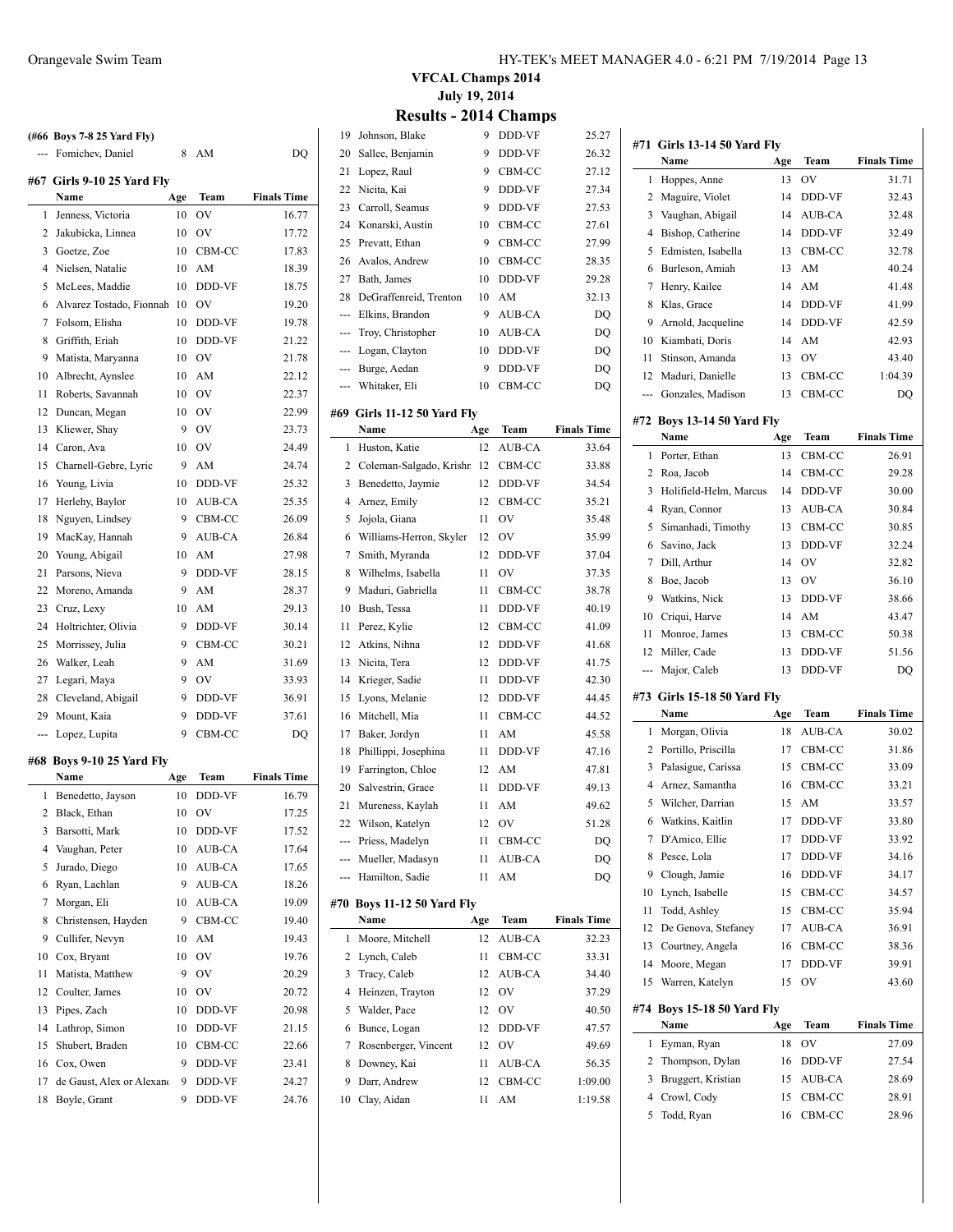|    | (#74 Boys 15-18 50 Yard Fly)      |       |                                                                    |                    |
|----|-----------------------------------|-------|--------------------------------------------------------------------|--------------------|
|    | 6 Wroth, Dale                     |       | 17 CBM-CC                                                          | 29.15              |
|    | 7 Hasemeier, Hank                 | 15    | DDD-VF                                                             | 30.05              |
|    | 8 Watkins, Noah                   |       | 15 DDD-VF                                                          | 31.16              |
|    | 9 Norris, Andy                    |       | 17 CBM-CC                                                          | 33.80              |
|    | 10 Overdevest, Steven             | 15    | AUB-CA                                                             | 34.43              |
|    | 11 Atkins, Joshua                 | 15    | DDD-VF                                                             | 39.76              |
|    | 12 Taylor, David                  | 16    | DDD-VF                                                             | 50.46              |
|    | #75 Girls 7-8 100 Yard Free Relay |       |                                                                    |                    |
|    | Team                              | Relay |                                                                    | <b>Finals Time</b> |
| 1  | <b>DDD-VF</b>                     |       | A                                                                  | 1:17.41            |
|    | Krieger, Hollyn 8                 |       | Barsotti, Mia 8                                                    |                    |
|    | Owens, Ave' 8                     |       | Krieger, Linden 8                                                  |                    |
| 2  | DDD-VF                            |       | B                                                                  | 1:21.29            |
|    | Hornsby, Avery 7                  |       | Yost, Betsy 8                                                      |                    |
|    | Benedetto, Caylee 8               |       | Major, Cara 8                                                      |                    |
| 3  | OV                                |       | A                                                                  | 1:22.80            |
|    | Petersen, Julia 8                 |       | Roberts, Payton 8                                                  |                    |
|    | Tran, Theresa 8                   |       | Alvarez Tostado, Mia 7                                             |                    |
|    | 4 AUB-CA                          |       | A                                                                  | 1:23.26            |
|    | Czerwinsky, Sofia 8               |       | Soares, Anna 8                                                     |                    |
|    | Grybos, Rachel 8                  |       | Haight, Laynie 8                                                   |                    |
|    | 5 CBM-CC                          |       | A                                                                  | 1:24.23            |
|    | Espinosa, Olivia 7                |       | Dressler, Kaiya 7                                                  |                    |
|    | Pham, Erica 8                     |       | Thayer, Lisa 8                                                     |                    |
| 6  | DDD-VF                            |       | C                                                                  | 1:28.37            |
|    | Schneider, Audrey 8               |       | Lewin, Audrey 7                                                    |                    |
|    | Koutnik, Alora 8                  |       | Cooney, Ona 7                                                      |                    |
|    | 7 AM                              |       | A                                                                  | 1:33.12            |
|    | Nelson, Siobhan 8                 |       | Forsythe, Audrey 8                                                 |                    |
|    | Albrecht, Saige 8                 |       | Edney, Marissa 8                                                   |                    |
|    | 8 AUB-CA                          |       | B                                                                  | 1:43.82            |
|    | Tuggle, Alyssa 8                  |       | Schlais, Taylor 7                                                  |                    |
|    | Schlais, Marlee 8                 |       | Barpal, Allyson 8                                                  |                    |
| 9  | OV                                |       | $\mathcal{C}$                                                      | 1:46.53            |
|    | Reyes, Maya 8                     |       | Pardo, Madalyn 8                                                   |                    |
|    | Hartwick, Sara 7                  |       | Alvarez Tostado, Zoe 7                                             |                    |
|    | 10 CBM-CC                         |       | B                                                                  | 1:53.13            |
|    | Doan, Kim 8                       |       | Hickman, Angel 7                                                   |                    |
|    | Seymour, Ashlyn 7                 |       | Portillo, Selma 8                                                  |                    |
| 11 | CBM-CC                            |       | C                                                                  | 2:19.69            |
|    | Cimmons Honnah 7                  |       | $D_0$ <sub>b</sub> $h_0$ $A_0$ $a$ $a$ $a$ $a$ $a$ $a$ $a$ $a$ $a$ |                    |

|                | тсаш                | ілсіау             | гинатэ типе             |
|----------------|---------------------|--------------------|-------------------------|
| 1              | <b>DDD-VF</b>       | A                  | 1:17.41                 |
|                | Krieger, Hollyn 8   | Barsotti, Mia 8    |                         |
|                | Owens, Ave' 8       | Krieger, Linden 8  |                         |
| $\overline{c}$ | <b>DDD-VF</b>       | B                  | 1:21.29                 |
|                | Hornsby, Avery 7    | Yost, Betsy 8      |                         |
|                | Benedetto, Caylee 8 | Major, Cara 8      |                         |
| 3              | OV                  | A                  | 1:22.80                 |
|                | Petersen, Julia 8   | Roberts, Payton 8  |                         |
|                | Tran, Theresa 8     |                    | Alvarez Tostado, Mia 7  |
|                | 4 AUB-CA            | A                  | 1:23.26                 |
|                | Czerwinsky, Sofia 8 | Soares, Anna 8     |                         |
|                | Grybos, Rachel 8    | Haight, Laynie 8   |                         |
| 5              | CBM-CC              | A                  | 1:24.23                 |
|                | Espinosa, Olivia 7  | Dressler, Kaiya 7  |                         |
|                | Pham, Erica 8       | Thayer, Lisa 8     |                         |
| 6              | <b>DDD-VF</b>       | C                  | 1:28.37                 |
|                | Schneider, Audrey 8 | Lewin, Audrey 7    |                         |
|                | Koutnik, Alora 8    | Cooney, Ona 7      |                         |
| 7              | AM                  | A                  | 1:33.12                 |
|                | Nelson, Siobhan 8   | Forsythe, Audrey 8 |                         |
|                | Albrecht, Saige 8   | Edney, Marissa 8   |                         |
| 8              | AUB-CA              | B                  | 1:43.82                 |
|                | Tuggle, Alyssa 8    | Schlais, Taylor 7  |                         |
|                | Schlais, Marlee 8   | Barpal, Allyson 8  |                         |
|                | $9$ OV              | C                  | 1:46.53                 |
|                | Reyes, Maya 8       | Pardo, Madalyn 8   |                         |
|                | Hartwick, Sara 7    |                    | Alvarez Tostado, Zoe 7  |
| 10             | CBM-CC              | B                  | 1:53.13                 |
|                | Doan, Kim 8         | Hickman, Angel 7   |                         |
|                | Seymour, Ashlyn 7   | Portillo, Selma 8  |                         |
| 11             | CBM-CC              | C                  | 2:19.69                 |
|                | Simmons, Hannah 7   | Robb, Maggie 7     |                         |
|                | Wambwa, Melanie 7   |                    | Hayden McGormley, Brook |
|                | ov                  | B                  | DQ                      |
|                | Bernino, Lucy 8     | Black, Cameron 8   |                         |
|                | Bergen, Kylie 7     | Roberts, Shelbie 8 |                         |
|                |                     |                    |                         |

#### **#76 Boys 7-8 100 Yard Free Relay**

| Team                 | Relay            | <b>Finals Time</b> |
|----------------------|------------------|--------------------|
| OV                   | А                | 1:17.19            |
| Bain, Riley 8        | Scollay, Tyler 7 |                    |
| Belz, Andrew 8       | Penman, Bode 8   |                    |
| 2 CBM-CC             | А                | 1:18.53            |
| Gerrits, Aleksandr 8 | Myatt, Steven 8  |                    |
| Priess, Austin 8     |                  | Espinosa, Diego 8  |
|                      |                  |                    |

### **VFCAL Champs 2014 July 19, 2014**

### **Results - 2014 Champs**

| 3 AUB-CA                                       | A                    | 1:19.20            | 9 DDD-VF                                        | $\mathbf C$      | 1:23.79              |
|------------------------------------------------|----------------------|--------------------|-------------------------------------------------|------------------|----------------------|
| Lumbert, Kael 7                                | Gaggero, Giacomo 7   |                    | Foletta, Emily 9                                |                  | Cleveland, Abigail 9 |
| McAlister, Jake 7                              | Romero, Matthew 8    |                    | Young, Livia 10                                 | Parsons, Nieva 9 |                      |
| 4 DDD-VF                                       | A                    | 1:29.17            | 10 OV                                           | $\mathbf C$      | 1:24.02              |
| Freer, Sawyer 8                                | Cleveland, Sam 7     |                    | Kliewer, Shay 9                                 |                  | Campbell, Heidi 10   |
| Lewin, David 8                                 | Murphy, Carson 8     |                    | Gerlach, Anjuli 9                               | Caron, Ava 10    |                      |
| 5 CBM-CC                                       | B                    | 1:29.27            | 11 AUB-CA                                       | B                | 1:25.51              |
| Shupe, Troy 8                                  | Roa, Antonio 8       |                    | Calvert, Kyle 9                                 | Musser, Alicia 9 |                      |
| Palasigue, Christian 8                         | Mergups, Edwards 7   |                    | Baxter, Lilliana 9                              |                  | MacKay, Hannah 9     |
| 6 AM                                           | A                    | 1:36.26            | 12 AM                                           | B                | 1:32.64              |
| Campbel, Josiah 7                              | McWilliams, Orion 8  |                    | Moreno, Amanda 9                                |                  | Tirado, Jasmine 9    |
| Fomichev, Daniel 8                             | Robinson, Asher 7    |                    | Travis, Kaydence 9                              |                  | Albrecht, Aynslee 10 |
| 7 OV                                           | B                    | 1:37.86            |                                                 |                  |                      |
| Petersen, Nicholas 7                           | Golden, Nathaniel 7  |                    | #78 Boys 9-10 100 Yard Free Relay<br>Team       | Relay            | <b>Finals Time</b>   |
| Brooks, Parker 7                               | Gerlach, Elijah 7    |                    | 1 DDD-VF                                        | A                | 1:02.45              |
| 8 DDD-VF                                       | B                    | 1:37.87            | Barsotti, Mark 10                               |                  | Parsons, Trevor 10   |
| Lyons, Mitch 8                                 | Aldrich, Zach 7      |                    | Benedetto, Jayson 10                            | Owen, Daniel 10  |                      |
| Garel, Lincoln 7                               | Thayer, Truit 8      |                    | 2 AUB-CA                                        | A                | 1:07.53              |
| 9 CBM-CC                                       | $\mathbf C$          | 1:42.90            | Vaughan, Peter 10                               |                  | Musser, William 10   |
| Schulze, Avery 8                               | Shubert, Dylan 8     |                    | Ryan, Lachlan 9                                 | Jurado, Diego 10 |                      |
| Kofnovec, Justin 8                             | Magana, Joseph 7     |                    | $3$ OV                                          | A                | 1:09.57              |
| 10 DDD-VF                                      | $\mathcal{C}$        | 1:44.83            | Black, Ethan 10                                 | Rowan, Cody 9    |                      |
| Archer, Aaron 7                                | Mount, Landis 7      |                    | Jones, Marley 10                                | Scollay, Cody 10 |                      |
| Owen, Stephen 7                                | Archer, Ryan 7       |                    | 4 OV                                            | B                | 1:09.83              |
| 11 OV                                          | $\mathbf C$          | 1:48.75            | Coulter, James 10                               |                  | Matista, Matthew 9   |
| Brown, Logan 7                                 | Camden, Sean 7       |                    | Cox, Bryant 10                                  |                  | Heinzen, Deklan 9    |
| Boucher, Holden 8                              | Cook, Micah 7        |                    | 5 AM                                            | A                | 1:10.99              |
| 12 AM                                          | B                    | 2:04.89            | Cullifer, Nevyn 10                              | Tirado, Pedro 10 |                      |
| Kobayashi, Yuta 7                              | Coats, Dorian 8      |                    | Whisman, Brendan 10                             | Duran, Jared 9   |                      |
| Ramirez, Anthony 7                             | Herman, Beckett 8    |                    | 6 DDD-VF                                        | B                | 1:14.47              |
| #77 Girls 9-10 100 Yard Free Relay             |                      |                    | de Gaust, Alex or Alexand 9 Carnahan, Connor 10 |                  |                      |
| Team                                           | Relay                | <b>Finals Time</b> | Boyle, Grant 9                                  | Cox, Owen 9      |                      |
| $1$ OV                                         | A                    | 1:07.00            | 7 CBM-CC                                        | A                | 1:16.16              |
| Alvarez Tostado, Fionnah 1 Karapetyan, Rosa 10 |                      |                    | Fry, Elliot 10                                  | Anwari, Atal 9   |                      |
| Jakubicka, Linnea 10                           | Jenness, Victoria 10 |                    | Dressler, Jacob 9                               |                  | Shubert, Braden 10   |

2 DDD-VF A 1:07.49 Doescher, Ella 10 Kline, Morgan 9 Griffith, Eriah 10 Dickson, Jia 10 3 CBM-CC A 1:10.98 Garner, Larisa 9 Zilles, Isabella 9 Lewis, Kyleigh 9 Goetze, Zoe 10 4 AUB-CA A 1:11.74 Lumbert, Nya 9 Herlehy, Baylor 10 Towne, Megan 10 Thornton, Karissa 10 5 OV B 1:16.04 Matista, Maryanna 10 Duncan, Megan 10 Bernino, Hannah 10 Roberts, Savannah 10 6 AM A 1:16.55 Charnell-Gebre, Lyric 9 Young, Abigail 10 Walker, Leah 9 Nielsen, Natalie 10 7 DDD-VF B 1:17.18 McLees, Maddie 10 Brown, Laiken 9 Schucker, Haley 9 Folsom, Elisha 10 8 CBM-CC B 1:21.60

Solis, Alina 9 Nguyen, Lindsey 9 Sharratt, Alexis 9 Waite-Kerns, Jaellian 10

|                | 118813, 188940100                |                | THUICHI, TYHSICC TO |
|----------------|----------------------------------|----------------|---------------------|
|                | 78 Boys 9-10 100 Yard Free Relay |                |                     |
|                | Team                             | Relay          | <b>Finals Time</b>  |
| 1              | DDD-VF                           | A              | 1:02.45             |
|                | Barsotti, Mark 10                |                | Parsons, Trevor 10  |
|                | Benedetto, Jayson 10             |                | Owen, Daniel 10     |
| 2              | AUB-CA                           | A              | 1:07.53             |
|                | Vaughan, Peter 10                |                | Musser, William 10  |
|                | Ryan, Lachlan 9                  |                | Jurado, Diego 10    |
| 3              | OV                               | A              | 1:09.57             |
|                | Black, Ethan 10                  |                | Rowan, Cody 9       |
|                | Jones, Marley 10                 |                | Scollay, Cody 10    |
| $\overline{4}$ | OV                               | B              | 1:09.83             |
|                | Coulter, James 10                |                | Matista, Matthew 9  |
|                | Cox, Bryant 10                   |                | Heinzen, Deklan 9   |
| 5              | AM                               | A              | 1:10.99             |
|                | Cullifer, Nevyn 10               |                | Tirado, Pedro 10    |
|                | Whisman, Brendan 10              |                | Duran, Jared 9      |
| 6              | DDD-VF                           | B              | 1:14.47             |
|                | de Gaust, Alex or Alexand 9      |                | Carnahan, Connor 10 |
|                | Boyle, Grant 9                   | Cox, Owen 9    |                     |
| 7              | CBM-CC                           | A              | 1:16.16             |
|                | Fry, Elliot 10                   |                | Anwari, Atal 9      |
|                | Dressler, Jacob 9                |                | Shubert, Braden 10  |
| 8              | AUB-CA                           | B              | 1:16.71             |
|                | Morgan, Eli 10                   |                | Madonna, James 9    |
|                | Troy, Christopher 10             |                | Patterson, Jay 9    |
| 9              | OV                               | $\overline{C}$ | 1:16.72             |
|                | Garner, Michael 10               |                | Bergen, Ryland 9    |
|                | Conlon, Riley 10                 |                | Williams, Cole 9    |
| 10             | CBM-CC                           | B              | 1:27.31             |
|                | Lopez, Raul 9                    |                | Stewart, Shane 9    |
|                | Avalos, Andrew 10                |                | Konarski, Austin 10 |
| 11             | CBM-CC                           | C              | 1:28.88             |
|                | Whitaker, Eli 10                 |                | Monroe, Timothy 9   |
|                | Myatt, William 10                |                | Prevatt, Ethan 9    |
| 12             | <b>AUB-CA</b>                    | C              | 1:29.73             |
|                | Elkins, Brandon 9                |                | Dennon, Jacob 10    |
|                | Herlehy, Samuel 9                |                | Richards, Anthony 9 |
|                | DDD-VF                           | C              | DQ                  |
|                | Burge, Aedan 9                   |                | Pipes, Zach 10      |
|                | Maguire, Liam 9                  |                | McVeigh, Sammy 10   |
|                |                                  |                |                     |

 $1:23.79$